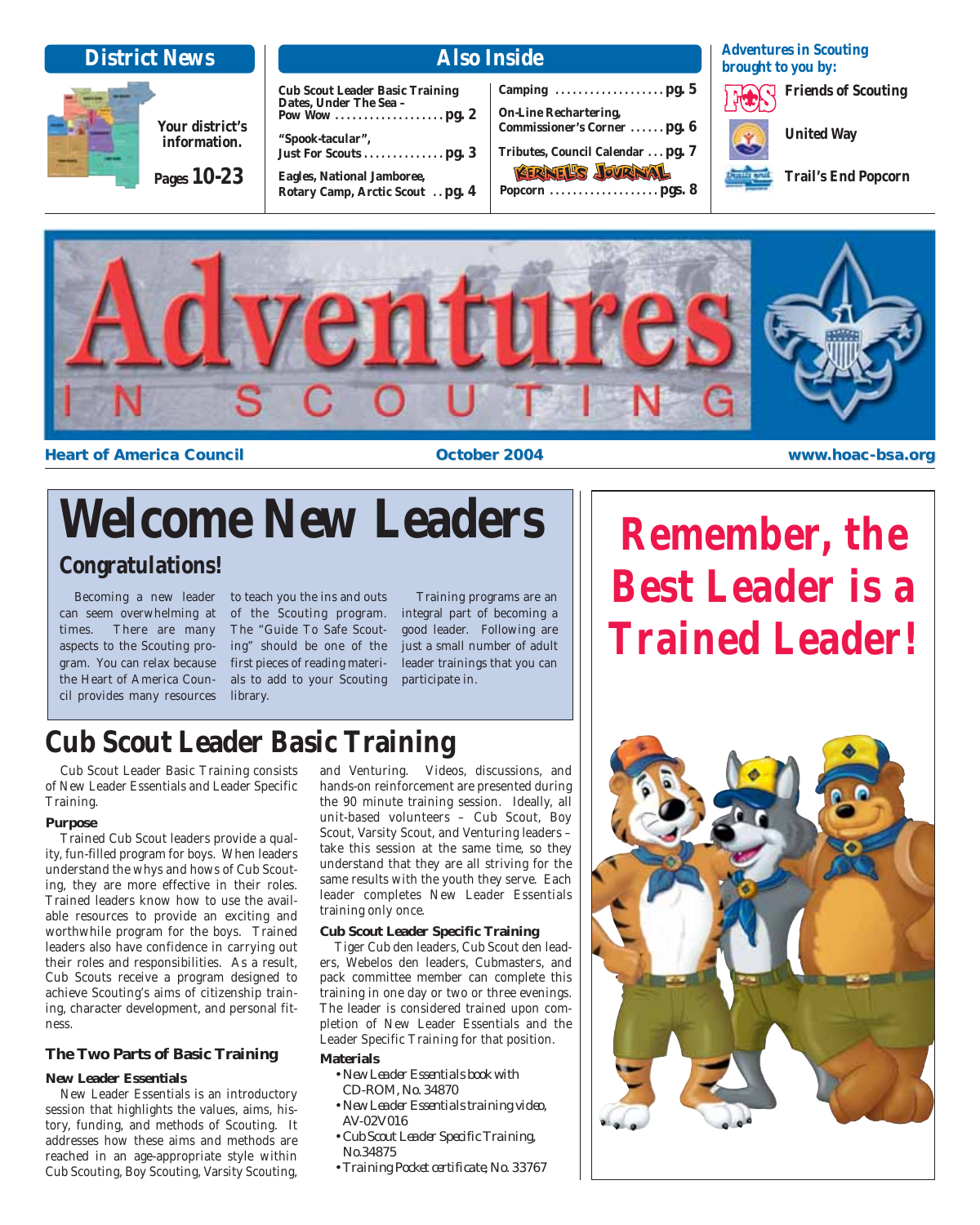# **Cub Scout Leader Basic Trainings**

- **October 2nd Basic Training North Star** 8:30 AM – Gashland United Methodist Church, 7715 N Oak Trafficway, Gladstone, MO
- **October 5th Basic Training North Star** 6:00 PM – Park Hill Christian Church, 6601 NW 72nd Kansas City, MO
- **October 5th New Leader Essentials Northern Tier** – 7:00 PM Shawnee United Methodist Church, Johnson Drive, Shawnee, KS
- **October 7th New Leader Essentials North Star** 7:30 PM – Hillside Christian Church, 900 NE Vivion, Kansas City, MO
- **October 6th Cub Leader Specific Training Trails West** – 6:30 PM – 1st Christian Church of Olathe

**October 9th – Basic Leader Training – Blue Elk** – 8:00 AM – St. Mark's Catholic Church, 3736 Lee's Summit Rd., Independence, MO

**October 12th - Basic Leader Training – North Star** – 6:00 PM – Park Hill Christian Church, 6601 NW 72nd, Kansas City, MO

**October 12th – New Leader Essentials – Trailhead** – 6:30 PM – Village Presbyterian Education Center, Mission Road, Overland Park, KS

**October 13th – Webelos Den Leader Training – Pelathe** – 7:00 PM – Troop 55 Cabin, Westside Presbyterian Church

**October 14th – Cub Leader Specific Training – Trails West** – 6:30 PM – 1st Christian Church of Olathe

**October 16th – Cub Leader Specific Training – Twin Rivers** – 9:00 AM – Ponoma United Methodist Church, Ponoma, KS

**October 16th – New Leader Essentials – Twin Rivers** – 10:00 AM – Ponoma United Methodist Church, Ponoma, KS

- **October 19th Leader Specific Training Trailhead** – 6:00 PM – Village Presbyterian Education Center, 99th & Mission, Overland Park, KS
- **October 19th Cub Scout Leader Training Thunderbird** – 6:30 PM – Location: TBA

**November 2nd – Cub Leader Training – Red-Tailed Hawk** – 8:00 AM – Location: TBA

- **November 2nd New Leader Essentials Red-Tailed Hawk** – 8:00 AM – Location: TBA
- **November 4th New Leader Essentials Trailhead** 6:30 PM – Church of Resurrection, 137th & Roe, Leawood, KS
- **November 4th New Leader Essentials North Star** – 7:30 PM – Hillside Christian Church, 900 NE Vivion, Kansas City, MO
- **November 9th Cub Leader Training Red-Tailed Hawk** – 8:00 AM – Location: TBA

**November 13th – Leader Specific Training – Trailhead** – 8:30 AM – Village Presbyterian Education Center, 99th & Mission, Leawood, KS

**December 2nd – New Leader Essentials – North Star** – 7:30 PM – Hillside Christian Church, 900 NE Vivion, Kansas City, MO

#### 燚 **UNDER THE SEA – POW WOW 2004**

#### **WHAT IS A POW WOW?**

Pow Wow is a Council-wide training event designed especially for leaders of Cub Scouts. It is a single day packed with a year's worth of fun, games, songs, skits, and new information for adults who want to provide the best Cub Scouting program possible for their boys.

In addition to the many resources Pow Wow provides, participants have a chance to meet and network with Cub Scouters from all over the Heart of America Council, along with a few from around the United States.

| Date:<br>Saturday, November 6, 2004<br><b>Times:</b>                                               |                            |
|----------------------------------------------------------------------------------------------------|----------------------------|
| Truman High School<br><b>Location:</b><br>Check-In<br>7:30am to 8:30am                             |                            |
| 3301 S. Noland Road, Independence,<br><b>Opening Ceremony</b>                                      |                            |
| MO 64055<br>(in Auditorium)<br>8:30am                                                              |                            |
| 9:00am to 2:50pm<br><b>Fees:</b><br>Program Classes                                                |                            |
| Regular Registration (10/9 thru 10/22)<br>Midway/Exhibits<br>\$10.00                               | 7:30am to 8:30am, & during |
| Walk-In (Day of Pow Wow - NO FOOD)<br>\$15.00<br>lunch                                             |                            |
| Lunch (Catered by Zarda BBQ)<br><b>Closing Ceremony</b><br>3:00 <sub>pm</sub><br>S <sub>6.50</sub> |                            |

#### **REGISTRATION**

Each Cub Scout Leader attending the Pow Wow must complete a Pow Wow registration form, select their program choices, and submit their registration fees. Space for ordering the Pow Wow book and/or CD, along with other trading post items, is included on the registration form.

Registrations received after the early bird deadline, October 8, will be processed as they are received until October 22. Classes are filled on a first come, first scheduled basis. The sooner you return your registration, the better chance you will get the classes you want. In the event that it is not possible to schedule you into your first choices, please list two alternates.

It is STRONGLY encouraged that all of the top leaders in your unit attend Pow Wow. There is a wide variety of classes offered, each targeting specific areas that will allow you to create a high-performing unit capable of delivering a fun and exciting program to your boys.

Each individual will need to register. A computer program will assign the class schedule. So, husband/wife or Den Leader/Assistant Den Leader teams are not guaranteed to receive the same schedule. In fact, it is recommended you don't take the same class. You should take different classes to broaden your horizons. After Pow Wow, you can then share the material with each other. **A NO REFUND policy will be enforced. Late Registration**

DO NOT bring your registration to the Council Service Center after October 22nd, 2004. It will not be processed through the office system in time to be included in the prescheduled classes. You will need to come to Pow Wow and register as a Walk-In.

NOTE: LUNCH WILL NOT BE PROVIDED BY THE POW WOW STAFF AT POW WOW TO ANYBODY WHO IS A WALK-IN. You will need to bring your own lunch, or hope the local fast food restaurants are "fast." Also, if you register as a Walk-In, you risk the chance that many of the classes you would like to take are already full.

#### **REGISTER EARLY!!**

#### **Program Highlights**

**MIDWAY** - The Midway will be filled with games and activities that you can play and then take back to your Pack or Den. You will have time during your scheduled Lunch/Midway period to visit the Midway, or before opening ceremonies begin.

**SCOUT SHOP** - A representative sampling of Cub Scout books, literature, craft projects and gifts. Save gas by not taking that extra trip to the Council office. Get these great items now.

**TRADING POST** - The Trading Post is sponsored by Pow Wow, and includes items found on the registration page, along with items from previous years of HOAC Pow Wow. If you pre-order items during your registration, you will be given a "pick ticket" when you check in. Take this ticket to the Trading Post and pick up your own bag of goodies. Pre-ordered items will be slightly discounted. By ordering early, you are guaranteed your keepsakes.

**POW WOW BOOK** - The world-famous HOAC Pow Wow book will be over 400 pages, and include the best ideas to help any leader in your Pack to put on a fun and exciting program for your boys. For those of you who are computer savvy, a CD of the Pow Wow book will be available.

**ATTENDANCE RECOGNITION PRIZES** - Districts, Cub Packs, and Unit Leaders attending will be eligible for a variety of prizes and awards. Here are few samples: • Attendance Prizes • District Closest to Goal • Most Improved District • Farthest Distance Traveled

**CAR POOLS** - It is strongly encouraged that your Pack leadership car pool to Pow Wow. While Truman High School can accommodate many cars, we expect a large crowd, and parking spaces will fill quickly.

**LUNCH** - If you Register before October 22nd, you can reserve a boxed lunch from Zarda BBQ. There will be ham or turkey, with baked beans, potato salad, bread, pickle, drinks, and lots of napkins. If you choose to not purchase lunch from the Pow Wow staff, or if you are a Walk-In, you can bring in your own sack lunch (refrigerators are not available), or you may choose to leave Pow Wow and drive to one of the fast food restaurants near by. Time is limited, so eating your lunch on site will give you time to visit the Midway, Scout Shop, and Trading Post, along with many of the exhibit tables scattered throughout the hallways around the school.

**SPECIAL NEEDS** - Truman High School is equipped with an elevator between floors. Members of the Pow Wow staff will control the access to the elevator. If you need the use of the elevator, or if you have any other type of special need, please be sure to check the "Special Needs" box on the Registration form. You will be directed to the Special Needs page on the HOAC web site. Please fill this out and return it as soon as possible. The Pow Wow staff will make every reasonable effort to make your day enjoyable.

**GENERAL RULES** - NO SMOKING. NO SELLING. CHILDREN: The Pow Wow staff is providing a Tot Lot for your children this year. If you need to bring your children to Pow Wow, they are not permitted in the class with you. Please see the Tot Lot form. PHOTOGRAPHY: Be sure to bring your camera so that you can take pictures of the crafts and displays. It will help you later on as you develop your program for your boys. UNIFORM. Please wear your Class-A uniform.

**WHY COME?** - Every Scout deserves a trained leader. It's the best way to deliver a fun, exciting program to your Cub Scouts.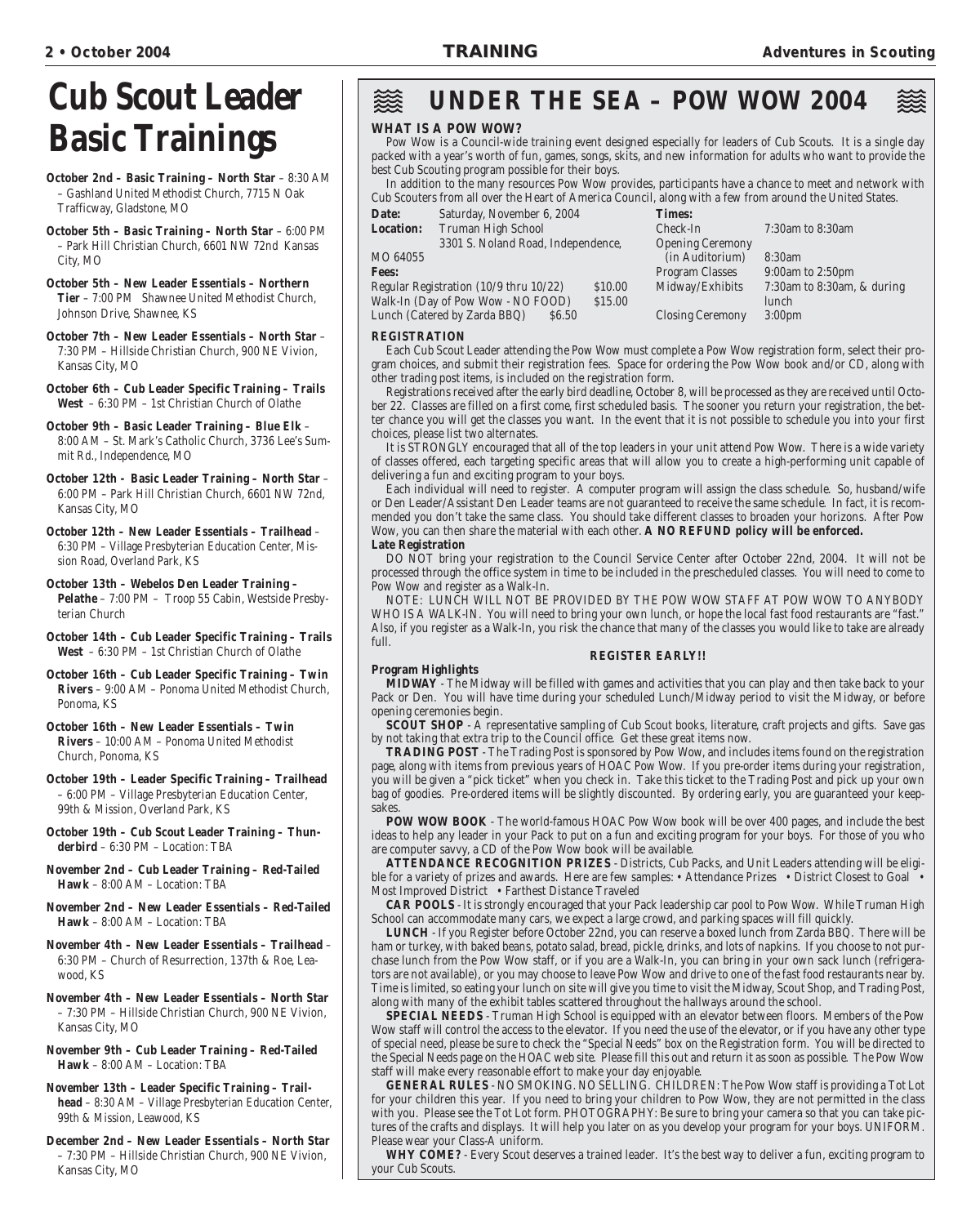

#### **Trick-or-Treat for Eyeglasses**

This October, trick-or-treat for a cause. Sight Night is a unique twist to a used eyeglasses collection organized around trick-or-treat in your community. This is a great service opportunity for Scouts! Organize your unit and even work with other community groups (Girl Scouts, Lions clubs, LensCrafters associates and others) to collect used eyeglasses.

#### **What a Sight Night?**

Sight Night is a nationwide eyeglass collection effort and part of the Give the Gift of Sight, a family or charitable vision care programs sponsored by LensCrafters and LensCrafters Foundation, in conjunction with Lions Clubs International.

#### **How can you help?**

Volunteer "ghouls and boys" are needed to "scare up" used eyeglasses. Collect all sizes, shapes, and colors of used eyeglasses, sunglasses and non-prescription sunglasses for children and adults.

#### **How can you get started?**

Get started by visiting www.sightnight.org and download Sight Night collection materials, or order a kit that will be sent to you by calling 1-877-605-4242. (One kit per group, please! Additional materials can be downloaded.)

**What is done with the eyeglasses your unit collects?** Used eyeglasses collected on Sight Night will be cleaned, repaired, classified by prescription and hand-delivered to people in need in developing countries such as Bolivia, Tunisia, and Mexico.

Each year, volunteers from Lions Clubs International and LensCrafters travel to developing countries to provide eye exams and recycled eyeglasses to thousands of people who otherwise wouldn't have access to eye care.

Since 1999, Sight Night volunteers have collected more than 680,000 pairs of used eyeglasses – enough to supply eyeglasses for 23 optical missions to developing countries.

#### **Who is helped?**

The old eyeglasses your unit collects on Sight Night may help a first grader in Bolivia see the chalkboard, or allow a woman in Mexico to see the sewing needle clearly to make her family's clothing.

www.sightnight.org — 1-877-605-4242

# **Just For Scouts**

What better place to earn nature and wildlife badges than at the Kansas City Zoo! These special programs are designed with Scouts in mind – they are wildly fun and offer a Zoo-nique opportunity to work on **TIGER ELECTIVE PROGRAM** badge requirements!

PROGRAMS ARE OFFERED ON THURS-DAY FROM 6-8 P.M. OR SATURDAYS FROM 2-4 P.M. COST: \$10 per Scout, chaperones Free.

#### **WEBELOS NATURALIST ACTIVITY BADGE**

Discover wild living creatures; jump into a food chain game; create your own terrarium; and learn how to identify poisonous plants, venomous snakes and spiders in your own backyard. Thursday, October 7TH

Saturday, October 9TH Thursday, December 2ND Saturday, December 4TH

Tiger Scouts will have a grrrrrrrreat time when they come to the Zoo to work on their Tiger Electives! Our Tiger Scout program covers concepts on electives 30-34. Thursday, October 28TH Saturday, October 30TH

#### **Spend the night at the Kansas City Zoo, while earning your Badge!**

Meet other Scout troops from across Missouri and Kansas as you and your troop combine education, adventure, and fun and the Kansas City Zoo! Browse the Zoo and participate in badge workshops. Learn cool

nocturnal animal adaptations. Bring your sleeping bag and join the fun! Badge programs take place rain/snow or shine, since most activities are held indoors in the Kansas City Zoo's Education Pavilion. Programs start at 6 p.m. on Friday, and end approximately 9:30 a.m. on Saturday. Pizza dinner and a continental breakfast will be provided.

COST: \$30 per person

Webelos Naturalist Activity Badge September 17th October 8th November 5th December 3rd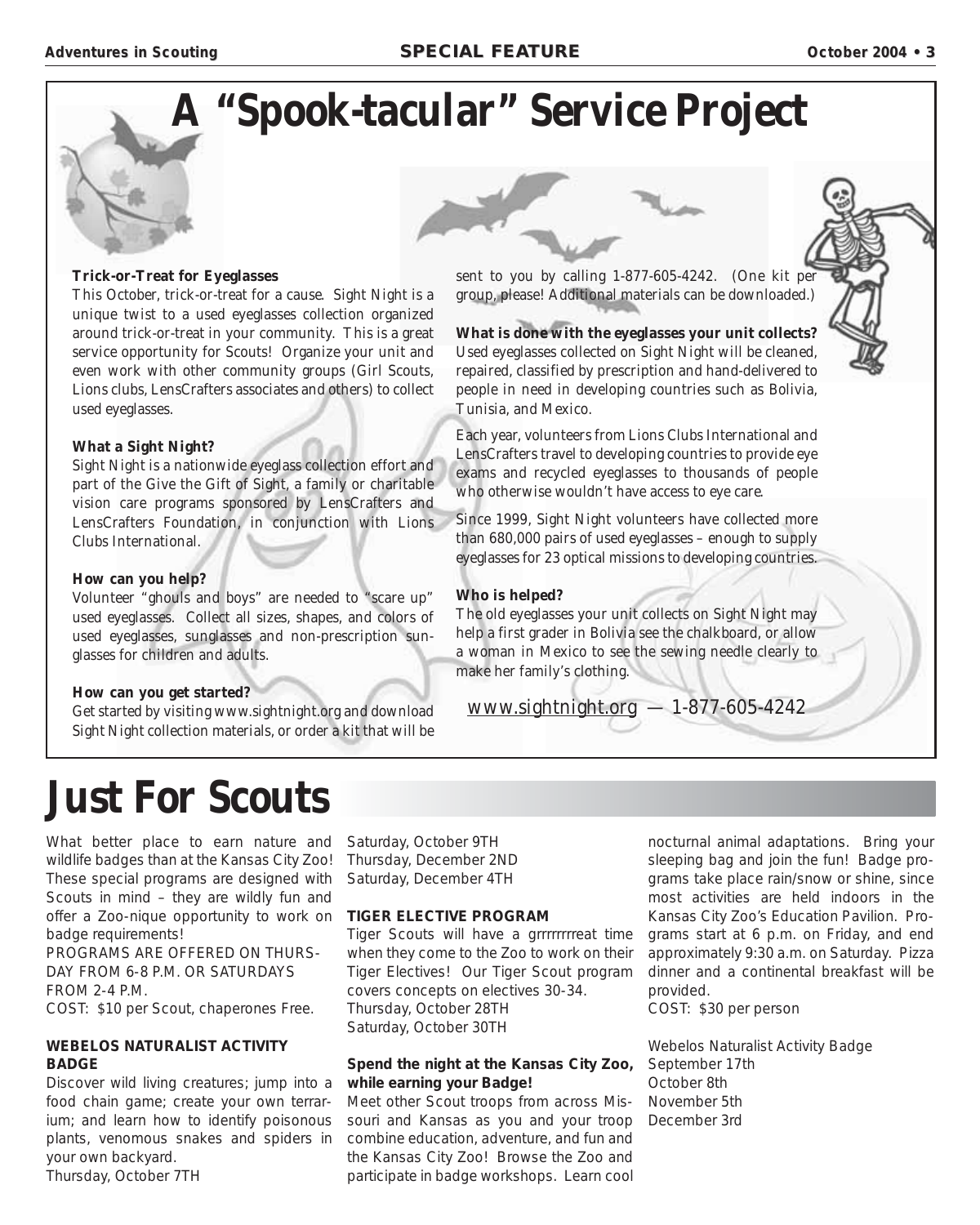|                 |      | <b>Eagles</b>                   | <b>DISTRICT</b>      |      | <b>NAME</b>                   | <b>DISTRICT</b>    |      | <b>NAME</b>                   |
|-----------------|------|---------------------------------|----------------------|------|-------------------------------|--------------------|------|-------------------------------|
|                 |      |                                 | Northern Tier        | 91   | Alex Michael Anderson         | Thunderbird        | 1098 | Kevin Michael Del eve         |
| <b>DISTRICT</b> |      | <b>NAME</b>                     | Northern Tier        | 91   | Evan Allen Conner             | Thunderbird        | 1027 | Joseph Allen Dixon            |
| <b>Blue Elk</b> | 1346 | Adam Lino Amato                 | Northern Tier        | 189  | Michael William Conyers       | Thunderbird        | 1469 | Kenneth Michael Grasher       |
| <b>Blue Elk</b> | 1946 | MarkbDouglas Beck               | Northern Tier        | 358  | Alex Paul Dworkin             | Thunderbird        | 1269 | Jonathan David Hayes          |
| <b>Blue Elk</b> | 1381 | <b>Brandon Michael Cox</b>      | Northern Tier        | 91   | <b>Andrew Paul Jones</b>      | Thunderbird        | 1032 | Christopher Matthew Hruska    |
| <b>Blue Elk</b> | 1161 | Nicholas William Dunn           | Northern Tier        | 91   | John Jordan Jurcyk            | Thunderbird        | 1098 | Keith Albert Long             |
| <b>Blue Elk</b> | 2946 | John Gordon Goodman             | Northern Tier        | 93   | <b>Brett William King</b>     | Thunderbird        | 1801 | Christopher Michael McKeever  |
| <b>Blue Elk</b> | 1381 | Ian Michael Hartford            | Northern Tier        | 194  | Michael Kenrick Sheerin       | Thunderbird        | 531  | Michael Shea Perry            |
| <b>Blue Elk</b> | 1603 | John Michael Lundquist          | Pelathe              | 59   | <b>Britten Joseph Beasley</b> | Thunderbird        | 1245 | <b>Spencer James Phillips</b> |
| <b>Blue Elk</b> | 332  | Corey Ray Morris                | Pelathe              | 59   | Donnie Dale Clancy Jr.        | Thunderbird        | 1364 | William Grady Seals           |
| <b>Blue Elk</b> | 1646 | <b>Sterling Bennett Olsen</b>   | Pelathe              | 55   | Kitley Carlsen Jewell         | Thunderbird        | 1256 | <b>Colt Thomas Sturgeon</b>   |
| <b>Blue Elk</b> | 1203 | <b>Michael Andrew Rennison</b>  | Pelathe              | 53   | Benjamin Lake Robertson       | Thunderbird        | 1364 | Adam Vincent Vogt             |
| <b>Blue Elk</b> | 1161 | Jacob Ernest Sandy              | Pelathe              | 55   | Joshua Caleb Sanderson        | Trailhead          | 457  | Stephen James Carlson         |
| <b>Blue Elk</b> | 692  | James Bradley Todd Jr.          | Pelathe              | 1118 | John Robert Dobies            | Trailhead          | 10   | Bret Alan Kingcade            |
| Kaw             | 169  | Loren William Hein              | Pelathe              | 1024 | Jameson Stewart Hubbard       | Trailhead          | 256  | Marc Alan Meyer               |
| Lone Bear       | 437  | Paul Douglas Porter Jr.         | Pelathe              | 1165 | Lawrence Ray Prettyman        | Trailhead          | 256  | <b>Thomas Steele Reynolds</b> |
| North Star      | 1261 | Brennan Joseph Birchler         | Red-Tailed Hawk 6783 |      | Joseph Levi Andrews           | Trailhead          | 395  | <b>James Andrew Sachs</b>     |
| North Star      | 1395 | Daniel Calvin Blake             | Red-Tailed Hawk 225  |      | <b>Scott Daniel Clewell</b>   | Trailhead          | 395  | <b>Tyler Patrick Sifers</b>   |
| North Star      | 1447 | Jeremiah Robert Coomes          | Red-Tailed Hawk 324  |      | Camden Paul Geiger            | Trailhead          | 92   | David Alan-Thomas Smith       |
| North Star      | 1247 | Nicholas Lee Franklin           | Red-Tailed Hawk 315  |      | Elias Nathaniel Kenning       | <b>Trailhead</b>   | 683  | Christafer Anthnoy Tucker     |
| North Star      | 1707 | <b>Matthew Scott Gallamore</b>  | Red-Tailed Hawk 412  |      | Kevin Joseph Matlage          | <b>Twin Rivers</b> | 103  | Scott Paul Anderson           |
| North Star      | 1260 | MacKenzie Thoms Glazer          | Red-Tailed Hawk 315  |      | John Dunham Stuhler           | <b>Twin Rivers</b> | 103  | <b>Forest David Bonnell</b>   |
| North Star      | 1395 | Adam Richard Hoatson            | Red-Tailed Hawk 225  |      | Nathanial David Warner        | <b>Trails West</b> | 494  | Adam Joseph Bates             |
| North Star      | 1180 | Lukas Morgan Johnson            | Red-Tailed Hawk 222  |      | Paul Dean Conrad, III         | <b>Trails West</b> | 494  | Chad Clayton Brown            |
| North Star      | 1707 | <b>Brian Eric Land</b>          | Red-Tailed Hawk 201  |      | Andrew Wobig Jones            | <b>Trails West</b> | 186  | Christopher Michael Hall      |
| North Star      | 1395 | <b>Bradford Kerr Matthiesen</b> | Red-Tailed Hawk 412  |      | Cory James Reffett            | <b>Trails West</b> | 86   | Jeremy Lane Harding           |
| North Star      | 1009 | Samuel Gilbert Oas              | Thunderbird          | 1098 | David Kenneth Albers          | <b>Trails West</b> | 181  | <b>Andrew Michael Peck</b>    |
| North Star      | 1247 | Nicholas Joseph Relic           | Thunderbird          | 1300 | Richard Joseph Bouchard       | <b>Trails West</b> | 181  | Derek William Stein           |
| North Star      | 1397 | Quentin Marc Templeton          | Thunderbird          | 1032 | <b>James David Burke</b>      | <b>Trails West</b> | 494  | Chad Clayton Brown            |
| North Star      | 1247 | Joshua Ramon Whitaker           | Thunderbird          | 1098 | <b>Brandon Clifford Crain</b> |                    |      |                               |

# **Rotary Camp – New Camp Dates**

Council's Rotary Camp for Scouts with disabilities will be held one month earlier in 2005. The new dates for

The Heart of America Rotary Staff will be June 24, 2005 through July 2, 2005. Rotary Camp for Scouts will start on Monday, June 27, 2005 and will conclude on

Friday, July 1, 2005 with the traditional closing night campfire for campers and their families.

# **2005-2006 BSA/NSF Antarctic Scout**

Would you like to go to Antarctica? This could be your opportunity. Eagle Scout Paul Siple was selected by the Boy Scouts of America to accompany Adm. Richard Byrd's 1928 expedition to the Antarctic. Eagle Scout Siple later returned to the Antarctic as a scientist and was recognized for his many scientific and research accomplishments.

Since 1928, 11 Eagle Scouts have represented the Boy Scouts of America as research team members in cooperation with the National Science Foundation. The National Science Foundation is the U.S. government agency charged with maintaining U.S.

strength in scientific research; improving science, mathematics, and engineering education; and aiding in the dissemination of scientific information.

The Eagle Scout selected will journey to Antarctic in October 2005, where he will participate as a scientific research team member. He will be scheduled to return to the United States in February 2006.

A candidate applying for the 2005-2006 trip must:

- Be a registered member of the BSA.
- Have a minimum of three years' membership in the BSA.
- Be a high school graduate by the start of the trip.
- Be at least age 17 \_ but not yet 21 as of June 1, 2005.
- Have earned the Eagle Scout rank.
- Be available from September 2005 to February 2006.

Applications are now available from your local council service center for the 2005-2006 BSA/NSF Antarctic Scientific Program. Applications and additional information are available on the official BSA Web site, http://www.scouting.org. Applications with supporting materials must be submitted to the BSA national office no later than February 1, 2005.

# **2005 National Jamboree**

The 2005 National Jamboree will again be held at Fort A.P.Hill in Virginia, from July 25 to August 3, 2005. The Heart of America Council has already started planning for great adventure. If you are interested in participating in the 2005 National Jamboree, either as a Scout, Contingent Leader or Jamboree Staff, or if you would like more information on the National Jamboree, visit the National website at www.scouting.org/jamboree or e-mail daallen@bsamail.org.

If you are a Heart of America Council Boy Scout and are interested in being selected as one of the 144 Scouts who will be representing our council at the Jamboree, fill out the youth application found on the National Website and send it along with a \$125.00 non-refundable deposit to:

> **HOAC Jamboree Committee Heart of America Council Boy Scouts of America 10210 Holmes Road Kansas City, Mo. 64131**

The final cost and exact tour has not been finalized, at this time, (estimated cost is \$1,600.00) the tour for the 2005 National Jamboree Troops from the Heart of America Council will be similar to the 2001 National Jamboree Tour, which included a two day tour of Washington D.C. and ten days at the National Jamboree site at Fort A.P. Hill in Virginia.

**There are approximately 70 youth positions still available!**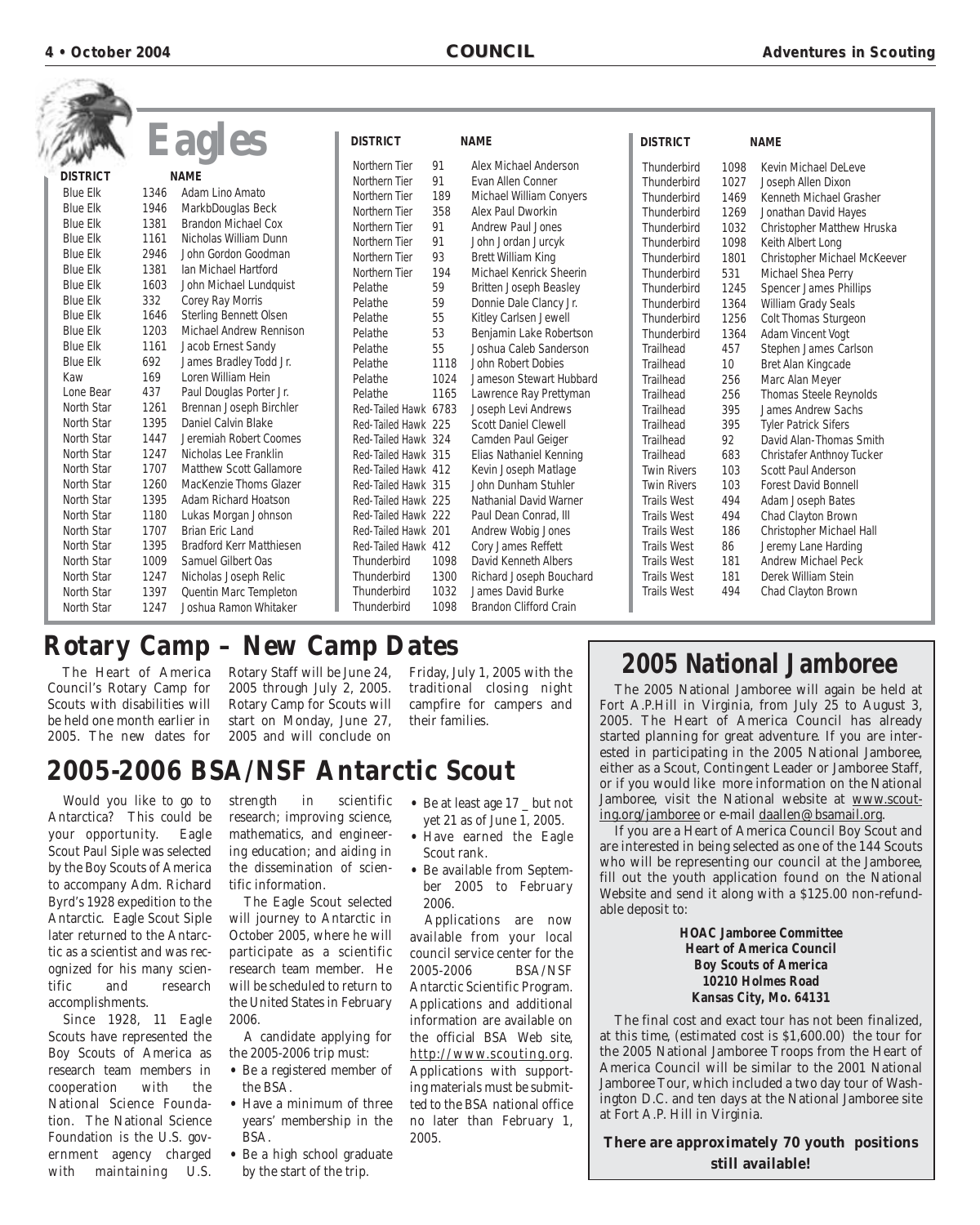# **2005 Boy Scout Camp Draw**

**Payment Schedule:**

\$40.00 deposit is due with each reservation for Scouts and Full Time Leaders at the camp draw 1/2 of Balance due by Wednesday, February 23, 2005

#### **Final Payment due by Wednesday, April 27, 2005 with names of all campers**

The draw to determine 2005 Boy Scout Camp placement for in-council troops will take place on October 20, 21 and 23, 2004. The draw is based on the number of Scouts and full-time leaders your troop camped in either 2003 or 2004 (whichever is greater) and will be camping in 2005 as follows:

The **Theodore Naish Scout Reservation** draw will be held at the Council Service Center,10210 Holmes Rd, Kansas City, MO 64131.

#### WEDNESDAY, OCTOBER 20, 2004

- ❑ 6:30pm single troops that camped 40 or more Scouts and full-time leaders
- $\Box$  7:00pm single troops that camped less than 40 Scouts and full-time leaders
- $\Box$  7:30pm combined troops of any number based on camp and campsite availability

The **H Roe Bartle Scout Reservation** draw will be held at the Missouri Dept of Conservation Urban Conservation Center Campus, 4750 Troost Avenue, Kansas City, MO 64110. Please note that this is a change in location from previous years.

#### THURSDAY, OCTOBER 21, 2004

 $\Box$  6:30pm – single troops that camped 100 or more Scouts and full-time leaders

❑ 6:45pm – single troops that camped 80-99 Scouts and full-time leaders ❑ 7:15pm – single troops that camped 60-79 Scouts and full-time leaders

#### SATURDAY, OCTOBER 23, 2004

- ❑ 9:00am single troops that camped 40-59 Scouts and full-time leaders
- ❑ 10:00am single troops that camped 20-39 Scouts and full-time leaders
- ❑ 1:00pm single troops that camped 19 or less Scouts and full-time leaders
- $\Box$  1:45pm combined troops of any number based on camp and campsite availability

A representative for and/or designated by the troop must be present to place their card in the draw and be prepared to pay the required deposit of \$40.00 per Scout and full-time leader. Troops will be placed in CAMP, SES-SION, and CAMPSITE in the order of the draw, as space is available. The \$40.00 per person registration fee is transferable to a replacement Scout or leader within the same troop on a one-to-one basis. The deposit is not refundable nor may it be applied to the balance due for another person. The draw for out-of-council troops will take place on November 1, 2004. THE HEART OF AMERICA COUNCIL RESERVES THE RIGHT TO ADJUST CAMPSITE ASSIGNMENTS.

|  | <b>In-Council Camp Fee Schedule</b> |  |
|--|-------------------------------------|--|

| <b>BOY SCOUT CAMP FEES</b>   | <b>BARTLE ON OR</b><br><b>BEFORE 04-27-05</b> | <b>BARTLE 04-28-05</b><br><b>OR AFTER</b> | <b>NAISH ON OR</b><br><b>BEFORE 04-27-05</b> | <b>NAISH 04-28-05</b><br><b>OR AFTER</b> |
|------------------------------|-----------------------------------------------|-------------------------------------------|----------------------------------------------|------------------------------------------|
| Boy Scouts*                  | \$230.00                                      | \$250.00                                  | \$165.00                                     | \$185.00                                 |
| 1st Two Leaders              | \$135.00                                      | \$155.00                                  | \$100.00                                     | \$120.00                                 |
| <b>Additional FT Leaders</b> | \$230.00                                      | \$250.00                                  | \$165.00                                     | \$185.00                                 |
| Part Time Leaders**          | \$30.00 per day                               | \$35.00 per day                           | \$30.00 per day                              | \$35.00 per day                          |

# **Out of Council Camp Fee Schedule**

| <b>BOY SCOUT CAMP FEES</b>   | <b>BARTLE ON OR</b><br><b>BEFORE 04-27-05</b> | <b>BARTLE 04-28-05</b><br><b>OR AFTER</b> | <b>NAISH ON OR</b><br><b>BEFORE 04-27-05</b> | <b>NAISH 04-28-05</b><br><b>OR AFTER</b> |
|------------------------------|-----------------------------------------------|-------------------------------------------|----------------------------------------------|------------------------------------------|
| Boy Scouts*\$255.00          | \$275.00                                      | \$165.00                                  | \$185.00                                     |                                          |
| 1st Two Leaders              | \$160.00                                      | \$180.00                                  | \$100.00                                     | \$120.00                                 |
| <b>Additional FT Leaders</b> | \$255.00                                      | \$275.00                                  | \$165.00                                     | \$185.00                                 |
| Part Time Leaders**          | \$35.00 per day                               | \$40.00 per day                           | \$30.00 per day                              | \$35.00 per day                          |

#### **Order of Arrow**

Spring Inductions will be held May 6-8, and May 20-22. Registration will be available online and mailed to scoutmasters in early spring. Plan now to schedule your unit elections, contact your Chapter Chief for more information.

# **Winter Banquet Camping News**

Winter Banquet will be held Saturday January 8, 2005 at Adams Pointe Convention Center in Blue Springs Missouri. Registration forms are available online and at Roundtable. Cost of the dinner is \$20.00. We will recognize the newest vigil honor members and announce the founder's award recipients. Plan now to attend.

#### **Naish Scout Reservation**

Theodore Naish Scout Reservation will be closed for camping during the fall of 2004 and spring of 2005. Due to the construction of new buildings, including pool, dining hall, office and cubworld. This construction is a result of the keeping our promise campaign and the support of our many volunteers.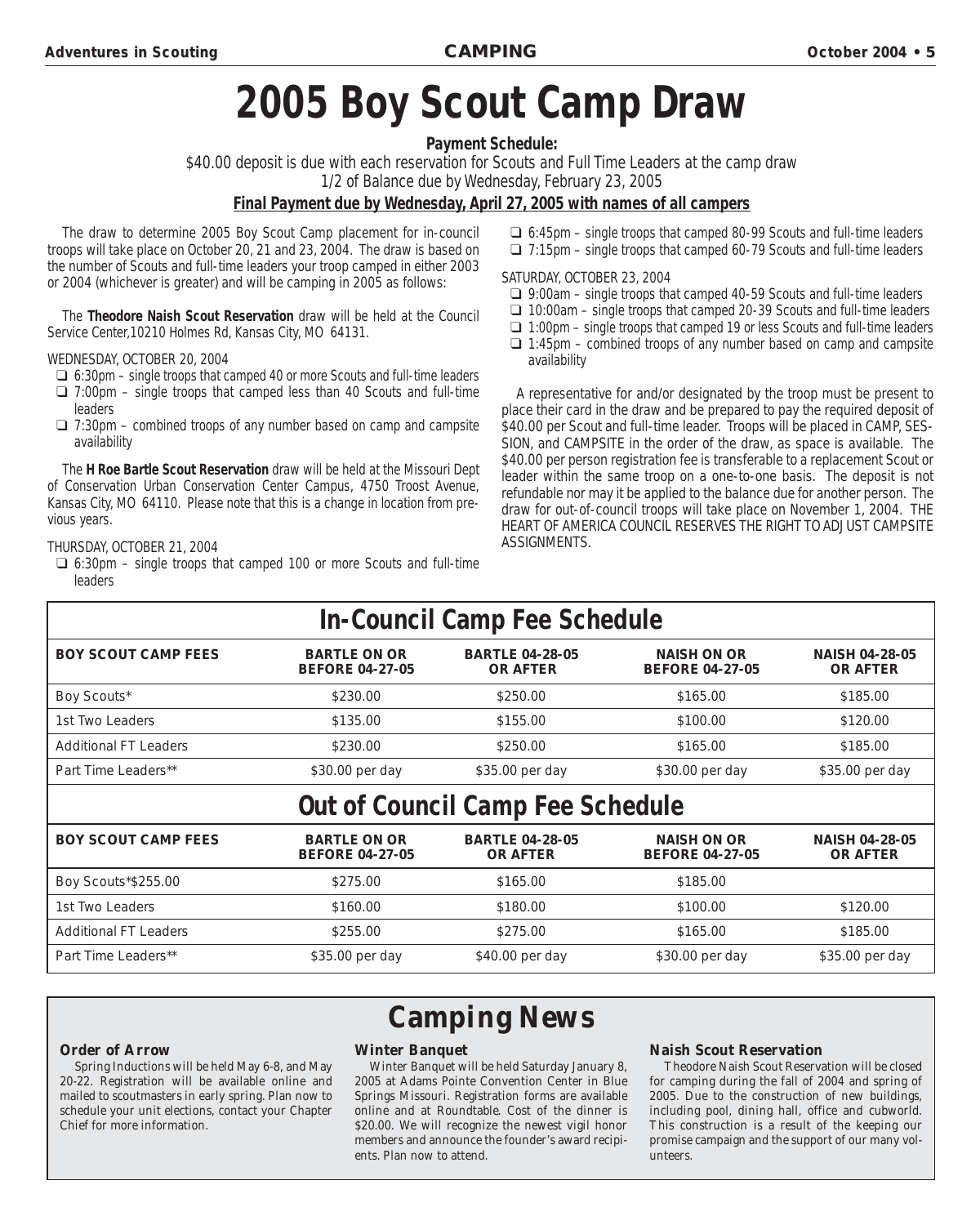# **New in 2005 - Online Rechartering**

*Electronic rechartering is here!* Internet Rechartering is a Web-based method for units to renew their charters from any online location—at home or at the office. Units will love this new method; it's easy, convenient, and accurate because you enter the information yourself!

#### **Here's how it works.**

The Heart of America Council has an Internet Rechartering page on our Web site (www.hoac-bsa.org) with instructions and a link to the software. The unit receives its charter renewal packet as usual, only now the packet includes information for Internet Rechartering, including an access code especially for the unit.

The unit selects an adult to complete the online process. This renewal processor uses the access code to log onto the Internet Rechartering Web site, selecting to start the process with current ScoutNET data or data from unit-management software (Troopmaster, Packmaster, etc.). At any time, the renewal processor can suspend the electronic rechartering process and return later to the last completed

screen.

The system lets you enter new members, renew current members, and update information for any registrant. When completed, the new unit roster is submitted to ScoutNET and a Unit Charter Renewal Report Package is printed. This package includes the unit charter application. Acquire the signatures for the application and send it, the rest of the package, any new youth and adult applications, and all fees to the council service center or the district turn-in meeting.

There's a link to the Internet

Rechartering tutorial and help on the Heart of America Council's Web site. Check it out—we think you'll like the design. All BSA policies are enforced throughout the system, so what you enter is sure to meet all requirements.

If you have any questions or comments, contact the Registration department at 816-569-4934 or 1-800-776- 1110 ext. 4934 Monday through Friday 8:30 am until 5:00 pm and we'll be glad to help you out.

Come to your district's roundtables to hear more on Internet Rechartering.

# **Commissioner's Corner Fall Commissioner Priorities**



Council-wide, the Commissioner Team has been focusing on 10 goals in 2004, the achievement of which we know will help units succeed. We are coming into the "home stretch" for 2004 and some of those goals now need more attention than others.

**#1 – Increase the number and percentage of units that attain Quality Unit status.** Most of the council's units have already rechartered for 2004. The few who have not, need our attention to ensure that they meet the quality unit standards and recharter on time. Among those that have already rechartered are several who completed the requirements for Quality Unit, but cannot be recognized as such because the Quality Unit paperwork was not completed. Each Unit Commissioner should check his or her list of rechartered units and ensure that the paperwork gets turned in so that those units can be recognized. The initial results from our Fall Membership Campaign are very positive. Continuing that good work through October will ensure more units that are able to be

Quality Units and more districts that are able to be Quality districts!

**#2** – A combination of two goals **(routine monthly visits and improved communications)** that, together will strengthen the program for all our youth members. We must make whatever effort is necessary to ensure that the "program leading" adult leaders (Den Leaders, Cubmasters, Scoutmasters, and Crew advisors) have ALL the necessary resources to routinely put on fun and exciting programs for their Scouts. This is especially true for Cub Dens. Since many dens formed at the beginning of the school year, commissioners should ensure that each of those new den leaders have a copy of the new Den Leader's Survival Kit (first month preplanned program) and that they are enrolled in Den Leader training to ensure their den's success. Commissioners should explain how regular attendance at roundtables also helps their program. Sharing the 2004-2005 Cub Scouting (Program) Highlights brochure with the Pack Committee and planning ahead for adult leadership to take the boys to camp next summer will ensure better attendance at Day Camp, Bear Camp, and Webelos Camp. It will also give the Cubs and exciting event to look forward to, thus helping to retain them in the program. Be sure to update your district's email list with the new unit leaders so that you are able to keep them

informed of district and council activities and resources.

**#3 – To keep our commissioner teams strong and to maintain our three to one unit to unit commissioner ratios,** we must constantly seek new commissioners and ensure that they complete the commissioners' basic training course. Now that all of our units are back in full swing for the fall and leadership positions are filled, look around for good candidates to be unit commissioners. Invite them to a district meeting so that they can see the important work that commissioners do. The workload is easier for all to handle when you have a full team of active commissioners.

**#4 – To recognize and thank more of our fine adult leaders,** start now to fill out the nomination forms for District Awards of Merit and all the other unit awards that are presented at the year-end district recognition banquets. Unit Commissioners are frequently the best ones to know about the good work being done in the units. Help us thank those great leaders by recommending them for the appropriate awards.

Let's build on all the great things happening in our council and focus on the goals we need to accomplish this fall so that our success translates into more young people being positively impacted by the values of the Scouting Program. Thanks for all you do!!

# **All Leaders should make plans to attend 14th Annual Heart of America Commissioners College**

Forrest Bolles, Dean of the Heart of America College of Commissioner Service has announced that the 14th annual college will be held March 11th and 12th, 2005 on the grounds of historic Ft. Leavenworth, KS. Degrees offered include Associates degrees for Camp Commissioners and other unit leaders, Bachelors for Roundtable Commissioners and Bachelors, Masters and Doctorate programs for Unit Commissioners.

All registered Cub, Scout and Venture leaders will find courses to improve their leadership skills and scouting knowledge. Courses open to all registered Scouters, whether they are planning to enter Commissioner Service in the future, currently a Commissioner or would like to know more about being a Commissioner. To be placed on this year's mailing list, contact Ross Pfannensteil at the council office. Catalogs will be sent in late November. See you there.

# **To Be Physically Fit is To Be Risk Ready**



Two important challenges for us in Scouting are physical fitness and good health. Every adult leader should set the example and contribute directly to the health and fitness of today's Scouts by completing requirements for the BSA Physical Fitness Award.

The award's objectives developed by the National Council and the national BSA Health and Safety Committee, are as follows:

- Encourage youth fitness in the BSA by providing positive role models and by enhancing youth awareness and understanding of fitness parameters, health risks, and personal circumstances.
- Encourage physical fitness among Scouters by enhancing their awareness and understanding of fitness parameters, health risks, and personal circumstances.
- Reduce the rate of stress- and fitness-related incidents throughout Scouting

For more information go to www.scouting.org/pubs/19-327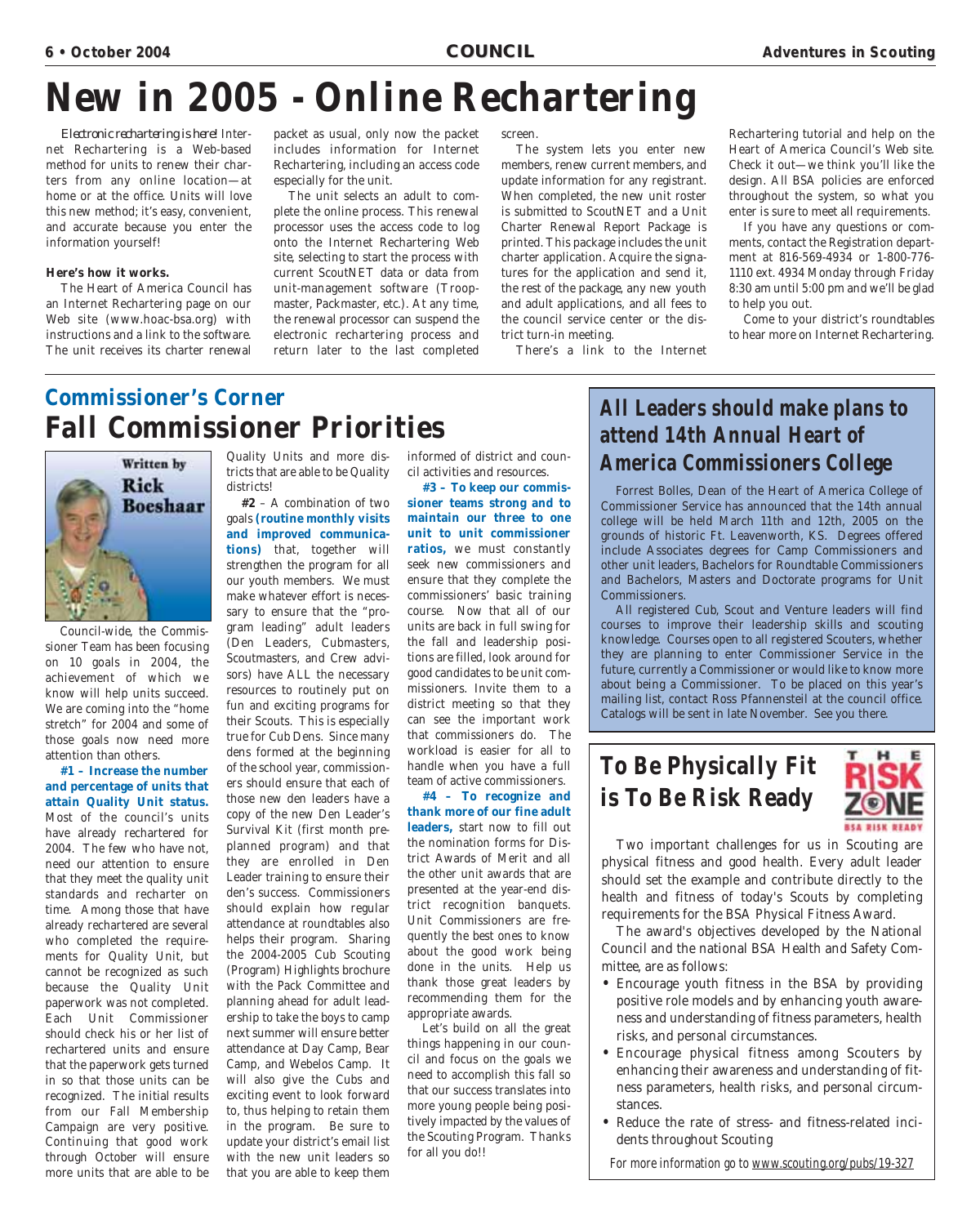#### **Adventur Adventures in Scouting es in Scouting ENDOWMENT/COUNCIL ENDOWMENT/COUNCIL October 2004 October 2004• 7**

# **Tributes**

#### **IN MEMORY OF:**

**Radford K. Nelson** Anna Snow Doug and Luanne Keith Marilyn Bennett Peggy Simmons Sandra Porter

#### **Glen E. Sharp** Lawrence Memorial Hospital Laboratory

**Harris Franklin "Jamie" Callahan** Jennifer Callahan

**Kyle Chapman** Richard and Susan Bowers

**Charles William "Bill" Poe** William Turner

**Mildred Keeney** W.W. and Joanne Kennedy

**Arland Beltz** Robert Finn

#### **IN HONOR OF:**

#### **Harold and Anne Chaikin**

Howard and Gilda Bormaster Gabe and Maxine Grossman Marvin and Evelyn Gibian

#### **Mark Landes** Jennifer Callahan

**Irv Grousbeck** Mr. And Mrs. W. J Vandenberg, Jr.

#### **George W. Bedinger** Faye Bedinger

**6** CS Day Camp Staff Meeting, 7:00 **2** OA Sec Conclave, 5:00

**9** HRB Work Day, 7:00 **9** Climbing Program, 8:00

**1** Sukkot, 12:00 **2** TN Work Day, 7:00 **2** OA Vigil Banquet, 5:00

- **8** COPE Weekend
- **11** Columbus Day
- **12** Executive Commitee Meeting, 12:00

**October**

- **13** Pow Wow Staff, 7:00
- **16** COPE Weekend, 8:00
- **16** Climbing Program, 8:00
- **20** Naish BS Camp Draw, 6:00
- **21** BS Camp Draw, 6:00 **23** TN Work Day, 7:00
- **23** Bartle Work Day, 7:00
- **26** Commissioner Meeting-
- Council, 7:30
- **27** Council Training Meeting, 7:00
- **28** OA LEC Meeting, 7:00
- **30** Climbing Program, 8:00
- **30** COPE Weekend

**Council Calendar**

#### **November**

- **3** CS Day Camp Staff Meeting, 7:00
- **6** Cub Leader Pow Wow, 8:00
- **10** Camp Committee Meeting, 7:00
- **10** Pow Wow Staff, 7:00
- **11** Veterans Day, 8:00
- **17** Annual Dinner, 6:30
- **18** OA LEC Mtg, 7:00
- **22** Bartle Closed, 8:00
- **22** Naish Closed, 8:00
- **23** Rotary Camp Staff Meeting, 6:30
- **24** Advance Cmt Meeting, 7:00
- **25** Service Center Closed, 8:00
- **25** Thanksgiving
	- **25** Scout Shop Closed
	- **26** Service Center Closed
	- **30** CL Membershop Committee Meeting, 7:00

# **Lollipops in Unexpected Places**

What does your bank mean to you? It could simply be a place where you keep a checking or savings account. However, you might also buy stocks, bonds or even insurance there. Banks are all that and more – to be sure. But ask any five-year old what a bank means to him or her and there can be only one answer: lollipops.

As adults we may not qualify for lollipops at the bank any more, but that doesn't mean life is without treats in unexpected places. Sometimes we can still discover extra value and new surprises where we don't plan on finding them.

One may be found right here. It can

be revealed by going to www.giftlegacy.com. It's called a charitable gift annuity and it has a way of giving something extra. A gift annuity is special because people generally do not expect to receive payments from a charity. People give to charities. Gift annuities give something back. Our gift annuity is like a lollipop: something you may not expect, but it will bring a smile to your face when you discover it's there.

A gift annuity is a simple contract between you and your favorite charity where you make a special donation and the charity pays you back a fixed payment for as long as you live. The payment rate is based on your age when you fund the gift annuity and can be more than 11% for someone 90 years old or older.

Just like some lollipops have soft candy in the center, gift annuities also have more advantages as you look closer at them. When you fund a gift annuity you receive an income tax deduction and if you fund it with appreciated assets, such as stock, you can spread out capital gains and eliminate some gain altogether. The charity benefits because it is able to invest the gifted funds and later use the remaining funds to further its mission.

To learn more about gift annuity,

please contact Mike Johnson, Director of Finance Services at 816-569-4979 or mijohnso@bsamail.org, and ask for a no obligation look at what a gift annuity can do for you. Just like the lollipop, you might find a treat in an unexpected place. Incidentally, if you've ever wondered, lollipops were invented sometime in the early part of the 20th century. Various people had roles in the candy's development and mass marketing innovations, but one popular story reveals that the name that stuck (pun intended) to the candy, "Lollipop," was taken from the name of Pennsylvania candy store owner's favorite race horse, "Lolly Pop."

# **Price Chopper's Community Rewards Program**

For the last couple of years, Price Chopper has had an "Xtra Helping Community Rewards Program."

The Heart of America Council has once again been renewed as a beneficiary organization of this program.

#### **Here is how it works…**

Price Chopper will donate 1% of total qualified purchases during the period of September 1, 2004 and May 31, 2005 if we have 35 or more active household participating in the program. Participating households are those with Chopper Shopper Cards and have registered as being associated with our organization. Registration can be done in the store, or more conveniently on-line at www.mypricechopper.com.

If you currently shop at Price Chopper, I would encourage you get a Chopper Shopper Card and register as being associated with the Boy Scouts of America, Heart of America Council. Then shop till you drop during the program period.

If you already have a Chopper Shopper Card, please register as being associated with the Boy Scouts of America, Heart of America Council. Then shop till you drop during the program period.

Please encourage others, family, friends, neighbors, volunteers, and others to enroll and participate in this program.

Proceeds from this effort will be used to support our computer and technology needs.

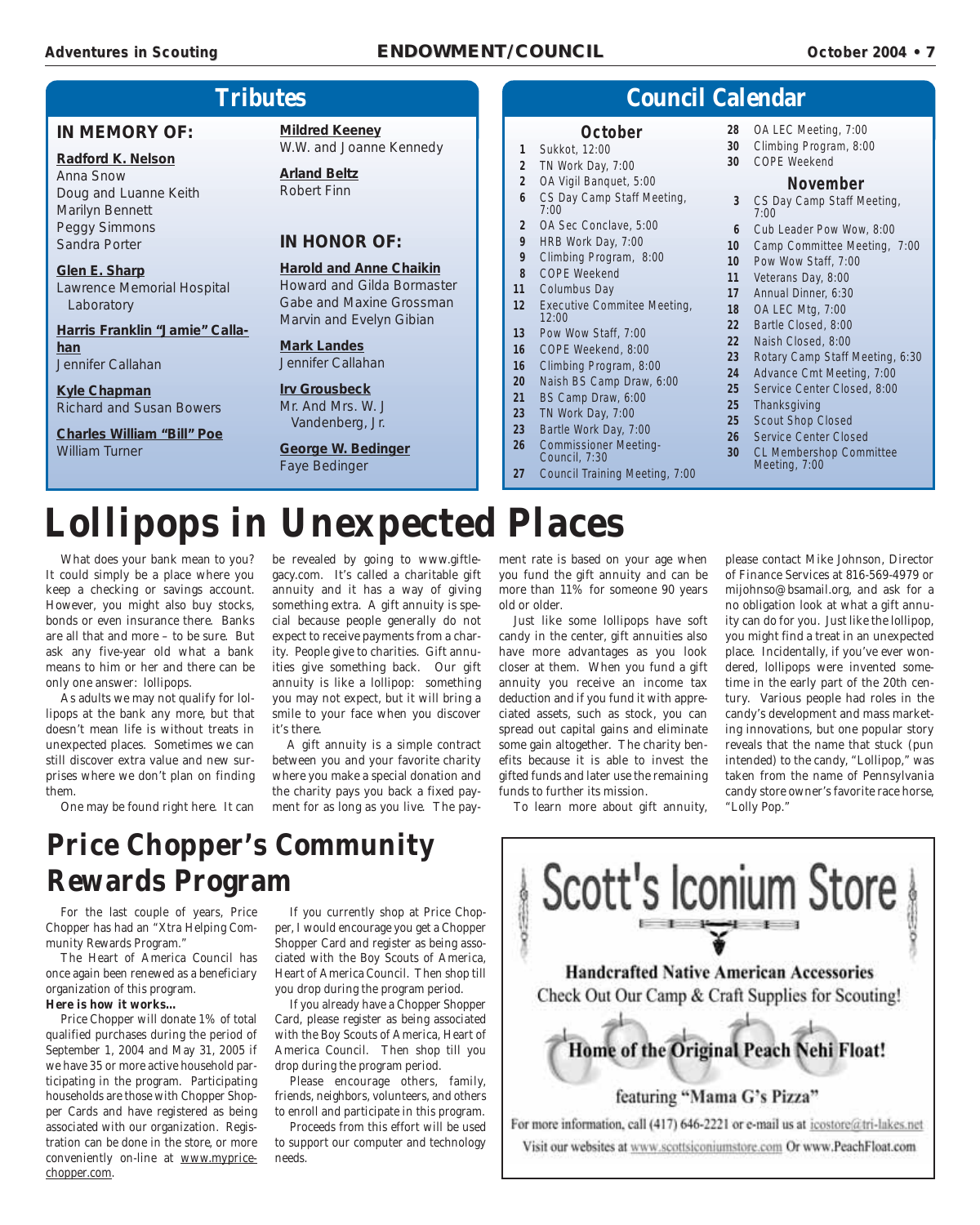

# **Important Dates to Remember**

#### **All Districts Except Pelathe**

- Show N Sell Orders Due Tuesday, September 7th, 2004
- Show N Sell Distribution Friday, September 17th, 2004, 3:00 to 6:00 p.m. & Saturday, September 18th, 2004, 8:00 a.m. to 1:00 p.m. – Seaton Van Lines, Olathe, Kansas
- Popcorn Sale Starts Saturday, September 18th, 2004
- Popcorn Sale Ends Sunday, November 7th, 2004
- Final Orders Due to Council Monday, November 8th, 2004 Orders must include: a copy of your Unit Master Record, Unit Order and Settlement Form, Prize Order Form, \$1,000 Prize Program Form, and Scholarship Program Form. If you order popcorn and prizes on line, please fax your Unit Roster, \$1,000 Prize Form, and Scholarship Form to the council service center. The fax number is (816) 942-8086.
- Final Popcorn Distribution Friday, November 19th, 2004, 3:00 to 6:00 p.m. and Saturday, November 20th, 2004, 8:00 a.m. to 1:00 p.m.
- Popcorn Payment Due Monday, January 3rd, 2005

#### **Pelathe District**

- Show N Sell Orders Due Tuesday, September 7th, 2004
- Show N Sell Distribution Friday, September 17th, 2004, 3:00 to 6:00 p.m. and Saturday, September 18th, 2004, 8:00 a.m. to 1:00 p.m – Seaton Van Lines, Olathe, Kansas
- Popcorn Sale Starts Monday, November 1st, 2004
- Popcorn Sale Ends Wednesday, December 1st, 2004
- Final Orders Due to Council Monday, December 6th, 2004
- Final Popcorn Distribution Saturday, December 18th, 2004
- Popcorn Payment Due Friday, January 7th, 2005

#### **Unsold Popcorn**

All unsold popcorn (from Show N Sell or Show N Deliver) should be returned to the Final Popcorn Distribution location on November 19 or 20 (all Districts except Pelathe) or on December 18 (Pelathe District). Utilize the Unit Order and Settlement Form to total the amount of popcorn that will be returned. However, note the following:

- **Deadline for unsold popcorn returns (all Districts except Pelathe) Friday, December 10, 2004**
- **Deadline for unsold popcorn returns (Pelathe District) Friday, December 31st, 2004**

All unsold popcorn should be returned to the Final Popcorn Distribution location. After the deadlines for returning unsold popcorn have passed, the Council will not accept these returns and the unit will be responsible for paying for the popcorn.

# **5 Steps for a Successful Popcorn Sale!**

1. Establish an annual Plan and Budget with input from your Scouts and<br>1. Decepts Parents.

*2.* Set a Unit Popcorn Sale Goal, and break that goal down to a Per Scout Goal based on the plan and budget.

- *3.* Conduct a Unit Popcorn Kickoff to communicate the Program and Per
- Scout Popcorn Sale Goal to the Scout Families (See attached agenda).
- *4.* Sell in the neighborhoods using the following methods:
	- Take Order
		- Show & Deliver
		- Utilize "Blitz Days" throughout the sale

Practice role-playing with the boys on the proper selling techniques, and the script to be used at the door.

- *5.* Have prizes/incentives on hand for the Scouts to earn.
	- Give a gift certificate to the 1st week top seller
	- All Scouts who reach their sales goal get to throw pies in the leaders' faces
	- A pizza party for the top selling Den
	- Have a prize drawing for all the boys who fill up a take order form
	- Monitor the sale each week and give awards as you go
	- Offer a mystery house and clues throughout the sale in a new neighborhood yet to be covered
	- Give away an X-Box to the top seller

# **5 Steps for a Successful Unit Activity!**

- *1.* Watch the Show & Deliver video on the Popcorn Sale Tool Kit  $1.$  NVD.
- **2.** Schedule one blitz day each week throughout the sale. Do it as <br> **2.** a Pack or Den Activity, with a fun event afterwards (like a hot dog roast, for instance):

Week  $1_{-}$ Week  $2$ Week 3 Week 4  $\_$ 

- *3.* Communicate the blitz day dates at the Popcorn Kickoff.
- Have Scout families sign up to sell at least one of the blitz days while ensuring each blitz day has enough parental supervision.
- *4.* Communicate the sales goals to the Scouts for the day, then target neighborhoods throughout the community you know have not been covered by a Scout unit.
- *5.* Utilize Show & Deliver or Take Order and blanket these neighborhoods with the boys selling in teams of two to four.

Award prizes at the end of the day to the boys who reach their sales goals and top sellers.

# **5 Items for a Successful Popcorn Sale!**

List 5 things in your Scouting Program to be funded with Trail's End 1. Popcorn this year:

*2.* Write in the Scout Popcorn Sales Goal:

Scout Popcorn Sales Goal \$

*Have your son write his goal on the Take Order Form.*

*3.* Have your son look at the Prize Program and decide what prize level he wants to shoot for. Pick a Prize level that exceeds his Scout Popcorn Sales Goal listed in #2

*\*Don't forget to ask your leader about the Trail's End National Prize Program and Scholarship Program*

**4.** Sell in the neighborhoods using Take Order or Show & Deliver Practice role-playing with your son on the sales script he will use at the door. For example:

*"Hi, my name is John Smith and I'm selling popcorn to go to Scout camp this year, how much would you like to order?*

*5.* List the Key Dates for this year's Popcorn Sale:

a. Blitz Day(s)

b. Order Turn in Date c. Popcorn Pickup

d. Money Collection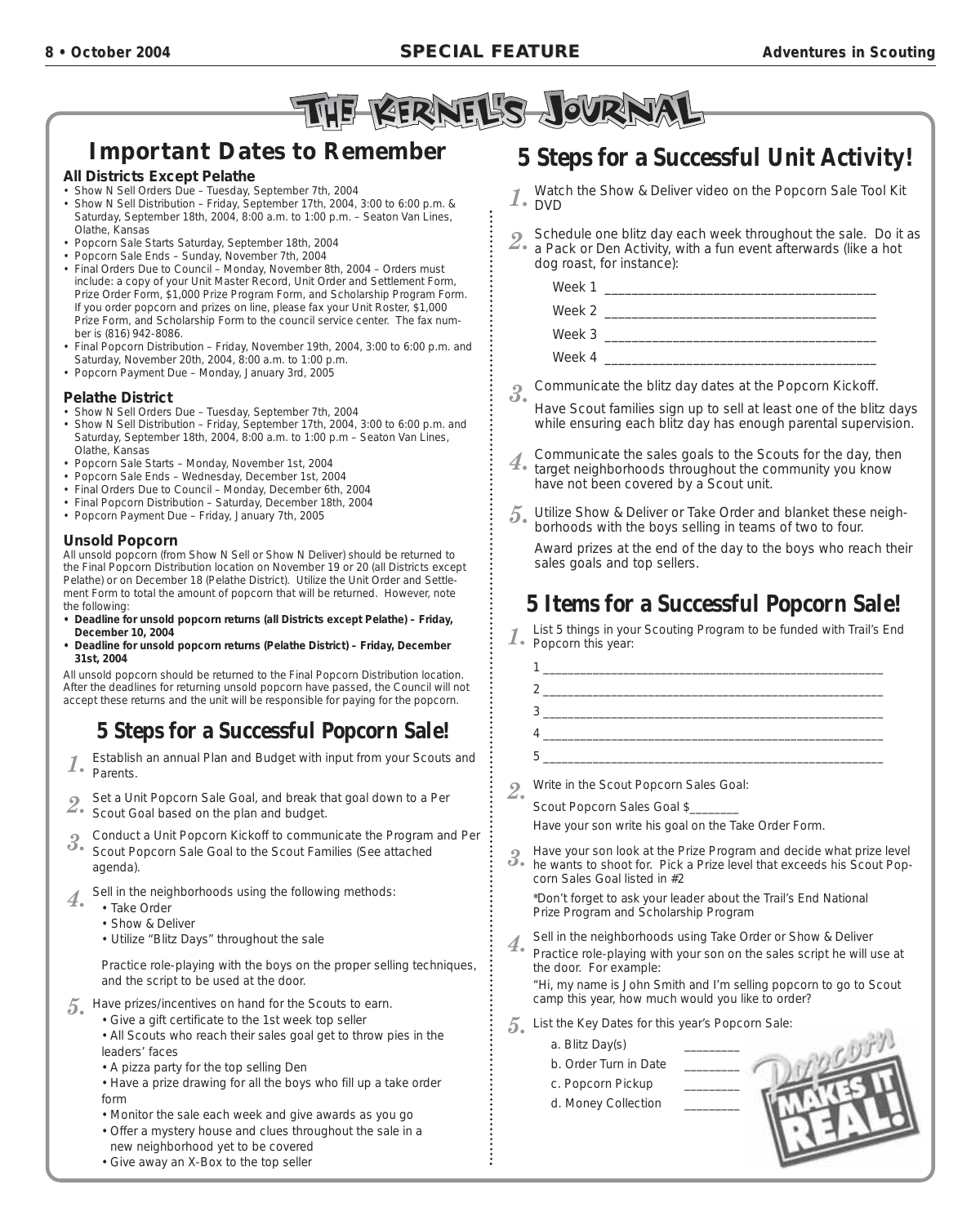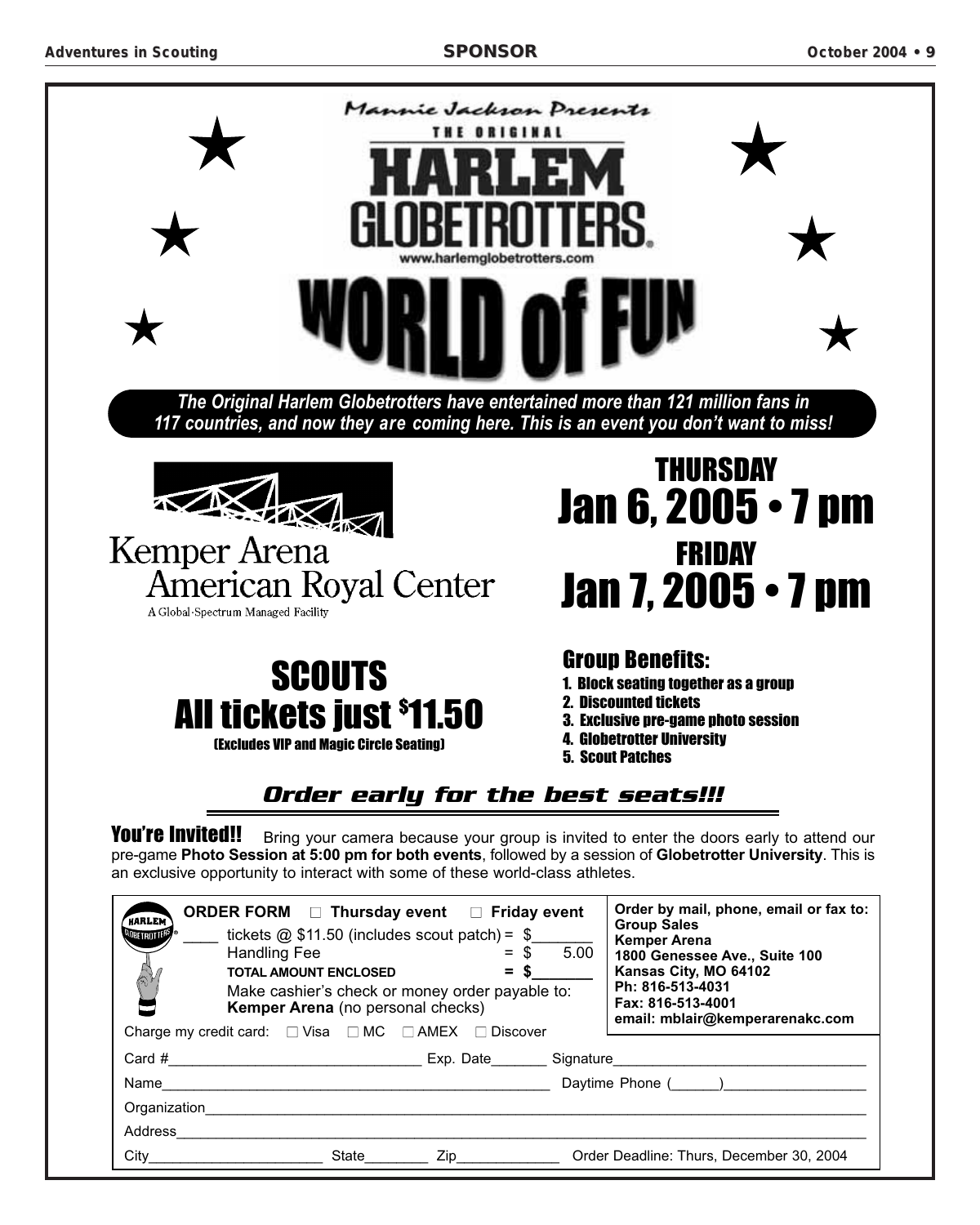![](_page_9_Picture_3.jpeg)

# **School Night Success**

Our recruitment efforts have gone very well this fall! All our packs have been very successful in bringing more boys into the Scouting program. Thanks goes to each and every leader who has helped promote recruitment and spent the time to put together such an awesome program for boys to be a part of in each of your units. Without your dedication and hard work we your units would not have been nearly as successful.

As we move ahead in the year, we need to keep up this enthusiasm to keep these new Scouts in our great programs. If you need any help or would like to do a follow-up School Night, please do not hesitate to contact **Wendy Richardson**, Membership Chair, at 913.294.6660 or **Cortland Bolles** at 800.776.1110 x4918 or 816.569.4918.

## **Annual Business Meeting & Election**

On October 14, 2004 at 6:30 PM at Beethoven's Restaurant in Paola, Twin Rivers District will hold its Annual Business Meeting.

# **Twin Rivers District**

Elections of District Chair and Members-at-Large of the District Committee will take place at this time. All voting members of the District, including Chartered Organization Representatives, are strongly encouraged to attend this very important meeting. If you wish to nominate somebody to the District Committee for any of these positions, please send those recommendations in writing to:

#### **Twin Rivers District Nominating Committee 10210 Holmes Road Kansas City, MO 64131**

All nominations MUST be received in writing at least two (2) weeks prior to the District Election for proper consideration.

All voting members of the Committee are asked to be there. This includes Members-at-Large and all Chartered Organization Representatives.

# **District Award of Merit**

All district award nominations are being accepted. Forms are available at the Council Service Center, at Roundtables and on the web-

site. This is a great opportunity to recognize those "unnoticed" volunteers for their hard work and effort throughout the year! Please contact **Cortland Bolles** at 800.776.1110 x4918 with any questions.

# **Training**

Now that we have all these new Scouts, we need to make sure that the new parents and leaders know what's going on. We need to guarantee that they are getting the latest and greatest information and knowledge of what is out there to help them be successful. We have had some great trainings so far and have some new opportunities this month to get all you need to be a more effective leader. We're looking forward to seeing you at our trainings this month! **REMEMBER, EVERY BOY DESERVES A TRAINED LEADER!!!**

# **Friends of Scouting**

Thanks again to each and every one of you for your support of the Scouting program. As we gear up for Blue & Golds and Courts of Honors, please keep in mind that we will be looking to build on the success of our 2004 Friends of Scouting campaign. We will begin scheduling Friends of Scouting presentations in our units as early as this month. Please take the time to discuss this with your unit committee and schedule a time as soon as possible.

Thanks for your support and please contact **Cortland Bolles** at 800.776.1110 x4918 to express your interest in helping this year.

## **Rechartering Right Around the Corner**

Is it already time to prepare for recharter? YES, IT IS! At the November Roundtable, each unit will be able to receive their recharter packet. We will be offering Recharter Training prior to the November Roundtable at 6:30 PM for all units to become familiar with the rechartering process and to answer any questions you may have. All packets will be due into the Council Office no later than

January 10, 2005. To make some of this process easier on you, our Commissioner staff and District Executive, **Cortland Bolles**, will be available to work through these papers with you if need be. We will be available at almost any time to pick them up and bring them to the office if need be. We will be willing to make appointments to go through the process in one sitting if you want. Remember, the sooner you get this simple, but important task done, the sooner you will be able to focus on your units needs for the following months of program! Keep this in mind as November approaches!

# **Twin Rivers Events**

#### **October**

- **7** District Commissioner's Meeting, Paola United Methodist Church; 6:30 PM
- **7** Roundtable, Paola United Methodist Church; 7:30 PM
- **7** OA Chapter 4 Meeting, Paola United Methodist Church; 7:30 PM
- **14** Annual Business Meeting, Beethoven's, Paola; 6:30 PM
- **16** Youth Protection Training, Pomona United Methodist Church; 8:30 AM
- **16** New Leader Essentials Training, Pomona United Methodist Church; 10:00 AM
- **16** Cub Leader Specific Training, Pomona United Methodist Church; 12:00 PM

#### **November**

- **4** Health & Safety Training, Paola United Methodist Church; 6:00 PM
- **4** District Commissioner's Meeting, Paola United Methodist Church; 6:30 PM
- **4** Recharter Training/Packet Pick-up, Paola United Methodist Church; 6:30 PM
- **4** Roundtable, Paola United Methodist Church; 7:30 PM
- **4** OA Chapter 4 Meeting, Paola United Methodist Church; 7:30 PM
- **11** District Committee Meeting, Beethoven's, Paola; 6:30 PM

![](_page_9_Picture_42.jpeg)

# **Twin Rivers 2004 District Committee Roster**

| <b>District Chairman:</b>                                   | Mike Prothe 913.294.2111           |
|-------------------------------------------------------------|------------------------------------|
| <b>District Commissioner:</b>                               | John Berton 785.242.8294           |
| <b>Activities Chair:</b>                                    | Buddy Burris 785.867.3005          |
| <b>Advancement Chair:</b>                                   | Curtis Gibson 913.898.4955         |
| <b>Camping Chair:</b>                                       | Richard Grant 913.755.3941         |
| <b>Endowment Chair:</b>                                     | Ken Weide 785.448.5560             |
| <b>Finance/Friends of Scouting Chair:</b>                   | Dana Crawford 913.757.4451         |
| <b>Membership Chair:</b>                                    | Wendy Richardson 913.294.6660      |
| Roundtable Commissioner (Boy Scouts):                       | Dave Miller 913.849.3574           |
| Roundtable Commissioners (Cub Scouts):                      | Kathy Kierl 913.557.5869           |
|                                                             | Pam Thompson 913.294.2344          |
| <b>Special Needs Coordinator:</b>                           | Pam Thompson 913.294.2344          |
| <b>Training Co-Chairs:</b>                                  | Lawrence Dickinson  913.256.6809   |
|                                                             | Pam Thompson 913.294.2344          |
| <b>Website Chair:</b>                                       | Jim Burns 785.255.4388             |
| <b>District Executive:</b>                                  | Cortland Bolles 800.776.1110 x4918 |
|                                                             | cbolles@bsamail.org                |
| HOAC and Twin Rivers District Information: www.hoac-bsa.org |                                    |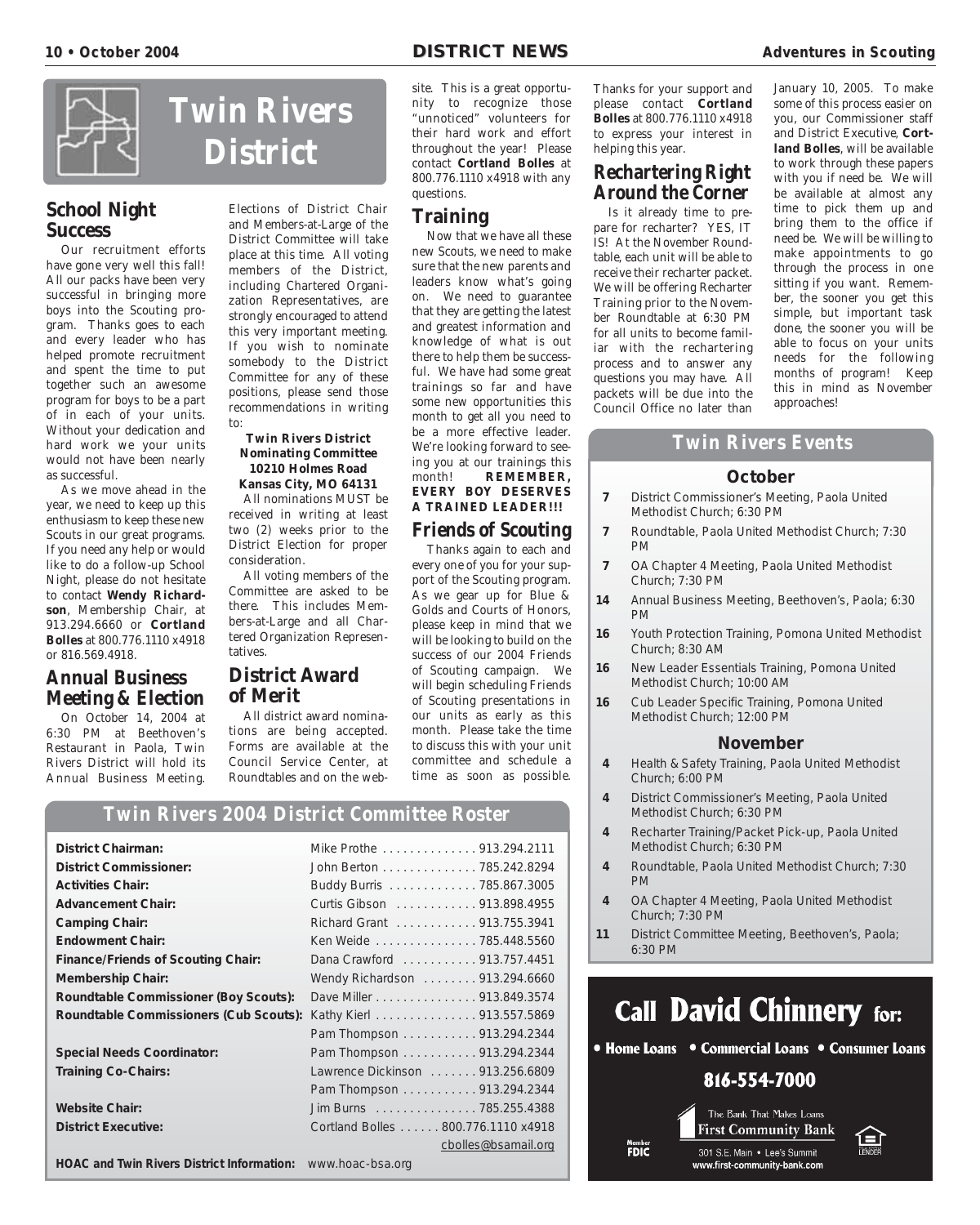![](_page_10_Picture_3.jpeg)

#### **2003 Quality District**

**Fall Round-Up**

If your Pack has not yet scheduled a recruiting night for this fall, please contact Fall Roundup Chair **Dan Hammond** 913 651-4885 or **Charles Vonderheid** 816- 569-4949 with a date as soon as possible.

## **Now is the Time to Start the Webelos to Scout Transition**

80% of Boy Scouts were former Webelos. Now is the time to invite them to take a look at your troop.

Oh by the way, the Kaw District is going to hold an event called Webelos Woods to help with that process. Bob Sixta and staff in conjunction with the fall camporee are planning great activities for the Webelos and this will be a great opportunity to have Webelos see your troop in action at the camporee.

If you are a Troop with no feeder Pack or a Pack that has no feeder troop we can help team you up and insure that the Webelos go on into Boy Scouts. For more information contact **Bob Sixta** 913-895-5730.

Follow the link below to info on Webelos to Scout **Transition** 

http://www.scouting.org /boyscouts/resources/18- 086/.

# **Attention Cubmasters!**

**Kaw**

If you have not turned in or paid for the new boys who have signed up, they are not Cub Scouts. Please process the new Boys when they sign up. They came to you to join Cub Scouts and until you turn in the applications and money they are not Scouts.

What are Commissioners? Commissioners are district and council leaders who help Scout units succeed. They coach and consult with adult leaders of Cub Scout packs, Boy Scout troops, and Venturing crews. Commissioners help maintain the standards of the Boy Scouts of America. They also oversee the unit charter renewal plan so that each unit reregisters on time with an optimum number of youth and adult members.

We need more Commissioners and you would make a great Commissioner. Please contact **Susan Rodgers** 913-682-1000 or **Dusty Boatright** 816-569- 4967.

## **Fall Camporee**

October 14-16, 2004 CAMPING – COOKING – ROPE SKILLS- FIRE-BUILDING – HIKING – ORIENTEERING -CAMP FIRE SKITS and MORE. Contact : **Dan Ham-**

**mond** 913-651-4885 for more info.

## **The Kaw District Annual Election**

The Election will be held on October 13th, 2004. Those who are eligible to vote are registered chartered organization representatives and district members at large. For information about the district election process please contact **Charles Vonderheid** 816- 569-4949.

# **Outdoor Leader Skills Training**

Outdoor skills are critical to the success of the Scouting program, and Introduction to Outdoor Leader Skills will provide leaders with the basic outdoor skills information needed to start a program right.

Introduction to Outdoor Leader Skills is the required outdoor training for all<br>Scoutmasters. assistant Scoutmasters, Scoutmasters, and Varsity Scout coaches. The skills

**District Chairman** 

**Membership Chair Activities Chair** 

**Advancement Chair** . **Relationships Chair District Director** 

**Sr. District Executive** 

**District Commissioner Cub Scout Round Table Boy Scout Round Table District Training Chair Boy Scout Training Chair Youth Protection Training** 

taught are based on the outdoor skills found in The Boy Scout Handbook. The course is also ideal for Venturing leaders because it focuses on skills that build confidence and competence in leaders conducting outdoor camping experiences.

## **2004 Friends of Scouting Presentations 100% Participation**

100 % unit participation is the goal for the Kaw District Family Friends of Scouting campaign. This would be the first time that a district had 100% participation in the Family FOS in

the council history. The presentation is fun and fast and it gives our families of scouts an opportunity to help support Scouting in a special way.

Please reserve about 10 minutes at your Blue and Gold or Court of Honor to watch the presentation. After you have seen it you will be glad you did. Finely, I think we can raise more money and have more units participated than any other district, what do you think? Can we do it? **YES we can.** Call **Rick Lockwood** 913- 6842980 or **Dusty Boatright** 816-569-4967 to reserve your spot.

## **Kaw Events**

#### **October**

- **7** Roundtable/OA Chapter Meeting 7:00 p.m. Clark Middle School, 302 N. Bluegrass, Bonner Springs, KS
- **14** Annual Business Meeting 7:00 p.m. BPU Human Resources, 300 N. 65th St., Kansas City, KS
- **14-16** Fall Camporee Ft. Leavenworth, KS
- **15** Webelos Woods; Ft. Leavenworth, KS
- **30** Outdoor Leader Skills Training Location TBA (Webelos Leaders and all Boy Scout Leaders)

#### **November**

- **4** Roundtable/OA Chapter Meeting 7:00 p.m. Clark Middle School, 302 N. Bluegrass, Bonner Springs, KS
- **16** District Committee/Commissioner Meeting 7:00 p.m. BPU Human Resources, 300 N. 65th St., Kansas City, KS
- **19-20** Popcorn Distribution-Harte Hanks Warehouse in Shawnee

# **Kaw 2004 District Committee**

![](_page_10_Picture_44.jpeg)

| Doug Spangler 913-441-3707      |                      |
|---------------------------------|----------------------|
| Susan Rodgers 913-351-1470      |                      |
| Sharon Thebo 913-287-2278       |                      |
| Shawn Mullen 913 651-4550       |                      |
| Greg Carpenter 816-769-7975     |                      |
| Rick Lockwood 913-785-3555      |                      |
| Nancy Henre 913-369-3736        |                      |
| Dan Hammond 913-651-4885        |                      |
|                                 |                      |
| Sharlet Untereiner 913-651-3436 |                      |
|                                 |                      |
| Charles Vonderheid 816-569-4949 |                      |
|                                 | cvonderh@bsamail.org |
| Dusty Boatright 816-569-4967    |                      |
|                                 | dboatrig@bsamail.org |
|                                 |                      |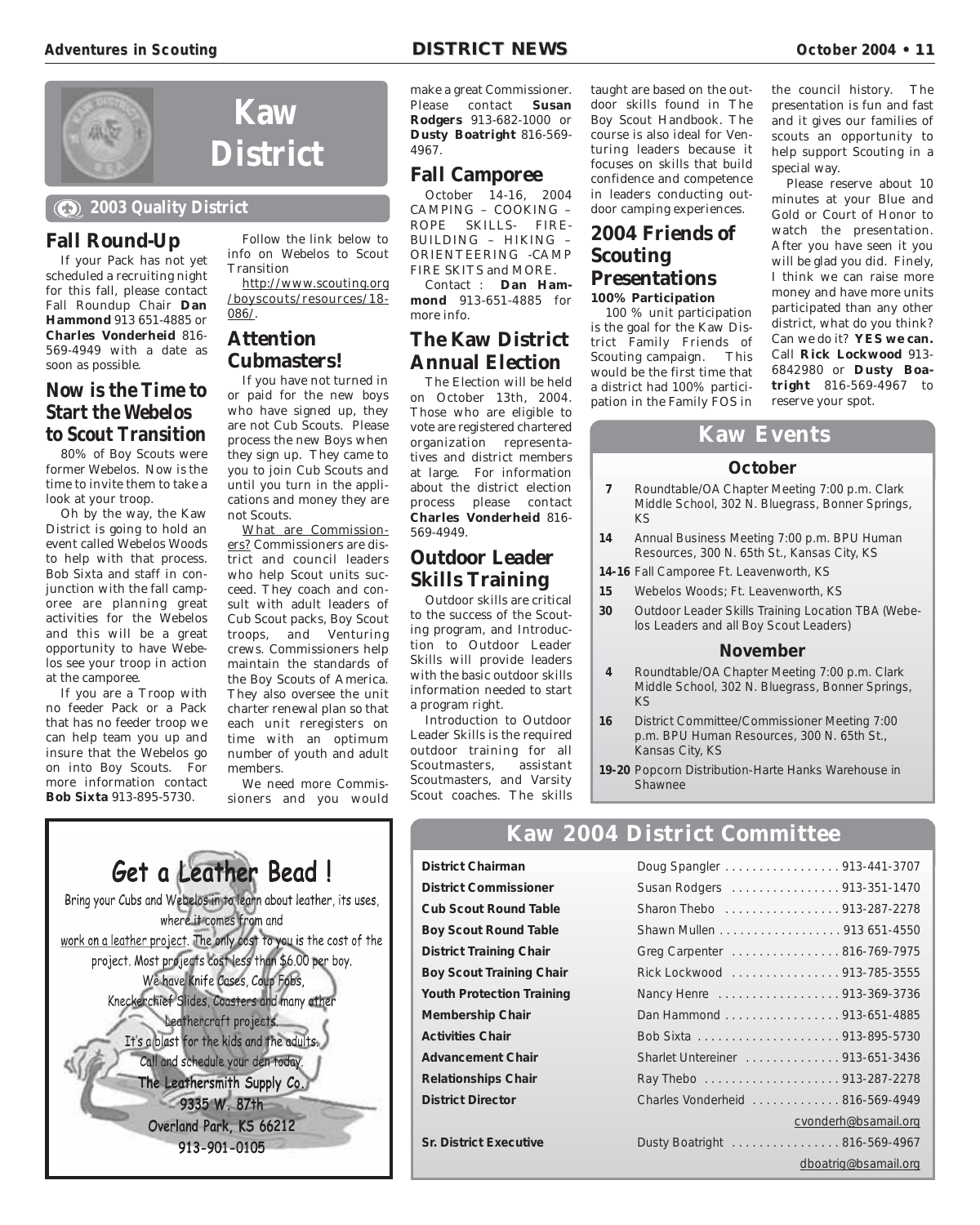![](_page_11_Picture_3.jpeg)

# **This Month in the Eagle Scout Spotlight**

The Northern Tier District is proud to present our newest Eagles of the Northern Tier; Brett King of Troop 93, Michael Conyers of Troop 189, David Snodgrass of Troop 439, and Alex Anderson and Evan Conner of Troop 91. Congratulations to you all from your Northern Tier District and the Heart of America Council. We Salute You!

# **Friends of Scouting 2004**

It's that time to sign your unit up for Friends of Scouting. Remember, free rank advancement to all units upon reaching their Friends of Scouting Unit goal and Participation Goal to December 31st, 2005. For more information or questions, please contact **Lisa Hayes** at 816-569-4972 or email lhayes@bsamail.org or call **Steve Brady**, our 2005 Family Friends of Scouting Chairman at (913) 362-8441. We, as the Northern Tier District have the opportunity to show our support to the Scouting Program. Friends of Scouting is such a vital part of our program in its help to support our leaders in their needed training, preserving both the

Naish and Bartle Reservations that we all enjoy year after year, and that needed help for camp, uniforms, or registration fees for those that may need a little help. Let's gear up for another phenomenal year in our support of scouting through Friends of Scouting.

# **2004 Notice of District Elections**

Pursuant to District Election Procedures, all voting members (i.e., registered Charter Organization Representatives and registered Members-at-Large) of the Northern Tier District are notified that the 2004 District Election will be conducted on October 14TH, 2004 at 6:30 PM, at Community Covenant Church located at 7230 Quivira Road, Shawnee Mission, KS. A nominating com-

# **This Is Your Friendly DE With A Northern Tier Thank You**

As a lot of you know the district has been working for over a year on the most beautiful quilt in the world. The quilt was presented to me at the August Roundtable on behalf of the entire district. There are not the words to thank each and every one of your for what you have done for me. It is the most cherished gift I have ever received. A true quilt of my heart.

love. Thank you to Sarah Rathjen for making the my job. Thank you, Northern Tier quilt.

All of you are why I love Your Friendly DE, Lisa.

![](_page_11_Picture_16.jpeg)

# **Northern Tier 2004 District Committee**

**HOAC WEBSITE District Chairman District Commissioner Activities Chairman Advancement Chairman Camping Chairman Order of the Arrow Advisor Membership Chairman Website Liaison School Night Chairman Program Chairman Training Chairman Cub Scout Training Boy Scout Training Cub Scout Roundtable Cub Scout Roundtable Boy Scout Roundtable Venturing Roundtable District Executive** 

| <u>110ac-03a.019</u>              |
|-----------------------------------|
| Bill Henderson (913)-383-1950     |
|                                   |
| Steve Springer (913)-631-4215     |
|                                   |
|                                   |
|                                   |
| Cathi Maynard (913)-648-7166      |
| Cathi Maynard (913)-648-7166      |
| Missy Musick-Brown (913)-362-3633 |
|                                   |
|                                   |
|                                   |
|                                   |
|                                   |
|                                   |
|                                   |
|                                   |
|                                   |
| lhayes@bsamail.org                |
|                                   |

mittee chaired by Bill Henderson has been formed to assemble the slate of candidates to serve in elective offices for the district and members-at-large. Nominations will be accepted from the date of this notice through October 1, 2002. Nominations must be submitted by mail or facsimile using the following form to Lisa R. Hayes, HOAC, BSA, 10210 Holmes Road, Kansas City, MO 69131-4212, and FAX 816-942-8086. Nominations received by mail or facsimile after October 1, 2004, WILL NOT be considered.

# **School Night Recruitment**

This is a reminder to turn in those new scout applications right after your recruitment night and receive your Kansas City Chiefs and Scouting T-Shirts. The October Roundtable is the final date to receive the T-Shirts. Please call me with any questions you may have at 816-569- 4972 or lhayes@bsamail.org. You can also contact our Membership Chairman at 913-648-7166 or csmaynard@earthlink.net.

# **Northern Tier Events**

#### **October**

- **2-3** Outdoor Leader Skills Training Check-in begins at 7:30 am on Saturday morning Course runs from Saturday 7:30 am – 1:00 pm on Sunday Camp Klassen, Paola, KS (map is included with registration form)
- **5** New Leaders Essentials Training 7:00 pm-8:40 pm followed by Youth Protection Training 8:40 pm-9:50 pm. Check in begins at 6:30 pm Shawnee United Methodist Church
- **7** District Roundtable 7:00 pm Hocker Grove Middle School on Johnson Drive
- **12** Cub Scout Job Specific Training 7:00 pm Asbury Methodist Church 75th & Nall Check-in begins at 6:30 pm
- **14** District Committee Meeting, 6:30 pm Community Covenant Church, 7230 Quivera Rd., & District Commissioner Meeting 7:30 pm
- **15-17** District Camporee check-in begins at 2:00 pm on Friday and will conclude on Sunday with 9:00 am service, followed by recognition, camp clean up, and check out. Shawnee's Riverfront Park K-7 and 43rd Street on the south side of the Kansas River. Questions and more information, contact Dan Sanderson, Camporee Chairman 913-722-5558 or strongdarkwater@juno.com
- **21** District Eagle Board of Reviews, 6:30 pm LDS Church, 7845 Allman Rd

#### **November**

- **4** District Roundtable 7:00 pm Village Presbyterian Church 67th & Mission
- **6** Den Chief Conference at POW WOW located at Truman High School
- **11** District Committee Meeting, 6:30 pm Community Covenant Church, 7230 Quivera Rd., & District Commissioner Meeting 7:30 pm
- **13** Super Saturday 8:00 am Located at Shawnee United Methodist Church
- **16** Troop Committee Challenge Training 6:45 PM Located at countryside

Christian Church 61st & Nall

**18** District Eagle Board of Reviews, 6:30 pm LDS Church, 7845 Allman Rd

GO TO THE HOAC WEBSITE **hoac-bsa.org** and visit the Northern Tier Page to download registration forms, event packets, and learn of important dates and information affecting your unit. It's a great place to receive information fast.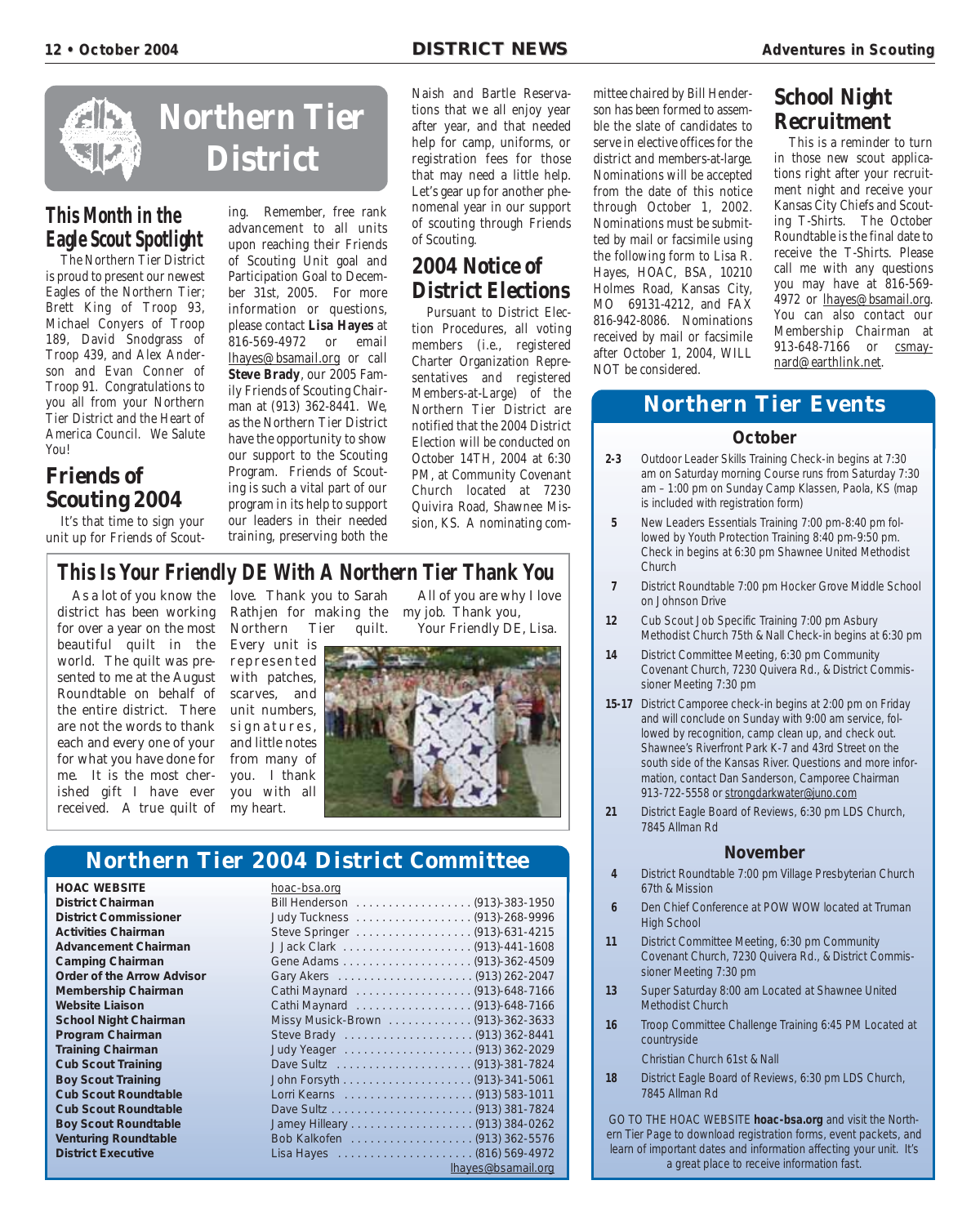![](_page_12_Picture_3.jpeg)

# **Thunderbird District**

#### **2003 Quality District**

#### **Training**

It is not too late to become trained. There are a few trainings left this month that you can have the opportunity to attend. Please make sure that you become trained in your current registered position. With the proper training, your pack and/or troop can have a successful and fun program. Be sure to stop by the training table at roundtable or check out the council website for upcoming trainings. The website is www.hoac-bsa.org. Click on the districts tab, then on Thunderbird, and then on training. If you have training questions, contact your district executive for help. Also, if you cannot make any of the Thunderbird training dates, be sure to check the other districts dates and attend their training.

If you have questions, contact David Riker at the council service center at 816-569-4974.

## **Fall Recruitment**

Fall roundup is still taking place. Get out there and recruit as many new boys as possible. Troops should be holding troop open houses and recruiting the 6th and 7th graders. They should not rely on crossover alone to build the membership in their troop. If your pack or troop

still needs flyers, contact your district professional at the council service center.

There is a new tool available for all new den leaders that are recruited this fall also. The "New Den Leader" kit is a packet of tools to help the new den leader to survive their first couple of months. A few of the included items will be program helps for the first three months, a fast start dvd, and other helpful tools. The Thunderbird District would like to recruit about 1,000 new scouts this year. On average we recruit 700-800. There is plenty of potential for it and we would like to offer every youth the chance to join scouting. Let's do our best and have a great membership drive for quality district.

# **Thunderbird District Annual Business Meeting & Elections**

The Thunderbird District will be holding its Annual Business meeting and elections on Thursday, October 14, 2004. Election of the District Chairman, Vice-chairman, district commissioner, and Members at large for the district will be held at the Council Service Center at 7pm. If you would like to nominate someone for one of these positions, please submit your recommendation to:

#### **Thunderbird District Nominating Committee Chairman 10210 Holmes Rd Kansas City, MO 64131**

Nominations must be received two weeks prior to the meeting to be considered.

# **Fall Camporee**

This years fall camporee will once again be held out at Richards Gebaur Memorial Airport. We will not be in the same location that we have in the last couple of years. We will be further west on 155th. We will actually be back by the hangars. The theme for this year is Transportation Through Time. Registrations were due at the September roundtable. Any late registrations will not be guaranteed a patch. This does not mean that your pack or troop cannot come to camporee though. We are striving to get units pre-registered so that we can order patches and port-ojohns accordingly. It makes it hard to order items when we are not sure how many people are going to come to camporee. There will be cars and trucks of years past as well as fire trucks and a helicopter. There will be a day program for the cub scouts. So make sure to get your unit signed up and come and join the fun.

#### **Best Wishes**

Best wishes go out to Chad Wyancko as his National Guard unit has been called to active duty. Chad is to report

**2004 Thunderbird District Committee Chairs**

| Chairman                      | David Frantze 816-691-3181        |              |
|-------------------------------|-----------------------------------|--------------|
| Commissioner                  | Roger Mantony 816-537-4761        |              |
| Vice-Chairman Program         | Myrna Frost 816-936-5268          |              |
| <b>Vice-Chairman Support</b>  |                                   |              |
| <b>Activities</b>             |                                   |              |
| Advancement                   |                                   |              |
| Camping                       |                                   |              |
| Membership                    | Cindy Cone 816-318-0325           |              |
| <b>Special Needs</b>          | Barbara Shaffer 816-763-3226      |              |
| Training                      | Kelsie Clark 816-430-5654         |              |
| <b>Relationships</b>          | Cindy Cone 816-318-0325           |              |
| <b>District Director</b>      | Roger Hoyt rbhoyt@bsamail.org     |              |
|                               |                                   | 816-569-4946 |
| <b>Sr. District Executive</b> | David Riker driker@bsamail.org    |              |
|                               |                                   | 816-569-4974 |
| <b>District Executive</b>     | Chad Wyancko cwyancko@bsamail.org |              |
|                               |                                   | 816-569-4962 |

to Fort Riley on Oct. 21. Please make sure to wish him well and keep him and his

wife in your thoughts and prayers.

![](_page_12_Picture_26.jpeg)

# **Thunderbird Events**

#### **October**

- **2** Webelos Leader Outdoor Orientation- 9:30 am-noon on the 3rd. Troop 300 Scout Cabin, Pleasant Hill, MO
- **5** District Roundtable 7:30 pm Hickman Mills High School 9010 Old Santa Fe Rd. Kansas City, MO.
- **5** Youth Protection Training- 7pm, Merit Badge Counselor Orientation & O.A. Chpt. 5 Mtg. 7:30pm.
- **6** Troop Committee Training- 6:30 pm-10 pm. Red Bridge United Methodist Church. 636 East 117th Street.
- **12** District Commissioner Meeting. Council Service Center – 7pm
- **13** Introduction to Outdoor Leader Skills Session One-7pm-9:30pm Red Bridge United Methodist Church. 636 East 117th Street.
- **14** District Committee Meeting/ Annual Business Meeting. Council Service Center – 7pm.
- **15** Thunderbird Fall Camporee- Richards Gebaur Memorial Airport
- **21** Cub Scout Leader Specific Training- 6:30pm St. Matthew Lutheran Church. 700 NE Chipman
- **23** Introduction to Outdoor Leader Skills Session Two-Troop 300 Scout Cabin, Pleasant Hill, MO
- **23** Basic Adult Leader Outdoor Orientation (BALOO)- 8:30 am- 5pm Ridgeview Christian Church 8640 Sni-A-Bar Rd. Kansas City, MO

#### **November**

- **2** District Roundtable 7:30 pm Hickman Mills High School 9010 Old Santa Fe Rd. Kansas City, MO.
- **2** Youth Protection Training- 7pm, Merit Badge Counselor Orientation & O.A. Chpt. 5 Mtg. 7:30pm.
- **6** Charter Distribution. Council Service Center 9am-2pm
- **9** District Commissioner Meeting. Council Service Center – 7pm
- **11** District Committee Meeting. Council Service Center 7pm.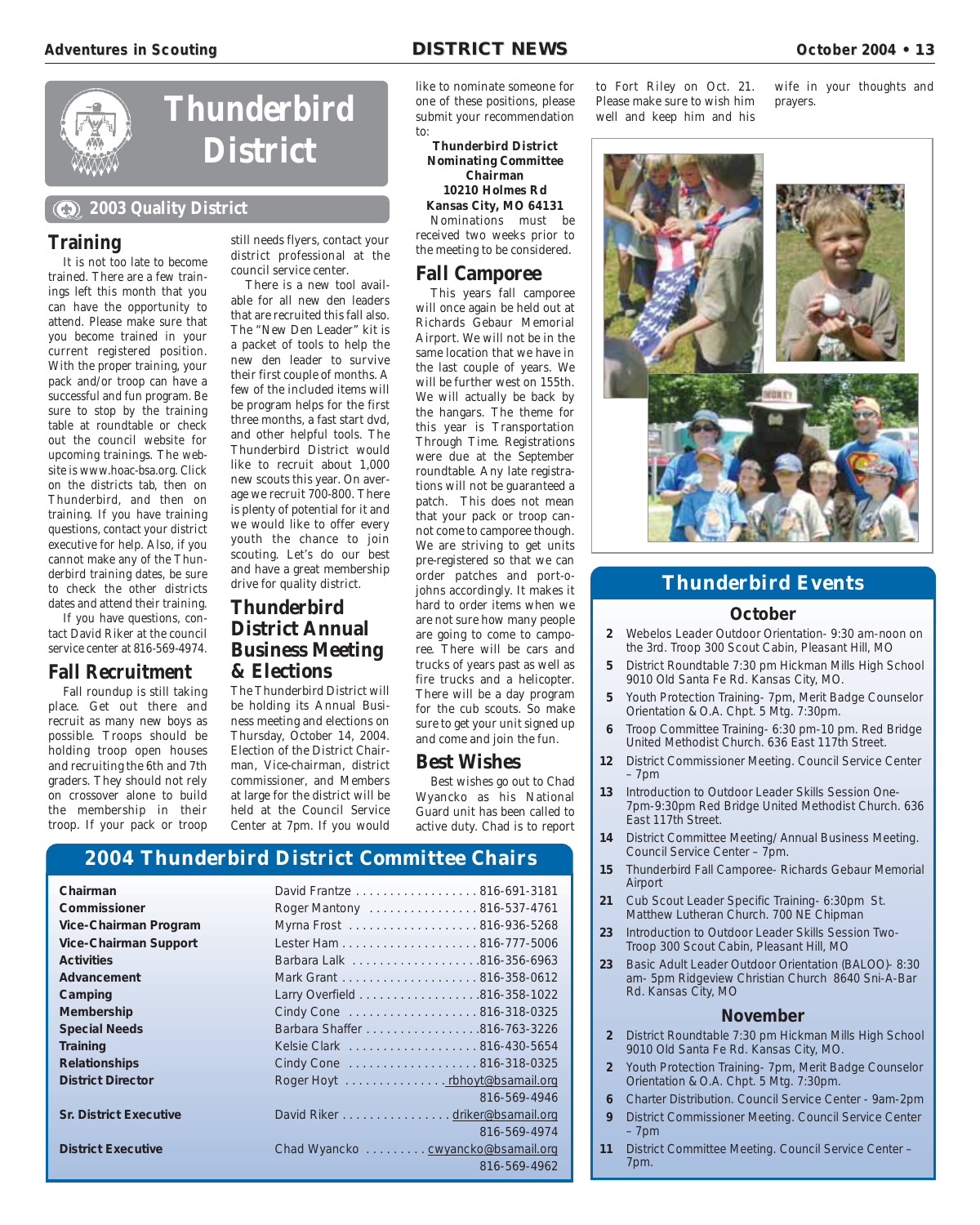![](_page_13_Picture_3.jpeg)

# **District**

# **2003 Quality District**

#### **Annual Business Meeting**

On October 14, 2004 at 6:30 at Valley View United Methodist Church (95th and Antioch), Trailhead will hold it Annual Business Meeting. Elections of District Chair and Members-at-Large of the District Committee will take place at this time. All voting members of the District, including Chartered Organizational Representatives, are strongly encouraged to attend this very important meeting. If you wish to nominate somebody to the District Committee, please send those to:

#### **Trailhead District Nominating Committee 10210 Holmes Road Kansas City, MO 64131**

Nominations may also be given, in writing to Rob Gilkerson. All nominations must be received in writing at least one month before the District Election for proper consideration.

## **Trick or Treat**

As all of the youth come to doors and look for treats this Halloween not only will you have a goody for them but also a small card to tell them about the fun of Scouting. Each unit will be given at least 50 cards at the October Roundtable. These are available for customization or you can just use the general Trailhead form.

For more information, call **Rob Gilkerson** at 816-569-4978.

# **Fall Round-Up**

**Trailhead**

Please take a minute and evaluate your Troop, Pack, or Crew's recruitment for this fall.

- 1. Did you do a Fall Recruitment event?
- 2. If so how many youth did you, recruit (Compared to last year)?
- 3. Have you turned in all of the applications?
- 4. Have you achieved your goal to become a member of the One-Plus Club?

If the answer to any of these questions is no or if all this draws a blank then please Contact us, Fall Round-Up Chairman **Peter Grassl** (913) 268-5469, or **Rob Gilkerson** 816-569-4978.

#### **Every Boy Deserves a Trained Leader**

We are in the heat of training and recruiting new leaders, remember that there will be many opportunities for your current and all those new leaders to get the training they want and need in order to be successful Scout leaders. There will also be a feature training every month at the District Roundtable. Please remember for a current schedule of trainings to visit the Trailhead training web page at www.hoac-bsa.org/thtrain-

# **2004 Trailhead District Committee Chairs**

| <b>District Chair</b>        |                                |
|------------------------------|--------------------------------|
| <b>District Commissioner</b> |                                |
| <b>Activities Chair</b>      | Dean Carlson (913) 681-2852    |
| <b>Membership Chair</b>      | Randy Monson (913) 491-1390    |
| <b>Advancement Chair</b>     |                                |
| <b>Camping Chair</b>         | Russ Lindsay (913) 649-2956    |
| <b>Training Chair</b>        |                                |
| Venturing                    | Scott Worsham (913) 381-4082   |
| <b>Boy Scout Roundtable</b>  |                                |
| <b>Cub Scout Roundtable</b>  | Lynn Haffner (913) 649-3257    |
| Day Camp Director            | Michelle Magee (913) 677-3647  |
| <b>District Executive</b>    | Rob Gilkerson (816) 569-4978   |
|                              | rgikers@bsamail.org            |
| <b>Council Website</b>       | www. HOAC-BSA.org              |
| <b>Trailhead Website</b>     | www.HOAC-BSA.org/Trailhead.cfm |
|                              |                                |

ing.cfm. If you have a group of new leaders and would like to train them all together at a unit meeting please contact the Training Chair, Pat Harvey at (913) 642-4671. **REMEMBER, EVERY BOY DESERVES A TRAINED LEADER!!!**

# **2005 Friends of Scouting Campaign**

![](_page_13_Picture_28.jpeg)

Please help continue to make scouting affordable and available to everyone. It is time to make sure that your unit is signed up for a Friends of Scouting presentation. If you have not already signed up your unit for this year, now is the time. Friends of Scouting presentations only take 5 minutes and should be scheduled for either your Troop Court of Honor or Pack Blue and Gold. You can either sign up at Roundtable or contact **Rob Gilkerson** at 816-569- 4978, rgilkers@bsamail.org.

#### **2004 District Awards Recognition Dinner**

Get ready to attend the 2004 Trailhead District Awards Dinner on Saturday, January 29, 2005. Make sure you have marked your calendars. Everyone is invited and encouraged to attend this very important salute to our district's outstanding volunteers and programs.

This is also your reminder to submit all of the District Adult Outstanding Award

Nominations by December 2nd. Forms can be found on the Trailhead District Website at www.hoac-bsa.org/Trailhead.cfm.

#### **Camporee**

Every Cub Scout and Boy Scout is invited to the largest Trailhead event of the year. Lewis-Young Park, will be the setting for this great event scouts will get a chance to show off their camping and scout craft skills while having a great time! Mark your calendars for the weekend of October 15-17, 2004. You will not want to miss out; all registrations are due October 1, 2004. If you have questions about the event please contact the Camporee Chairman, **Lauren James**, at (913) 385-3513.

## **Trailhead Events**

#### **October**

- **7** Roundtable; 7:00 p.m. @ Church of the Resurrection (137th & Roe)
- **7** Eagle Scout Project Review, Order of the Arrow Chapter, Merit Badge Counselor Training, Youth Protection Training; 7:00 p.m. @ Church of the Resurrection (137th & Roe)
- **12** New Leader Essentials; 6:30 p.m.
- **14** Annual Business Meeting; 6:30 p.m. @ Rolling Hills Presbyterian Church, 92nd & Nall
- **14** District Committee Meeting; 6:30 @ Rolling Hills Presbyterian Church, 92nd & Nall
- **14** Commissioner Meeting; 7:30 p.m. @ Rolling Hills Presbyterian Church, 92nd & Nall
- **19** Cub Scout Job Specific Training, 6:00 p.m.
- **21** Eagle Board of Review; 7:00 p.m. @ Latter-Day Saints Church (13025 Wornall)
- **15-17** Camporee @ Lewis-Young Park

#### **November**

- **4** Roundtable; 7:00 p.m. @ Church of the Resurrection (137th & Roe)
- **4** Eagle Scout Project Review, Order of the Arrow Chapter, Merit Badge Counselor Training; 7:00 p.m. @ Church of the Resurrection (137th & Roe)
- **4** New Leader Essentials; 6:30 p.m. @ Church of the Resurrection (137th & Roe)
- **11** District Committee Meeting; 6:30 @ Rolling Hills Presbyterian Church, 92nd & Nall
- **11** Commissioner Meeting; 7:30 p.m. @ Rolling Hills Presbyterian Church, 92nd & Nall
- **13** Cub Scout Job Specific Training, 8:30 a.m.
- **18** Eagle Board of Review; 7:00 p.m. @ Latter-Day Saints Church (13025 Wornall)
- **19-20** Popcorn Distribution
- **25-26** Service Center Closed

#### **ADVENTURES IN SCOUTING**

Published January/February, March, April, May, June/July, August, September, October, November/December by the Heart of America Council, Boy Scouts of America. Mailed without charge to all Cubmasters, assistant Cubmasters, den leaders, den leader coaches, Tiger Cub den leaders, Webelos leaders, Scoutmasters, assistant Scoutmasters, Team Coaches, Explorer Advisors, assistant Explorer Advisors, Venturing crew leaders, unit chairmen, chartered organization representatives, district committee, all commissioners, all board members, and can be found on our website, www.hoac-bsa.org

| <b>PRESIDENT</b><br>John D. Hunkeler, MD |  |
|------------------------------------------|--|
| <b>VICE PRESIDENTS</b>                   |  |
| Clifford W. Illig                        |  |
| Thomas J. McCullough                     |  |
| David J. Zimmer                          |  |
| E. Frank Ellis                           |  |
| <b>Charlie Tetrick</b>                   |  |

**TREASURER** Stephen M. Clifford **LEGAL COUNSEL** David A. Fenley **COUNCIL COMMISSIONER** Richard T. Boeshaar

**SCOUT EXECUTIVE** James J. Terry, Jr. **EDITOR** Lori Gooding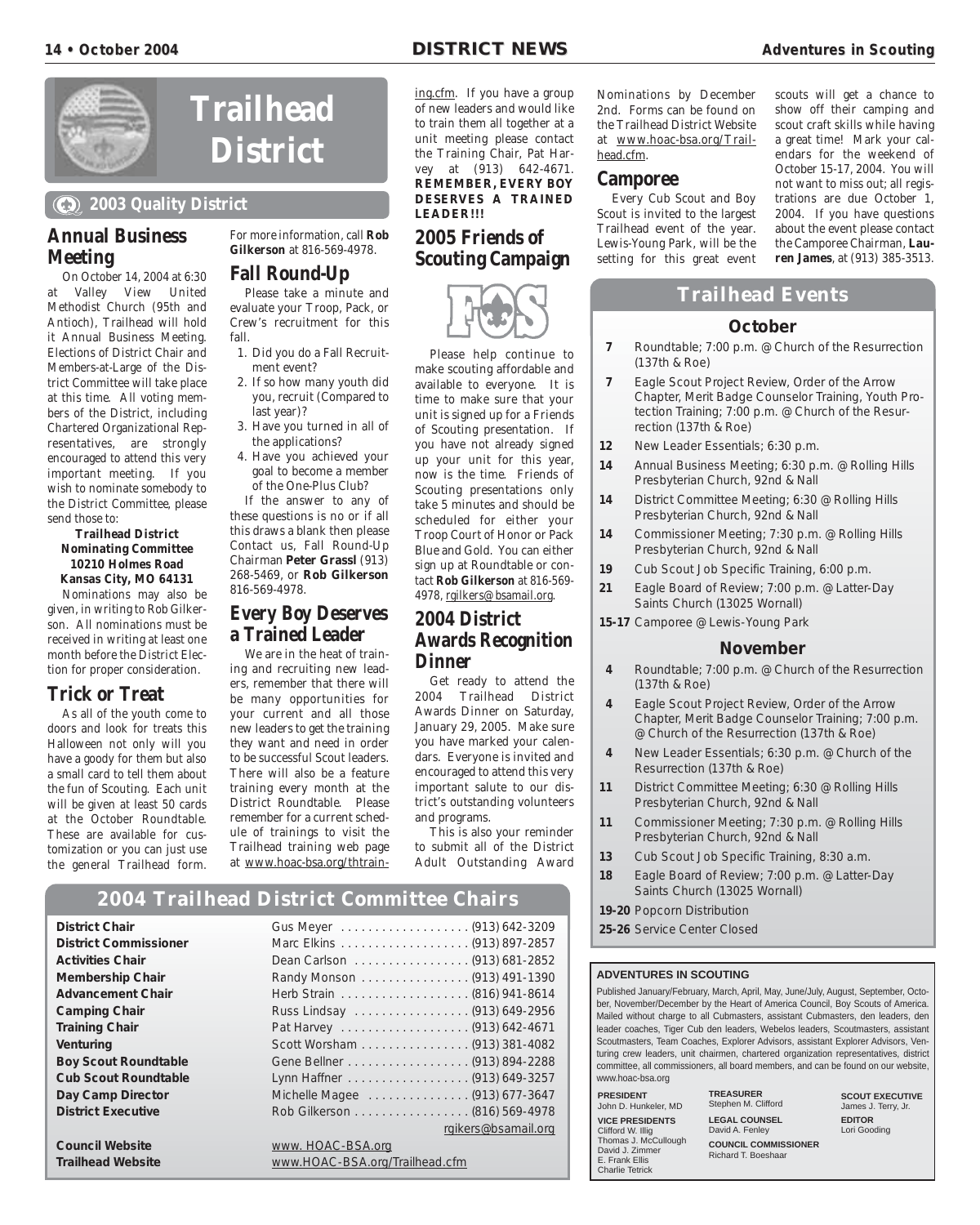# **Exploring**

# **Exploring Rechartering**

November 16th is the turn in date at the council service center from 5pm-8pm.

#### **Exploring Awards & Scholarships**

Any young adult is eligible for the Young American Award and all youth participating in the high school Learning for Life or Exploring program can apply for an array of the following awards.

#### **ANY YOUNG ADULT Young American Award (5/\$5,000 National Award)**

First presented in 1968, the award is given to young adults between the ages of 15 and 25 who have achieved excellence in the fields of art, athletics, business, education, government, humanities, literature, music, religion, science, or service and have been involved in service to their community, state, or country that adds to the quality of life. Each council selects and submits their top nominee for consideration for the five national awards.

#### **Congressional Award**

An adult advisor, whom you choose, helps you set challenging but a achievable goals in the four program areas. Once you've achieved your goals, you summarize them on a Recommendation Form. You'll receive a letter, which will let you know when your Senator and /or member of Congress will present you with your medal and certificate.

#### **Career Achievement Award Program**

The Learning for Life Career Achievement Award program allows young people to be recognized for community service and to acquire and be recognized for career proficiency achievement in either arts & humanities, aviation, business, communications, engineering, fire & emergency service, health, law & gov-

ernment, law enforcement, science, skilled trades, social services, or all 12 career clusters. It gives Explorers and student participants distinguished credentials for their resume.

#### **Leadership Award Program**

Leadership Award is given to youth and adults who have given exceptional dedication and leadership to the youth participants in either the Learning for Life or Exploring Program.

#### **ADULT LEADERS AND PARTICIPATING ORGANIZATIONS William H. Spurgeon, III Award**

The William H. Spurgeon, III Award was developed in 1971 in honor of the man who is regarded as the major leader in the development of special interest Exploring. Mr. Spurgeon was a business executive at the Irvine Company in Southern California who personally organized many special interest posts in the 1960's. Mr. Spurgeon served for many years as a member of the National Council Board and national Exploring Committee. His pioneering efforts led to the present contemporary Exploring Program. He devoted much of the late 1960's to promoting Exploring and is particularly remembered as a dynamic speaker for Exploring Impact Plan luncheons across America. Mr. Spurgeon passed away in 1970.

#### **Russell C. Hill Award**

The Russell C. Hill Award was established in 1999 to honor Hill's outstanding achievement in the character education field. Russell Chilton Hill was a prominent San Antonio, Texas businessman who spent much of his time and fortune in promoting Character Education based on his "Freedoms Code" which earned him the Freedom Foundation's Honor Medal. Hill made a pledge to fight for public support in the development of character in the youth of our nation. Learning for Life establishes this award to honor Hill's outstanding achievement in the character education field.

#### **EXPLORING SCHOLARSHIPS**

Youth participating in the Exploring program may apply for the following scholarships:

**AVIATION EXPLORING Sporty's Pilot Shop Scholarship (Aviation, 2/\$1,000)** – Sporty's Pilot Shop offers

two annual \$1,000 scholarships to encourage Aviation Explorers to enter and complete an aviation curriculum. Sporty's knows that aviation offers a variety of exciting, well-paying careers, and that qualified and motivated Aviation Explorers should be given encouragement and assistance in choosing a career in Aviation.

**Spartan School of Aeronautics (Aviation, 4/\$2,000) –** Spartan School of Aeronautics offers four annual scholarships to encourage Aviation Explorers to enter and complete an aviation curriculum that will lead to an exciting, well-paying career in aviation as a professional pilot, aviation maintenance technician, avionics technician, or instrument technician. **FIRE SERVICE**

**EXPLORING Scholarship (Fire Service, \$500) —** The International Association of Fire Chiefs Foundation coordinates a yearly \$500 scholarship program to assist Explorers in pursuing a career in the fire sciences. **LAW ENFORCEMENT EXPLORING**

**National Youth Representative Scholarship** — Law Enforcement Exploring will provide a scholarship to the outgoing National Youth Representative at the National Law Enforcement Conference.<br>ATFRA

**Scholarship (Law Enforcement, \$1,000) —** The retiree's association of the Bureau of Alcohol, Tobacco, Firearms and Explosives (ATF) offers scholarships in the amount of \$1,000. Scholarships are

presented every year to Law Enforcement Explorers

**Capt. James J. Regan Scholarship (Law Enforcement, \$1,000) —** The National Technical Investigators Association presents two one-time \$500 scholarships annually. Criteria include academic record, leadership, extracurricular activities, and a personal statement.

**DEA Drug Abuse Prevention Service Award (Law Enforcement, \$1,000) —** The DEA Drug Abuse Prevention Service Award consists of an engraved plaque and a \$1,000 award, which will be presented in recognition of "an act or actions representing a contribution of outstanding service in drug abuse prevention." For more information, see the workbook for this award.

**Federal Criminal Investigators' Service Award (Law Enforcement, \$500) —** Federal Criminal Investigators Association recognizes Explorers who render outstanding service to law enforcement agencies with a \$500 U.S. Savings bond and plaque.

**Floyd Boring Award (Law Enforcement, 2/\$1,000) —** The director of the U.S. Secret Service presents two \$1,000 scholarships annually to law enforcement Explorers whose achievements reflect the high degree of motivation, commitment, and community concern that epitomizes the law enforcement profession.

**Sheryl A. Horak Memorial Scholarship (Law Enforcement, \$1,000) —** This merit-based award involves a \$1,000, one-time scholarship. The award also includes a plaque and pin.

**Law Enforcement Exploring Community Crime Prevention Award —** The International Society of Crime Prevention Practitioners provides an annual recognition of Explorer posts that exhibit outstanding support of their communities. Includes a plaque and pin, tenure and Explorer of the Year.

#### **SKILLED TRADES EXPLORING**

**AFL-CIO Skill Trades Scholarship (Skill Trades, 2/\$1,000) —** The AFL-CIO presents two \$1,000 scholarships annually to Explorers to help them support their education toward a career in skilled trades.

## **Awards and Scholarships**

Remember to take advantage or our website and resources that are available to all participating explorers.

#### **Service Center**

We are available at the service center for your questions or concerns about about your post. Please contact **Bryan Bolding**, District Director, (816) 569-4973, bbolding@lflmail.org, **Adam Berthot**, Senior Exploring Executive, (816) 569-4970, aberthot@lflmail.org, or **Bryan Fuller**, Senior Exploring Executive (816) 569- 4941, bfuller@lflmail.org.

![](_page_14_Picture_44.jpeg)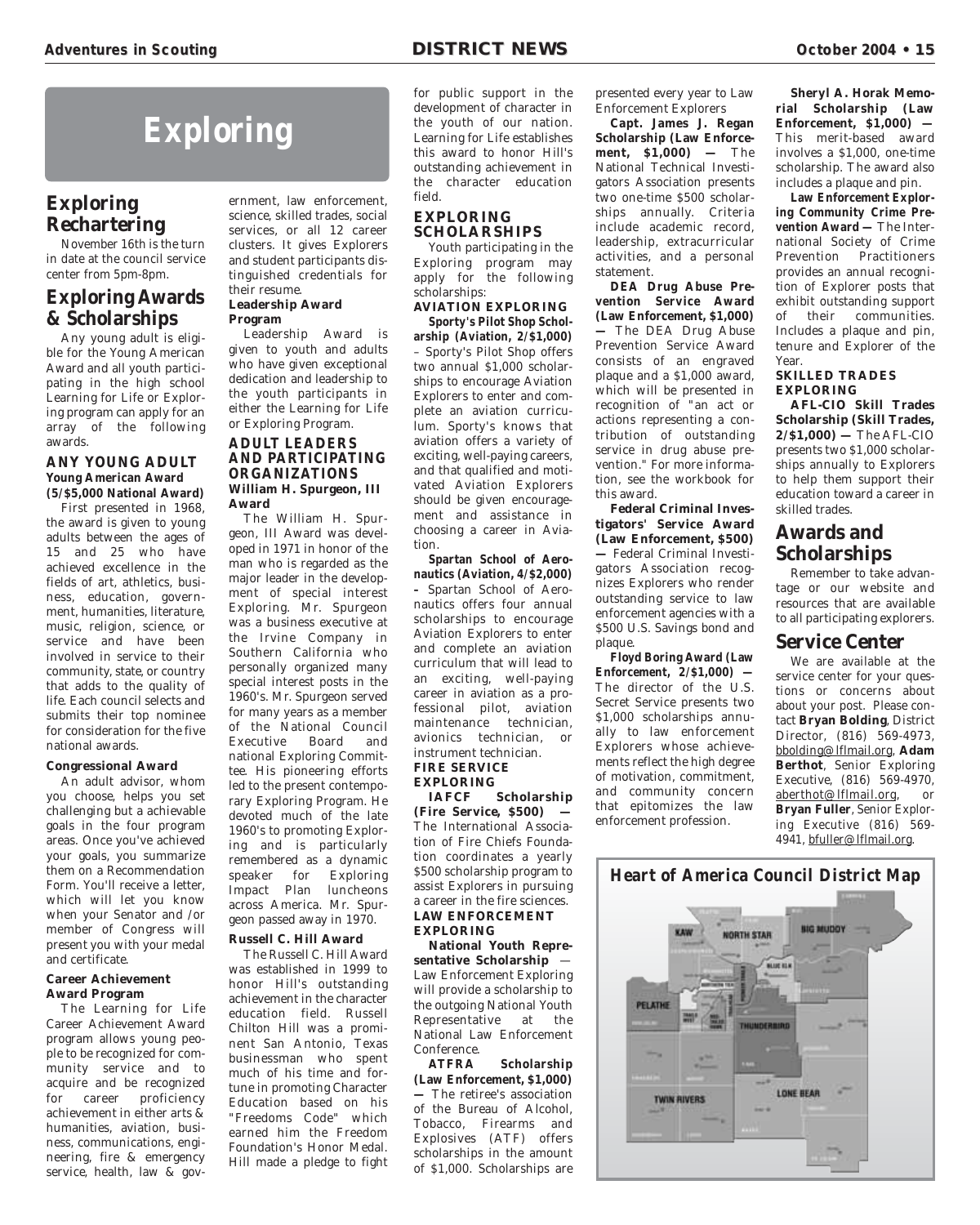![](_page_15_Picture_3.jpeg)

# **2004 Pioneering District Camporee**

![](_page_15_Picture_5.jpeg)

The 4th Annual Fall Camporee will be the weekend of October 15th-17th at the old golf course near Lake Olathe. Pioneering will be the theme this year and has been one of the core scouting skills of the BSA. Again this year Boy Scouts and Venturers will be able to camp on the evenings of the 15th and 16th. Webelos will be able to camp the evening of the 16th with a troop. Cub Scouts can participate in activities during the day of the 16th. We look forward to seeing everyone there at this exciting district event.

Detailed Camporee Packets were handed out at the June planning fair and are available on the district website.

## **2004 Fall Recruitment**

After your Cub Pack completes its successful school tions and fees in a timely manner. Remember new scouts recruited in August and September will receive a free Kansas City Chiefs/Scouting tshirt. To qualify your unit must turn-in applications and fees no later than the next month's roundtable.

night please turn-in applica-

Lastly thanks for your steadfast commitment to the Scouting program and encouraging new youth and their families to join.

# **District Annual Business Meeting**

The Red-Tailed Hawk District will conduct it's annual business meeting at which time the report of the nominating committee will be heard and election of officers will take place. All Chartered Organization Representatives and Members at Large are eligible to vote on the presented slate. The meeting will begin 6:45 PM on October 19th at Advent Lutheran Church, 11800 W 151st ST. Please send your nominations in writing to Red-Tailed Hawk

#### Nominating Committee, 10210 Holmes Rd, Kansas City, MO 64131.

All nominations must be received two weeks prior to the Annual Business meeting.

# **2005 Friends of Scouting Campaign**

We do not become who we are by chance. Outside influences and life experiences contribute to the values and beliefs we carry with us throughout our lives. In society today, there are so many opportunities for youth to make the wrong choices or follow a leader who will lead them astray. While Scouting can't remove the obstacles in life, it teaches young people to face challenges, manage risks and overcome barriers - to grow up strong, resilient and wise. Today's youth need Scouting and Scouting needs you. Support what counts... Character.

SCHEDULE YOUR 2005 FRIENDS OF SCOUTING UNIT PRESENTATION NOW!!

But we just had our Friends of Scouting (FOS) presentation! True! But that was for the 2004 campaign.

We'd like to present at your Court of Honor or Blue and Gold Banquet. Our presentations are brief and should not delay your agenda more than 7 or 8 minutes. By presenting at these typically wellattended events, we give most unit families a chance to contribute, including those who don't typically give of their time and talents!

**Why the FOS Campaign is Necessary?** The FOS Campaign keeps Scouting an affordable, effective youth development program. It funds the Council's infrastruc-

ture, or general operating portion of the budget, and provides a support system for the more than 15,000 volunteers and 725 community organizations that partner with the Heart of America Council.

**How Your Financial Support is Used?** Maintaining and refining current programs while continuing to expand Scouting's reach to the one in four youth in the HOAC area who are not involved in Scouting. Outreach efforts for urban and special needs youth. Delivering camping to our Scouts while maintaining and improving Bartle and Naish. Adult leader training – "Every Scout deserves a trained leader." Accident and liability insurance is provided for all Scouts and leaders at no cost to protect them from liability and accidents incurred while on Scouting activities.

**Aren't the Costs of Services Covered By Unit Dues and Popcorn Sales?** No, troop and pack dues are not used to fund Council and District activities – dues remain at the unit. The cost to deliver services to each Scout at the Council and District level is approximately \$140. The proceeds from popcorn sales and program fees; gifts through United Way; gifts from businesses, foundations and individuals; and good stewardship only cover approximately 75% of the cost of delivering Scouting. Friends of Scouting makes up the remaining 25% of necessary funding. If FOS is not successful, the program may have to be reduced.

Earn Free Rank Advancement from the Scout Shop! Those units who meet their FOS goals qualify to receive rank advancement patches from Scout Shop free from January 2005 through December 2005. The earlier your units presentation the sooner you meet your goals and qualify. Sign-up for your unit presentation at the September Round Table or Contact **Jason Ballew**, District Executive, jballew@bsamail.org, 816- 942-9333.

# **Every Boy Deserves a Trained Leader**

This Fall an estimated 550 new youth will join the Scouting program. Also numerous adult leaders will join as well, and they along with folks who have not yet taken training are strongly encouraged to do so. Leaders should begin with Fast Start and Youth Protection (both available online) then New Leader Essentials and Job Specific for the various programs/positions. Please reference this newsletter and the website about upcoming training oppurtunities.

# **Stay in the Loop of Communication**

Are you receiving all of the latest and greatest information regarding the Red-Tailed Hawk district and the Heart of America Council? There are many ways to keep informed and acquire current Scouting information. Please share the below communication avenues with the leaders in your unit.

- RTH Email Group: To subscribe email Dave Weerts at bsaeagle75@yahoo.com
- RTH District Website www.eagle-scout.org/RTH
- HOAC Website: www.hoac-bsa.org • RTH Roundtable:
	- Generally occurs the 1st Thursday of every month at College

#### **2004 Red-Tailed Hawk District Committee Chairs**

**District Chairman District Commissioner District Vice-Chair District Training Chair District Camping Chair District Advancement Chair District Activities Chair District Membership Chair Boy Scout Roundtable Cub Scout Roundtable Venturing Roundtable Senior District Executive** 

| Ray Morrison 913 764-4107     |
|-------------------------------|
| Keith Sickendick 913 685-1870 |
| Jeff Wandtke 913 764-8413     |
|                               |
| Ernie Lunsford 913 780-5162   |
|                               |
| Nancy Chapman 913 829-0366    |
| Dave Weerts 913 829-1321      |
|                               |
|                               |
| Jason Ballew 816 569-4982     |

# **Red-Tailed Hawk Events**

#### **October**

- **7** Roundtable, 7:00 PM at College Church of the Nazarene, Family Life Center.
- **14** Commissioners Meeting, 7:30 PM at MNU Library.
- **15-17** Fall Camporee at the old golf course, Lake Olathe
- **19** District Annual Business Meeting, 6:45 PM at Advent Lutheran Church.
- **19** District Committee Meeting, 7:00 PM at Advent Lutheran Church.
- **21** Eagle Board of Reviews, 6:30 PM at St Thomas Apostalic Church.
- **29-30** Boy Scout Job Specific Training at Olathe Christian Church.

#### **November**

- **2** Cub Leader Training, Session #1, 6:30 PM at Olathe Christian Church
- **4** Roundtable, 7:00 PM at College Church of the Nazarene, Family Life Center.
- **9** Cub Leader Training, Session#2, 6:30 PM at Olathe Christian Church
- **11** Commissioners Meeting, 7:30 PM at MNU Library.
- **16** District Committee Meeting, 7:00 PM at Advent Lutheran Church.
- **18** Eagle Board of Reviews, 6:30 PM at St Thomas Apostalic Church.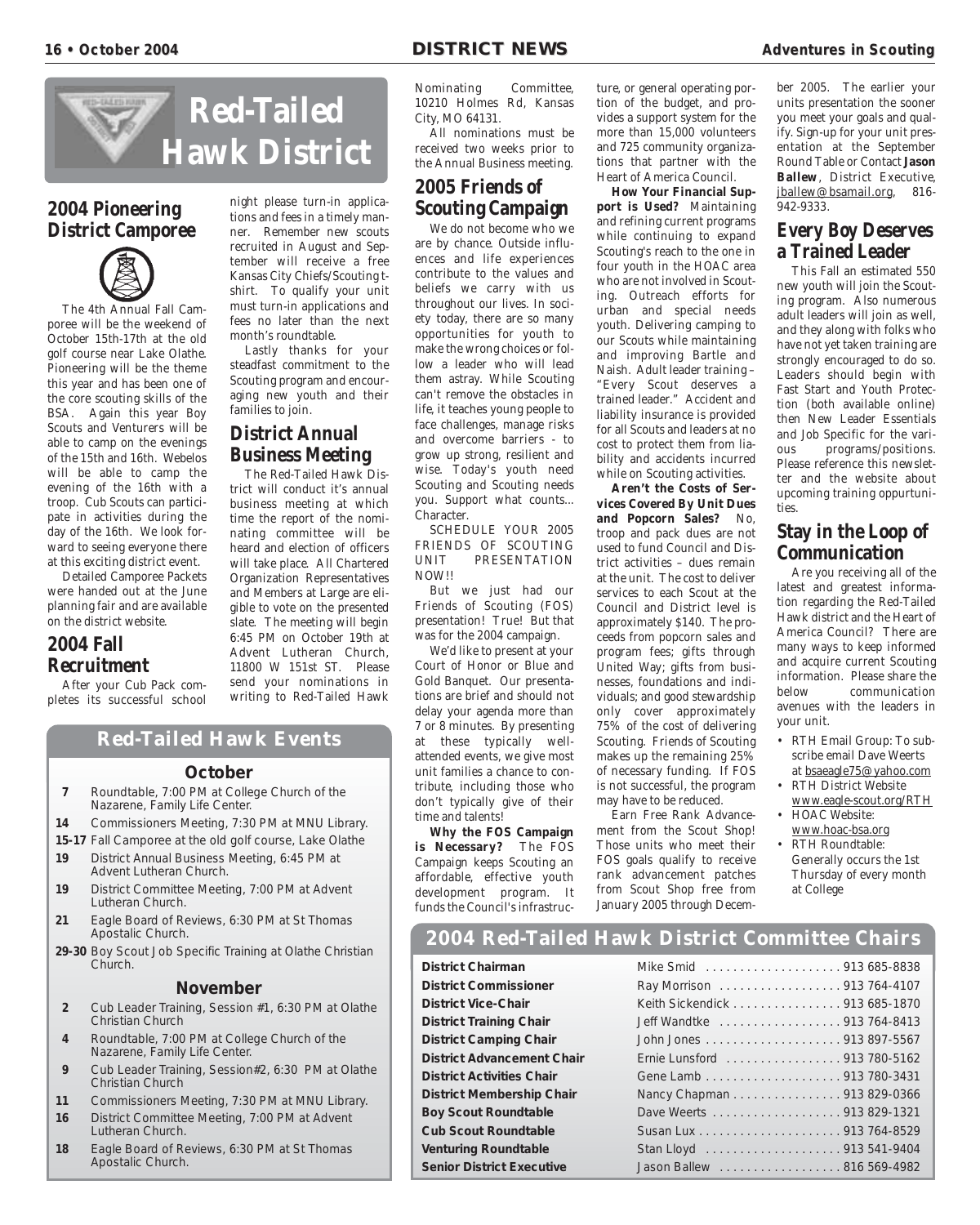![](_page_16_Picture_1.jpeg)

# **Blue Elk Camporee 2004**

The Fall Camporee will take place October 15, 16, and 17 at the American Legion Farm in Blue Springs. You can register at any Roundtable or the Council office. On-time registration is due by October 1st. A late fee of \$5.00 per person will be added after that. The cost is \$20.00 for each troop or post and \$5.00 for each individual camper (scouts, webelos, and camping adults). Each pack and troop must register at least 2 adults in accordance with Youth Protections Guidelines. At least on adult must be Youth Protection trained. Webelos will camp with a troop and register and pay with that troop. For Cub Scouts, the Camporee is a Saturday "Day Event" only. Event registration begins at 5:00 p.m. on Friday, October 15th and runs until 10:00 p.m. Registration for cubs is a 7:00 a.m. on Saturday, October 16th. Look for more details at Roundtable and contact **Mike Davis**, Camporee Chair, or **Ross Pfannenstiel** at the Council office with questions.

# **Unit Rechartering Meeting**

On Thursday, October 14th, a meeting will be held at Beacon Heights Community of Christ Church, 19402 E. Holke Rd. at 7:30 p.m. to review the re-chartering process. Registration will begin at 7:00 p.m. Your unit's Chartered Organization Representative, Committee Chair, Unit Leader, and Unit Commissioner should attend this meeting. Re-charter packets will be distributed and the recharter process will be reviewed in detail. We will be introducing the new Internet Re-charter Process. Please make plans to attend this very important meeting.

**Blue Elk District**

# **Fall Recruiting**

With school nights well under way, don't forget to turn in all applications and fees collected at your round ups. We hope that you had great success with your school night and are ready to incorporate all of the new youth into your units. If you have questions, please contact Keith Harris, Fall Roundup Chair at (816) 478-6209, Lowell Brenton, Membership Committee Chair at (816) 373-7678, or the Blue Elk District staff at (816) 942-9333

# **Eagle Boards of Review**

Eagle Boards of Review are conducted at monthly Roundtable meetings. Please call Leonard Jones at (B) (816) 471-5584 or (H) (816) 228- 4690 at least two weeks before the Roundtable that you wish to have the Eagle Board of Review.

# **Popcorn Sale 2004**

The 2004 Popcorn sale is now well under way. Do not forget that the sale ends November 7th, with final distribution set for November 19th and 20th. The Blue Elk team will have assigned times available for you to pick form at roundtable. For questions, please contact Lori Gooding at (816) 569-4954 or Ross Pfannenstiel at (816) 569-4964.

# **Golf Tournament Thank You**

The Blue Elk District Golf Classic took place on August 9, 2004. Forty-four players came out to play on a beautiful afternoon at Lakewood Oaks Golf Course. A special thank you goes out to all of our sponsors and participants for their generous support of the Boy Scouts of America.

**Title Sponsor:** Central States Bus Sales

**Hole sponsors:** American

Family Insurance – Jim Blau, Bank of Grain Valley, Bill Esry, Biscari Brothers Bicycles, Blue Ridge Bank & Trust, Cunningham Automotive, Edward Jones – Doug Hammer, Greg's Unique Automotive, H. Ross Morrison DDS, Lake City Credit Union, Mike's Barber Shop, Northwestern Mutual Financial Network, Richard Weir Heating & Cooling, Ruckman Dentistry, Shamrock Tire, State Farm Insurance – Blake Roberson, State Farm Insurance – Gary Nobel

**Prize Contributors:** Big Boy Burgers, Blue Ridge Bank & Trust, Bob Brown, Comcast Cable, Dick's Sporting Goods, Hampton Inn, Macaroni Grill, McClain Enterprises

# **Fall Training**

The final trainings of 2004 are here. The Outdoor Leader skills takes place on October 8-9th. at the American Legion Park. Cub Scout Basic Leader training will take place on October 9th at St. Mark's Catholic Church, as will Venturing Specific Training. For specifics on each training, please call the following volunteers: Boy Scouts: Phil Gramlich (816) 478-3012 – Varsity: Gary Stivers (816) 796-8081- Cub Scouts: Kanen Burgess (816) 228-6911 – Venturing: Sue Grote (816) 229- 1120. Training flyers are available on the Blue Elk web page at www.hoac-bsa.org.

# **District Business Meeting & Election**

The Blue Elk District will be holding its Annual Business Meeting and Election on Thursday, October 21st at 7:30 p.m. at St. Mark's Catholic Church. The elections for District Officers will be held at this time. If you

would like to nominate someone for one of these positions, please send an email to sroberts@bsamail.org or mail your recommendation to:

**Heart of America Council Blue Elk District Nominating Committee Chair 10210 Holmes Road Kansas City, MO 64131**

# **Blue Elk Events**

#### **October**

- **7** 7:00pm Roundtable / Eagle Board of Review / Order of the Arrow Chapter 6 Meeting / Youth Protection Training — Bingham 7th Grade Center, 1716 S. Speck Rd, Independence, MO
- **8-9** Outdoor Leader Skills Training, Starts Friday at 6:00 p.m. – Ends Saturday approximately at 4:30 p.m., American Legion Park, just east of Adam's Dairy Parkway on Highway 40 Blue Springs, MO
- **9** Cub and Venturing Leader Training / New Leader Essentials Training / Youth Protection Training — 9:00 a.m.- 3:30 p.m., St. Mark's Catholic Church, 3736 Lee's Summit Rd., Independence, MO
- **14** Commissioner's Meeting and Re-charter Kick off, 7:30, Beacon Heights Community of Christ Church, 19402 E. Holke Rd., Independence, MO
- **15-17** Camporee, American Legion Farm, 40 Highway just east of Adams Dairy Parkway, Blue Springs, MO
- **21** Annual Business Meeting, St. Mark's Catholic Church, 3736 Lee's Summit Rd, Independence, MO

#### **November**

- **4** 7:30 Roundtable / Eagle Board of Review / Merit Badge Counselor Training/ Order of the Arrow / Youth Protection Training — Bingham 7th Grade Center, 1716 S. Speck Rd, Independence, MO
- **11** Commissioner's Meeting, Beacon Heights Community of Christ Church, 19402 E. Holke Rd., Independence, MO

jmyers@bsamail.org

**18** District Committee, St. Mark's Catholic Church, 3736 Lee's Summit Rd, Independence, MO

# **Blue Elk 2004 District Committee**

| District Chair:                   |                                  |                      |
|-----------------------------------|----------------------------------|----------------------|
| District Commissioner:            |                                  |                      |
| Vice Chair of Program:            | John Thorton H816-242-2255       |                      |
| Vice Chair of Operations:         | Marv Sands H816-373-1212         |                      |
| Vice Chair of HR:                 | Aaron Guest B816-201-1038        |                      |
| Activities:                       |                                  |                      |
| Advancement:                      | Scott Howell H816-796-3747       |                      |
| Camping:                          |                                  |                      |
| Communications:                   |                                  |                      |
| FOS Chair:                        | Paul Broome B816-941-0555        |                      |
| Membership:                       | Lowell Brenton H816-373-7678     |                      |
| NESA:                             |                                  |                      |
| Relationships:                    |                                  |                      |
| <b>Scouts with Special Needs</b>  | Louise Rissler  H816-228-1254    |                      |
| Training:                         | Tom Newhard B816-254-6447        |                      |
| <b>District Director</b>          | Steve Roberts B816-569-4951      |                      |
|                                   |                                  | sroberts@bsamail.org |
| <b>Senior District Executive:</b> | Ross Pfannenstiel  B816-569-4964 |                      |
|                                   |                                  | rpfannen@bsamail.org |
| <b>District Executive:</b>        |                                  |                      |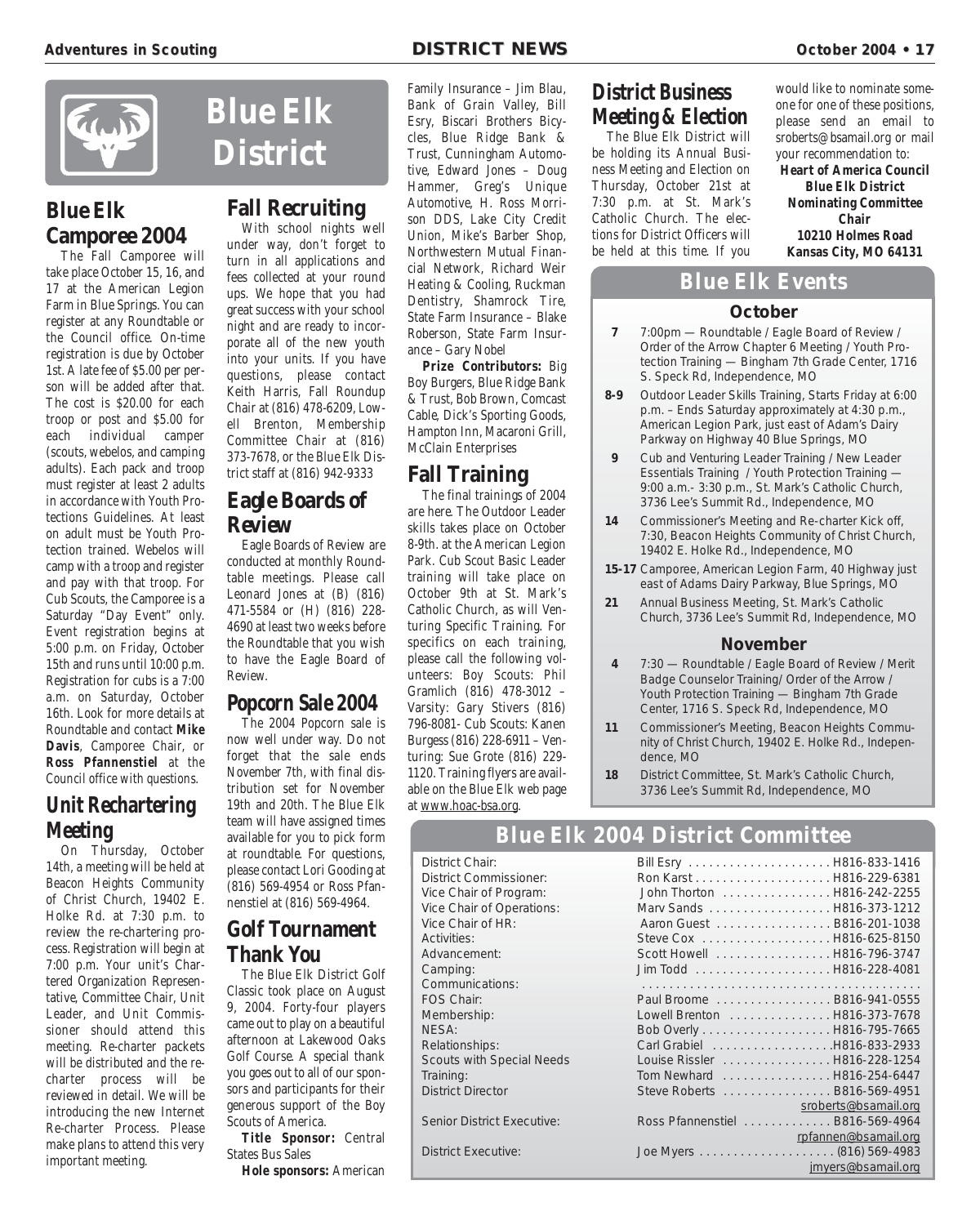![](_page_17_Picture_3.jpeg)

# **Boy Scout Roundtable Update**

Hot off the desk of Boy Scout Roundtable Commissioner Annelee Marsh:

**OCTOBER'S THEME** is Science! Feature: pop bottle rockets, Trees/plants examples of local varieties. Troop presentations for Webelos to Scout Transition, and Youth Protection Training.

**NOVEMBER'S THEME** is Cooking! Feature: backpack stoves, backpack cooking, recipes, and car/camp-Dutch oven. Troop presentations for Webelos cont. Life to Eagle discussion.

# **Cub Scout Roundtable Update**

The Pelathe District welcomes its newest District Volunteer, Clay Kappelman. Please congratulate Clay as he accepts the new challenge of leading our monthly Cub Scout Roundtable.

As a Roundtable Commissioner, Clay is part of our District's Commissioners staff, but this is not the first vital role he has played in Scouting in our area. Previously Clay served as Cubmaster and Committee Chairman for Pack 3059 of Schwegler Elementary as well as many other roles in Cub and Boy Scouting.

Welcome aboard Clay!

#### **Webelos Woods**

Thanks to all of the Scouters from Troop 59 who hosted this year's Webelos Woods, on September 18 and 19 at Camp Bromelsick. Our event also coincided with the City of Lawrence's Sesquicentennial Celebration, and was thusly themed.

The events featured five 40-minute Activity Stations throughout the day that the scouts rotated through. The activities included Archery, Rope Bridge Building, First

# **Pelathe District**

Aid, Cooking, and Fire Building. Then, after all scouts completed the Activity Stations began an Obstacle Course Relay Race. Also, throughout the day, scouts searched for items on a Scavenger Hunt list as they moved between Activity Stations. Second-year Webelos were offered an extended period Canoeing Activity prior to lunch and then rejoined the regular rotation in progress.

Thank you Bob Corkins and the many other volunteers from Troop 59 it was a great event!

# **District Committee Update**

You'll see some changes to our District Committee Chairs listing in this month's issue.

The Pelathe District would like to say thank you to Howard Casey Jones for his many years of service as Pelathe District Training Chairman. In addition to leading the training of adult leaders in our District, Casey also serves as a Unit Commissioner for Pack 3062 and 0062 chartered to the Linwood Lions Club, and as Bartle Camp Commissioner. Thanks Casey for your commitment to Scouting.

Pat Donahue, a long time Scouter from Troop 59 will now lead the Training Committee as we continue to increase the training opportunities available for our adult leaders. Pat previously served the District as Camping Committee Chair, and was responsible for inaugurating the annual Pelathe District Camping Award presented each year at our District Dinner. Remember that "Every Boy Deserves a Trained Leader," and welcome Pat to his new position and find out how you can help his team or promote the events to untrained leaders in your Pack, Troop or Crew.

With Pat's move to the Training Committee, Glen Sharp, of Troop 52, First United Methodist Church, will assume the responsibilities of Pelathe District Camping Committee Chair. Welcome aboard Glen.

The Camping Committee has varied responsibilities including monitoring and promoting Boy Scout and Cub Scout summer camping opportunities, supporting Troops in maintaining a year long camping program, and assisting Venturing Crews in planning there High Adventure Opportunities.

## **Friends of Scouting**

![](_page_17_Picture_26.jpeg)

Last month we said thank you to all of he Packs, Troops, Teams, and Crews who met their 2004 Unit Friends of Scouting goal, and detailed the process of how that goal is determined.

Now we would like to communicate with the District about scheduling Friends of Scouting presentations at your unit's meeting, and picking a date for the presentation that is best for the needs of your unit, and for helping the District meet it's overall Friends of Scouting goal.

Historically our unit leaders have agreed to schedule their FOS presentation during one of the meetings that is likely to have the largest audience, giving our presenters the best chance of success in meeting the unit's goal that night.

This has often meant FOS presentations were held in February during Blue and Gold Banquets for our Cub Scout Packs, however the Boy Scout Troops presentations were scattered throughout the spring at Courts of Honor.

Several of our Troops in this coming 2005 FOS campaign have decided that their

best attended meetings are their fall Courts, and have scheduled presentations for this time. If this fits the needs of your Troop, like it has some of the others, please check with your Troop committee and sign up for an early FOS presentation.

# **Pelathe Events**

#### **October**

- **7** Roundtable and Commissioners Meeting, First Baptist Church, 1330 Kasold, 7:00 PM.
- **21** District Annual Business Meeting, Bishop Seabury Academy, 4120 Clinton Parkway, 7:00 PM. Election of 2005 District Officers.
- **21** District Committee Meeting, Bishop Seabury Academy, 4120 Clinton Parkway, 7:00 PM. All District Committee Members
- **14** Eagle Scout Recognition Dinner, Lawrence Country Club, 6:30 PM.
- **15-17** Maple Leaf Festival, Baldwin, KS. Annual Baldwin Community event that many Scouters enjoy and participate in.
- **22-24** Fall Camporee, Camp Bromelsick.

#### **November**

- **2** Your Vote Count's Today!
- **4** Roundtable and Commissioners Meeting, First Baptist Church, 1330 Kasold, 7:00 PM.
- **17** Council Annual Business Meeting, Downtown Marriott, KC, MO.
- **18** District Committee Meeting, Bishop Seabury Academy, 4120 Clinton Parkway, 7:00 PM. District Committee Chairpersons.
- **25** Thanksgiving

#### **Quality District/Membership Update**

Pelathe was last a Quality District by National standards in 2001, and in order to be one again in 2004 we must meet the below membership goals.

|                   | <b>Current</b> | QD Goal | <b>Difference</b> |
|-------------------|----------------|---------|-------------------|
| <b>Cub Scouts</b> | 668            | 899     | 231               |
| <b>Boy Scouts</b> | 375            | 423     | 48                |
| <b>Venture's</b>  | 151            | 162     | 11                |

# **2004 Pelathe District Committee Chairs**

**District Chairman Vice Chairman District Commissioner Advancement Membership/Relationships Communications Boy Scout Roundtable Cub Scout Roundtable Bromelsick/Venturing Senior District Executive** 

| Vice Chairman<br><b>District Commissioner</b><br>Advancement<br><b>Activities</b><br>Mike McCurdy (785) 542-3050<br>Training<br><b>Training</b><br>Membership/Relationships<br><b>Communications</b><br>Dave Berkowitz (785) 841-7247<br>Allen Wiechert (785) 842-5467<br><b>NESA</b><br>Annelee Marsh (785) 843-5521<br><b>Boy Scout Roundtable</b><br><b>Cub Scout Roundtable</b><br>Clay Kappleman (785) 841-3603<br><b>Bromelsick/Venturing</b><br><b>Senior District Executive</b> | District Unairman | JONN SCarne (785) 843-5175 |
|-----------------------------------------------------------------------------------------------------------------------------------------------------------------------------------------------------------------------------------------------------------------------------------------------------------------------------------------------------------------------------------------------------------------------------------------------------------------------------------------|-------------------|----------------------------|
|                                                                                                                                                                                                                                                                                                                                                                                                                                                                                         |                   |                            |
|                                                                                                                                                                                                                                                                                                                                                                                                                                                                                         |                   |                            |
|                                                                                                                                                                                                                                                                                                                                                                                                                                                                                         |                   |                            |
|                                                                                                                                                                                                                                                                                                                                                                                                                                                                                         |                   |                            |
|                                                                                                                                                                                                                                                                                                                                                                                                                                                                                         |                   |                            |
|                                                                                                                                                                                                                                                                                                                                                                                                                                                                                         |                   |                            |
|                                                                                                                                                                                                                                                                                                                                                                                                                                                                                         |                   |                            |
|                                                                                                                                                                                                                                                                                                                                                                                                                                                                                         |                   |                            |
|                                                                                                                                                                                                                                                                                                                                                                                                                                                                                         |                   |                            |
|                                                                                                                                                                                                                                                                                                                                                                                                                                                                                         |                   |                            |
|                                                                                                                                                                                                                                                                                                                                                                                                                                                                                         |                   |                            |
|                                                                                                                                                                                                                                                                                                                                                                                                                                                                                         |                   |                            |
|                                                                                                                                                                                                                                                                                                                                                                                                                                                                                         |                   |                            |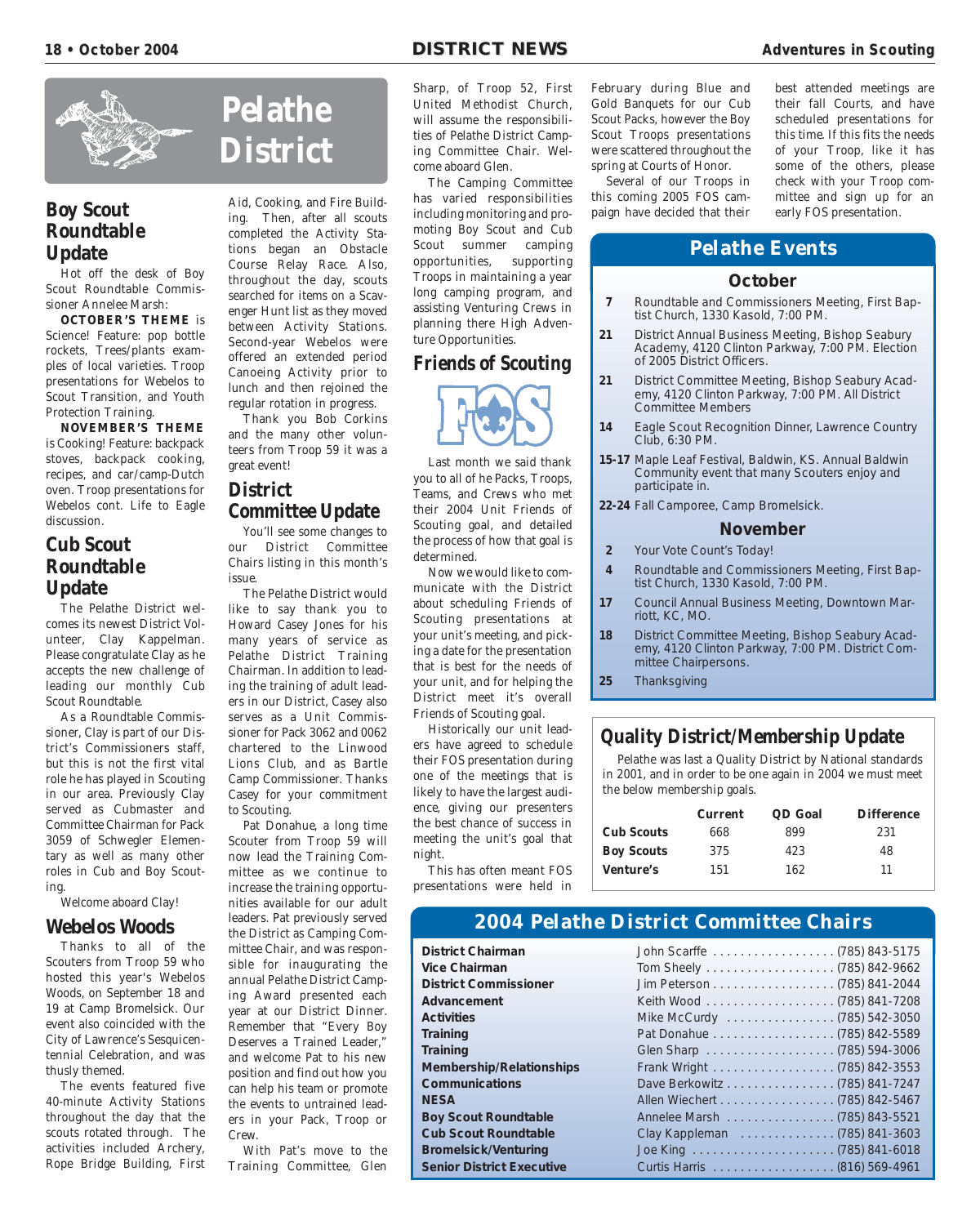![](_page_18_Picture_3.jpeg)

# **Unique Eagle Project!**

Marcus Helm of troop 318 in Lexington recently completed a unique Eagle Scout service project that will truly help those less fortunate for years to come. Marcus constructed and donated 10 "activity boards" to Rodgers Health Adult Day Care Center in Kansas City. The activity boards that Marcus constructed will help stroke survivors and patients with Alzheimer Disease improve their motor skills. Similar activity boards would have cost the Rogers center \$125.00 each but the construction of 10 boards under the leadership of Marcus only cost \$51.02. Markus worked over 30 hours to complete his project.

# **Big Muddy District Annual Business Meeting**

This year's annual business meeting / elections will be held in place of the regular scheduled November district committee meeting on November 4, 2004. Nominations will be accepted from September

## **District** 9th thru October 7th 2004. Nominations must be submitted in writing to Chuck Scott, Big Muddy District Nominating Chair. Nominations may be hand delivered or mailed to Chuck Scott 325 Broadway, Lexington, MO 64067. Chuck can be reached Monday thru Friday 9 a.m. – 5 p.m. at 660-

259-4173 or you can fax nominations to 660-259-6351 day or night. Attention COR'S!!! Don't forget that you have a vote on of the district committee, make sure to attend the election on November 4th!

# **Big Muddy Fall "Pioneer Camporee '04"**

Big Muddy Fall "Pioneer" Camporee '04

Troop 611 of the Lexington Moose Lodge has prepared an exciting fall camporee for the district this year! The camporee will be held on October 8, 9, &10 at Odessa Hills Campground located about one mile north of Odessa on route 131 (same location as last years Cub Scout Day Camp). Camping will be available on Friday and Saturday night both, the program will conclude on Sat-

# **Scout Leader Training**

| Saturday, October 16       |
|----------------------------|
| there will be adult leader |
| training offered at LeeRoy |
| and Mary Martens home      |

located at 11930 Highway 13, Richmond, MO (north of town on hwy. 13).

**8:15 a.m.** Youth Protection

**10:00 a.m.** Basic Leader Essentials (this is the same for Cub Scouts, Boy Scouts, and Venturing)

**12:45 a.m.** Cub Scout Specific / Tiger Cub Den Leader Cub Scout Den Leader / Webelos Den Leader Cubmaster / Committee Member

Small Charge for handouts, snacks, and a light lunch. \$2 per session or \$5 for the whole day.

#### **Future Training Dates:**

| January 12, 2005 - 7:30 p.m. |  |
|------------------------------|--|
| January 19, 2005 - 7:30 p.m. |  |
| January 26, 2005 - 7:30 p.m. |  |

Cub Scout Specific

Youth Protection Basic Leader essentials

If you have a large group of untrained leaders, call Mary Martens at 776-3082. Special training sessions may be set up.

urday. The camporee will have a theme of pioneers traveling west. Among the events scheduled, there will be a "land rush wagon race," black powder gun shooting, and a host of other pioneer activities. Fees for the camporee are tentatively set at \$2 per night to pay for use of the facilities. Webelos are welcome and encouraged to attend and participate in the fun. There will be activities that your troop will have to prepare for so if you missed the September roundtable make sure to attend in October for more information or contact Donita Cochran at 660-259-2492 or Bob Brooks at 660-259-6278.

#### **Fall Recruitment**

Don't forget that all new boy applications are due at this month's roundtable in

# **Big Muddy Events**

#### **October**

- **5** District Roundtable; First United Methodist Church, Lexington 7:30 p.m.
- **7** District Committee Meeting; Sprint Warehouse, Lexington 7:30 p.m.
- **13** District Commissioner's Meeting; Martens' Home, Richmond 7:30 p.m.
- **8-10** District Camporee; Odessa Hills Campground, **Odessa**

#### **November**

- **2** District Roundtable; First United Methodist Church, Lexington 7:30 p.m.
- **4** District Committee Meeting; Sprint Warehouse, Richmond 7:30 p.m.
- **10** District Commissioner's Meeting; Martens' Home, Richmond 7:30 p.m.

order to receive you free Kansas City Chiefs t-shirts! Make sure not to miss out on this program; get them in as soon as possible. If you have questions about the registration issues or the t-shirt program, contact Grant Dealy at 816-569-4956.

![](_page_18_Picture_39.jpeg)

# **Big Muddy 2004 District Committee**

| <b>District Chair</b>        | Victor Geiger 660-259-4708  |  |
|------------------------------|-----------------------------|--|
| <b>District Vice Chair</b>   | Louis Mautino  660-259-2736 |  |
| <b>District Commissioner</b> | Larry Maxwell 816-776-6003  |  |
| <b>Training</b>              | Mary Martens 816-470-1939   |  |
| <b>Boy Scout Training</b>    |                             |  |
| <b>Membership</b>            |                             |  |
| <b>Nominations</b>           | Tom Hodoson 816-470-8453    |  |
| <b>Relationships</b>         | Keith Dorsch 816-217-7951   |  |
| <b>Activities</b>            | Kyle Kolkmeyer 816-838-2466 |  |
| <b>Webelos Transition</b>    | Donita Cochran 660-259-2492 |  |
| <b>Friends of Scouting</b>   | Jim Winningham 660-259-4725 |  |
| Camping                      | Ed Gooseman 816-682-2008    |  |
| Advancement                  | John Dickson 816-470-2337   |  |
| <b>District Executive</b>    | Grant Dealy 816-569-4956    |  |
|                              |                             |  |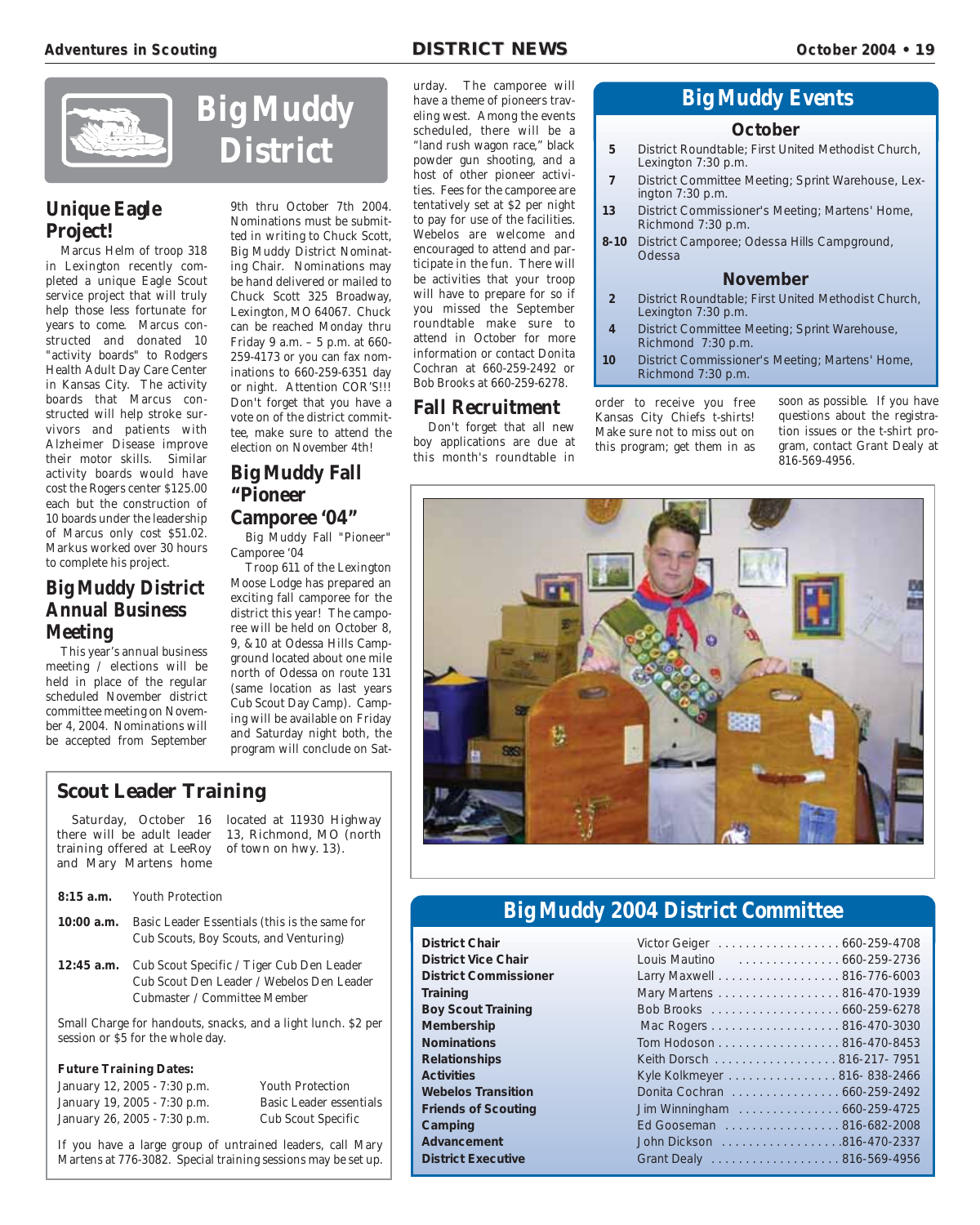#### **20** • October 2004 **• OCTOBER 2004 DISTRICT NEWS Adventures in Scouting**

![](_page_19_Picture_3.jpeg)

![](_page_19_Picture_4.jpeg)

**2003 Quality District**

# **Annual Business Meeting and Election**

The Pioneer Trails District will be holding its Annual Business Meeting and Election on Tuesday, October 19 at the VFW Headquarters located on the 3400 block of Broadway. The meeting and election will be held in conjunction with the District Committee Meeting and will begin promptly at 7:30 p.m. The elections are held for District Chairman, District Vice-Chairman and Members-at-Large.

If you would like to nominate someone for one of the positions, please send your recommendations to:

**Pioneer Trails District Nominating Committee Chairman 10210 Holmes Road Kansas City, MO 64131**

Nominations MUST be received in writing at least two weeks prior to District Election to be considered.

#### **Camporee 2004**

Don't miss out! This year's Camporee will be held October 15th - 17th at Blue & Grey Park, located seven miles South of I-70 and North of U.S. Highway 50 on Buckner-Tarsney Rd. For more precise directions, please feel free to contact the park office at (816) 795- 8200(All registration information should be forwarded to Michael Grimaldi). This year's theme is Traders Of The Lost Arts. Patches for this event will be provided to all scouts and staff who attend the camporee. The activities will consist of the Bead-Barter game and focus on completing outdoor oriented merit badge requirements. In addition, games and prizes will entertain leaders and scouts throughout the day. For more information contact: Michael Grimaldi today at 816-363- 7949. Sign-up will be at October's roundtable.

# **Recruit A Cub This Fall**

Don't miss out. Schedule a School Night Round-up now and offer the Scouting program to more boys in you neighborhood! The Pioneer Trails' school night orientation has already taken place and all troops and packs should be ready to schedule school night recruitment at a local school in their immediate community. The Kindergarteners of last year can now be the Cubs of this coming year. Our goal is to focus on the first through fifth graders. We still have flyers and posters to aide in your recruiting efforts. Don't forget to follow the plan and not only will you will have a full unit, you will get new leaders too! Feel free to call on your district executives for assistance

Remember, the best time of the year to recruit youth is NOW! For those who conduct their own fall recruitment, please get those applications to us ASAP! Do not wait until recharter or it will affect the scouts' ability to attend upcoming scouting events.

# **The Whitney M. Young Jr. Service Award Dinner**

On Sunday November 14, 2004, the Heart of America Council will honor two individuals with the Whitney M. Young Jr. Award. The Pioneer Trails District 2004 recipient is David Smith of the Boys and Girls Club of Greater Kansas City. The Kaw District 2004 recipient is Leo William Long, Chairman and CEO/President of Long Motor Corporation.

Named for the late Whitney M. Young, Jr., the award is presented to individual volunteers or organizations that have made an outstanding contribution in bringing the Scouting program to rural or low-income urban youth within the council. Young was known throughout his life as a spokesman for civil rights and as executive director of the Urban League from 1961 until his death in 1971. The Boy Scouts of America established the award in 1978.

The dinner will take place Sunday, November 14, 2004 at the Downtown KC Muchlebach Hotel, 200 West 12th, K.C., MO. Table Sponsorships are available for \$1,500 (a table seats 10 people). An individual plate is \$150. The social hour starts at 6:00 p.m. The dinner and program will begin at 7:00 p.m. For more information, contact Brian Tobler at (816) 569-4985.

# **Pioneer Trails Events**

#### **October**

- **7** District Commissioners Meeting, 6:30 p.m. Central United Methodist.
- **7** Roundtable, 7:30 p.m. Central United Methodist.
- **15-17** District Camporee Blue & Grey Park
- **19** District Committee Meeting, 7:30 p.m. VFW Headquarters, 3400 Broadway.

#### **November**

- **4** District Commissioners Meeting 6:30 p.m. Central United Methodist.
- **4** Roundtable, 7:30 p.m. Central United Methodist.
- **14** Whitney M. Young Dinner, 6:00 Muchlebach Hotel
- **21** District Committee Meeting, 7:30 p.m. VFW Headquarters, 3400 Broadway.
- **25** Service Center Closed
- **26** Service Center Closed

# **2004 Pioneer Trails District Committee**

**District Chairman: District Vice-Chairman: District Commissioner: Advancement Chairman: Activities Chairman: Camping Chairman: Membership Chairman: Mic-O-Say Memorial: Public Relations Director Relationships Chairman: Special Needs Chairman: Training Chairman: District Director: District Executive: District Executive:** 

| Dennis Cross 816-444-7989     |
|-------------------------------|
| Fred DeFeo 816-942-0675       |
| Jim Bernard Jr. 913-385-7088  |
| Bill Tabolsky 816-941-3593    |
| Michael Grimaldi 816-363-7949 |
|                               |
|                               |
|                               |
| Carol DeFeo 816-942-0675      |
|                               |
| Carole Gaither 816-523-5380   |
| Norman Kahn 913-341-4792      |
| Matt Gettys 816-569-4971      |
| Brian Tobler 816-569-4985     |
|                               |

**Summer Programs** At the Kansas City Zoo

#### Nocturnal Safari --Secret of the Ammut An overnight outdoor camping experience for groups and families!

Thousands of years ago, intrepid Egyptian explorers traveled hundreds of miles down the longest river in the world -- the Nile. Join a team of archeologists and researchersas we study the three animals the Egyptians feared the most - Hippos, Lions and Crocodiles -- and explore a newly discovered dig site in the Kibale National Forest in Africa. And the best part is, you can join in the adventure without ever leaving Kansas City!

Program includes dinner, S'mores around the campfire, and continental breakfast in the morning.

Cost: Friday Nights: FOTZ Members: \$40, Non-FOTZ: \$45 Saturday Nights: FOTZ: \$50, Non-FOTZ: \$55

For dates, times, and to Register, visit our website at www.kansascityzoo.org or call the Education Hotline at 816-513-5723.

![](_page_19_Picture_44.jpeg)

Also, be sure to check out our various summer day camp programs!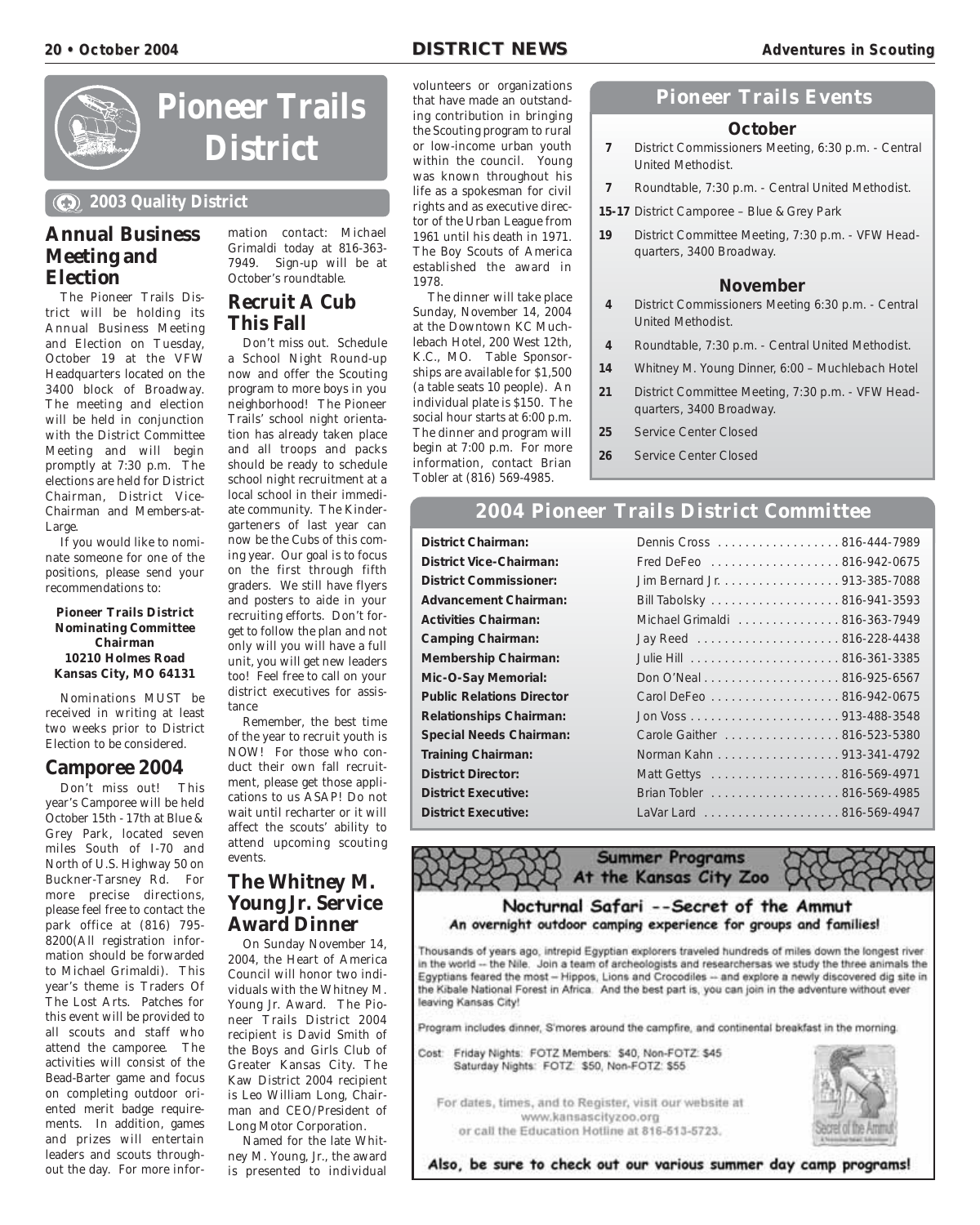![](_page_20_Picture_3.jpeg)

# **School Night to Join Scouting**

We have had a great recruiting effort so far this fall. Thanks to all who have helped to bring so many new Scouts to the program. For those units who have not had the desired results, it is time for phase II. Other, than School Nights, how can we recruit new boys? How about a swim party at the local pool, or an ice cream social complete with games and prizes? There are many ways to reach the youth of our communities. Have we contacted our churches and community centers? If you need any help or would like to share ideas, contact **Phillip Brockland** @ 1- 800-775-1110. Remember, every boy deserves a chance to have Scouting in his life.

#### **BOO at the ZOO!**

This is a great one-day event for all Tiger Cubs and their families. It will be held on October 30, 9:00 AM at the Kansas City Zoo in Swope Park. This is a great way for

Tiger Cub dens to begin their year. There will be a number of activities for the Cubs to participate in and we encourage you to bring picnic lunch and enjoy the Zoo and the park. All registered Tigers will receive a patch for this event. The registration deadline is Oct. 20th, for more information and registration forms contact **Phillip Brockland** @ 1-800-776-1110. We will see you there!

# **2005 Friends of Scouting**

It's not too early to sign up your unit for a Friends of Scouting Presentation. Blue and Gold Banquets and Troop Courts of Honor are right around the corner. Remember, free rank advancement to all units that reach their unit FOS goals. The Friends of Scouting Campaign is a vital part of our program. The money raised goes towards the training of our leaders, the camps that we enjoy and provides assistance to those Scouts that may need help with registration and camp

#### fees. If you would like to help with the 2005 campaign please contact **Phil Brockland** @ 1-800-776-1110.

## **Fall Camporee**

This years Fall Camporee is sure to be a hit! The Camporee will be held at the Clinton Conservation area on October 23rd and 24th. Troop 430 is hosting the Camporee and is planning plenty of activity and program for this event. Encourage your Scouts to bring a prospective new Scout with them to experience the fun and excitement of camping! This is a great opportunity to participate in an activity with all of the Lone Bear District. More information will be provided at the October Roundtable, so be sure to attend.

# **2004 Gus S. Wetzel Memorial Golf Tournament**

The 2004 Gus S. Wetzel Golf Tournament was a great success. On September 12th,

40 teams with 4 players tee-ed of at Meadow Lake Country Club in Clinton MO. Everyone had a great time and we were able to raise quite a bit of money to help with the operation and maintenance of the H. Roe Bartle Scout Reservation. The Lone Bear District would like to thank all of the sponsors of this year's tournament, as well as the tournament's committee who worked so hard to make this event a success.

# **District Awards**

Nominations for the Award of Merit and the Silver Bear are being accepted. This is an opportunity to recognize the outstanding leaders of the Lone Bear District. These awards will be presented at the Lone Bear District Dinner Planned for January 6th 2005. For nomination forms and more information contact **Phil Brockland** @ 1-880-776-1110.

#### **Training**

Trained leaders are the key to any good Scouting program. As we continue with the fall round up it is time to think about getting all of our new leaders to training. The training courses are designed to give our units leadership a good understanding of the Scouting program and how to deliver the best program to the youth of their Pack or Troop. Steve Higgins has been hard at work setting a schedule of this years training. For more information come to the October Roundtable. And remember, every boy deserves a trained leader!

#### **Popcorn**

The 2004 Popcorn sale started Saturday, September 18th! Final orders are due to the Council office on Monday, November 8th. The final distribution will be Stahls Manufacturing in Warrensburg on Friday, November 19th. If you have any questions about the popcorn sale contact **Dennis Mason** @ 1-816-732- 4313. A special thanks to everyone who has made this year's sale successful!

## **Lone Bear 2004 District Committee**

**District Chairman District Commissioner District Executive Membership Chair Training Chairman Advancement Chairman Camping Chairman Activities Chairman OA Chapter Advisor Scouts with Disabilities** 

> **STRATEGIC** IR & SPACE MUSEUM

| Phillip Brockland 800-776-1110 |  |
|--------------------------------|--|
|                                |  |
| Steve Higgins 660-429-6911     |  |
| Mike Morales  660-885-3702     |  |
| John Gaston 816-297-2216       |  |
|                                |  |
| Mike Foster 660-747-2581       |  |
|                                |  |
|                                |  |

**Lone Bear Events**

- **5** Roundtable Clinton Scout Center 7:00PM / Youth Protection 6:00PM to 7:30PM / New Leader Essentials 7:30PM to 9:00PM
- **12** Commissioner Meeting, Flaming Lantern, Butler MO. 6:30PM
- **12** Training: Youth Protection 6:00PM to 7:30PM / New Leader Essentials 7:30PM to 9:00PM @ Butler Scout **Center**
- **19** District Committee Meeting 6:30 Clinton Scout Center
- **19** Training: Youth Protection 6:00PM to 7:30PM / New Leader Essentials 7:30PM to 9:00PM @ 1st Christian Church, Warrensburg MO
- **23-24** Fall Camporee, Clinton Conservation Area
- **30** Training: Scoutmaster & ASM I, II and III 7:30AM to 2:30PM / Cub Leader Training 7:30AM to 12:00PM @ Clinton Scout Center

#### **November**

- **2** Roundtable Clinton Scout Center 7:00PM
- **5-6** Training: Outdoor Leader Skills, Fri 7:30PM to Sat 2:30PM, Bartle Scout Reservation / Pioneer Trails Area
- **9** Commissioner Meeting 6:30PM Location TBA
- **16** District Committee Meeting 6:30PM Clinton Scout Center

The Strategic Air & Space Museum is proud to offer this fun and exciting program where Boy Scouts can earn a merit badge literally overnight! With two types of programs, kids have the opportunity to earn an aviation merit badge as well as a space exploration merit badge, depending on which overnight they choose to attend. These programs fill up fast, so plan ahead and reserve your spot today! As an added bonus, the first group to register for any given date will get to sleep in an airplane!

The following dates are available in 2004-2005:

| <b>BOY SCOUTS</b><br><b>AVIATION</b>                          | <b>BOY SCOUTS</b><br><b>SPACE</b>                             | <b>CUB SCOUTS</b><br><b>AVIATION</b>                                                              | For more<br>information                                                                                     |
|---------------------------------------------------------------|---------------------------------------------------------------|---------------------------------------------------------------------------------------------------|-------------------------------------------------------------------------------------------------------------|
| November 12                                                   | <b>EXPLORATION</b>                                            | October 29                                                                                        | please contact                                                                                              |
| December 10<br>January 21<br>February 18<br>April 8<br>May 13 | October 22<br>December 3<br>January 28<br>March 4<br>April 15 | November 19<br>January 14<br>February 4<br>February 25<br>March 18<br>TA 1987년 2월 19일 - 일본 1월 10일 | Aimee at<br>402.827.3100<br>or download a<br>registration form at<br>our website<br>다 그는 일에 대한 안 되고 있어서 아니? |

# **October**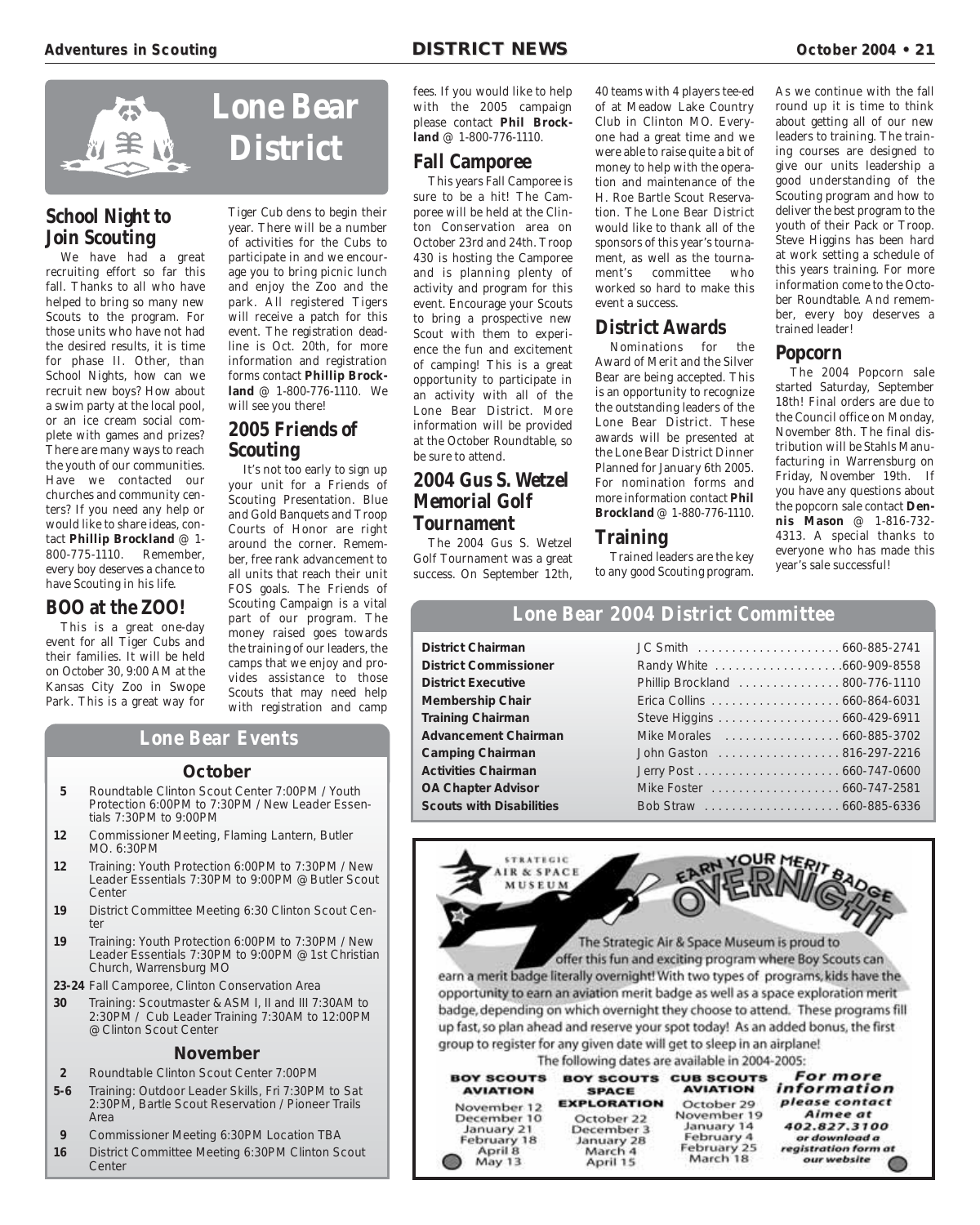![](_page_21_Picture_3.jpeg)

# **Membership Recruiting**

We should be wrapping up a great fall recruiting season. The great Unit Leaders and superb Commissioner Staff in the Internationally Famous North Star District are meeting the challenges of having the largest goals for new Cubs, Boys Scouts and Venturers in the Heart of America Council.

If you have any questions, please contact your commissioner, your professional

**North Star District**

> staff or Membership Chair, Brian Blake (evenings at 746-6797).

## **Fall Camporee**

This year's Fall Camporee will be at the Kelsey Short Youth Camp at Smithville Lake on October 15, 16 and 17th. Webelos as well as Boy Scouts and Venturers will have events this year. For more information, please check the packets available now at District Roundtables

# **North Star Events**

#### **October**

- **2** Cub Scout Leader Training (complete), 8:00 a.m., Gashland United Methodist Church
- **5** Cub Scout Leader Training (Youth Protection, New Leader Essentials and Fast Start), 6:00 p.m., Park Hill Christian Church (new location)
- **7** District Roundtable, 7:30 p.m., Hillside Christian Church, 900 NE Vivion Youth Protection / Merit Badge Counselor / New Leader, Essentials Training. OA Chapter Meeting
- **9** Boy Scout Leader Training (Troop Operations), 8:30 a.m., North Cross United Methodist Church
- **9** Venture Training, 8:30 a.m., North Cross United Methodist Church
- **12** District Annual Business & Committee Meeting, 7:30 p.m., North Cross United Methodist Church, 1321 NE Vivion
- **12** Cub Scout Leader Training (Specifics), 6:00 p.m., Park Hill Christian Church (new location)
- **12** Boy Scout Leader Training (Committee Operations) 6:00 p.m., North Cross United Methodist Church
- **14** Commissioner Staff Meeting, 7:30 p.m., St. Luke Presbyterian Church, 4301 NE Vivion
- **15-17** District Camporee, Kelsey Short Youth Camp, Smithville Lake
- **22-23** Webelos Leader Outdoor Training, location TBA
- **23-24** Boy Scout Leader Training (Campout), Kelsey Short Youth Camp, Smithville Lake

#### **November**

- **4** District Roundtable, 7:30 p.m., Hillside Christian Church, 900 NE Vivion Youth Protection / Merit Badge Counselor / New Leader, Essentials Training. OA Chapter Meeting
- **6** Cub Leader POW WOW
- **9** District Committee Meeting, 7:30 p.m., North Cross United Methodist Church, 1321 NE Vivion
- **11** Commissioner Staff Meeting, 7:30 p.m., St. Luke Presbyterian Church,
- **13** District Den Chief Training
- **20** Merit Badge College

ties Website. In the meantime, check with John Burwell at 816-891-6499 or Jeff Goertz at 816-225-7203 for more information.

# **Protestant God & Country Classes**

October 24th is the kickoff for this fall's Protestant God and Country Classes. All classes will be held again at North Cross United Methodist Church, 1321 NE Vivion Road. Since 1999, this North Star program has had 325 youth earn their Religious Award. The program is brought to you by P.R.A.Y. (Program for Religious Activities for Youth) in St. Louis and by the Protestant Committee for Scouting, HOAC. These classes are open to all youth, regardless of Religious or program affiliation. All youth that complete the program are entitled to wear the Religious Emblem on their uniform of their organization (BSA, GSUSA, Camp Fire USA, etc.)

Register your youth now for these seven-week classes. The cost of each class is \$10 per youth including course materials and the cost of the Awards Celebration reception. Cost of awards is additional (average \$11.50). Adults are welcome to register for the Mentor program at the same cost.

**For God and Me** (grades 1-3) and **God and Family**

(grades 4-5), all classes are on Sunday evenings and generally run from 6:30 – 8:00 p.m. These classes will be held October 24, November 14, December 12, January 9 & 23, February 13 and March 13.

**For God and Church** (grades 6-8) and **God and Life** (grades 9-12), all classes are on Sunday evenings and generally run from 6:30 – 8:00 p.m. These classes will be held November 7 and 21, December 19, January 16 & 30, February 27 and March 20 plus a trip to a Worship Center (TBA).

classes is scheduled for April 3 at 2 p.m. in the North Cross United Methodist Sanctuary.

Thanks to the following Scouters who will be Counselors this season: Bob Clark, Pam Clark, Rev. Cindy Cone, Bob Coomes, Verlee Gilkerson, Randy Hayes, Steve Mynatt, John Perkowski, Kim Sole, Janet Thompson, Dale Whitehead and Karen Zeilinger. Please contact Course Director Jeff Cook (cell 816-616-6882; email scouter@kc.rr.com) for registration information or to become a Counselor-in-Training. This program will go HOAC-wide next fall.

The Celebration for all

# **Upcoming Training**

and on the District Activi- **Cub Scout Leader training** is scheduled as follows:

- Oct. 2, Complete Training Youth Protection, Fast Start, New Leader Essentials and Leader Specific Training, 8:00 a.m., Gashland United Methodist
- Oct. 5, Youth Protection, New Leader Essentials and Fast Start Training, 6:00 p.m., Park Hill Christian Church, 6601 NW 72nd
- Oct. 12, Leader Specific Training, 6:00 p.m., Park Hill Christian

• Oct. 22-23, Webelos Leader Outdoor Training, location TBA Contact **Steve Vaughn** at 741-3847 for information on BALOO and Webelos Leader Outdoor Training and **Fred Hack** at 452- 3036 on Cub Scout Leader Training.

- **Boy Scout Leader** training is scheduled as follows:
- Oct. 9, Troop Operations, 8:30 a.m., North Cross United Methodist, 1321 NE Vivion
- Oct. 12, Committee Operations, 6:00 p.m., North Cross United Methodist
- Oct. 23-24, Campout, Kelsey Short Youth Camp, Smithville Lake

Contact **John Cookinham** at 587-1695 for information.

**Venturing training** is scheduled as follows:

• Oct. 9, 8:30 a.m., North Cross United Methodist Contact **Matt Specht**, Sr. District Exec. at 569-4966 for information.

## **2004 North Star District Committee**

**District Chairman** Tom Lenz . . . . . . . . . . . . . . . . . . . . . 816-426-2408

**District Commissioner** Russ Downing . . . . . . . . . . . . . . . 816-587-2025 Activities **Activities John Burwell** . . . . . . . . . . . . . . . . 816-891-6499 **Advancement** John McBurney . . . . . . . . . . . . . . . . 816-781-6923 **Camping** Hale Lentz . . . . . . . . . . . . . . . . . . . . 816-628-6961 **FOS** Michael Short . . . . . . . . . . . . . . . . . . 816-587-5170 **FOS Family** Tom Lanio . . . . . . . . . . . . . . . . . . 816-454-5009 **Membership** Brian Blake . . . . . . . . . . . . . . . . . 816-746-6797 **NESA** Bob Whitaker . . . . . . . . . . . . . . . . . 816-455-0021 **Public Relations** Jeff Tyler . . . . . . . . . . . . . . . . . . . . . . 816-505-2015 **Relationship** Tom Barzee .......................... 816-734-8386 **Special Needs** Colleen Chapman . . . . . . . . . . . . . 816-453-0680 **Training** Richard Martin . . . . . . . . . . . . . . . . . 816-781-9557 **Youth Protection** Joni Glenn . . . . . . . . . . . . . . . . . . . . .816-781-7666 **District Director** Jason Scott . . . . . . . . . . . . . . . . . . . 816-569-4969 jscott@bsamail.org Senior District Executive **Matt Specht . . . . . . . . . . . . . . . . . . 816-569-4966** mspecht@bsamail.org **District Executive** Jonathan Geiger . . . . . . . . . . . . . . . . 816-569-4932 jgeiger@bsamail.org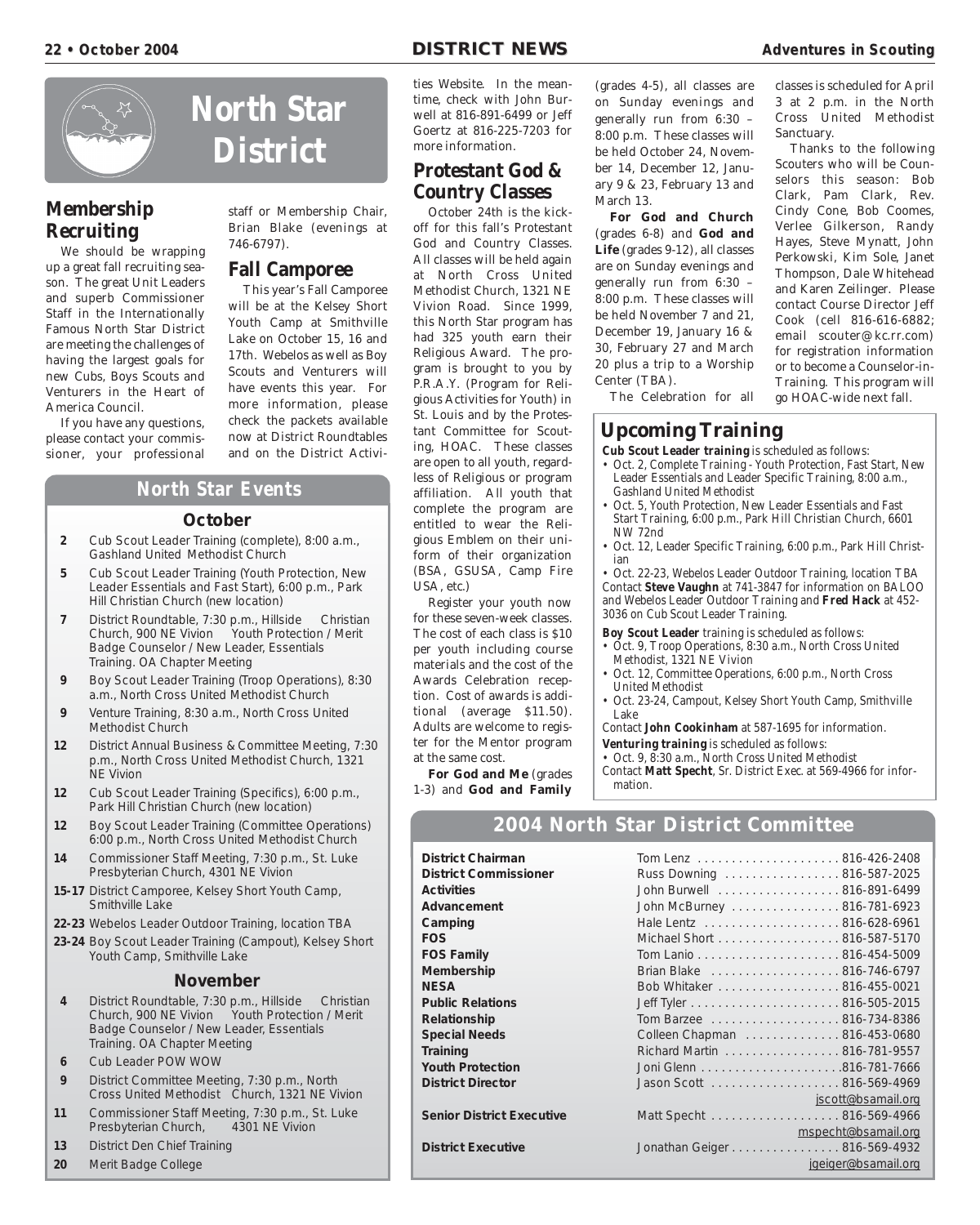![](_page_22_Picture_3.jpeg)

# **Trails West District**

# **2003 Quality District**

#### **Cub Fest**

We have developed a program of activities and events that will be fun, challenging and educational for all levels of Cub Scouts. This is a great opportunity to introduce new scouts to an outdoor scouting experience.

**WHERE:** Mahaffie Farmstead

**TIME:** 7:30-8:00 am – Registration. 8:00-8:30 am – Opening Ceremony See Schedule of Events

**WHO:** All Trails West Cub Scouts, Grades 1-5, Webelos I and II for the overnight campout with Boy Scout Troops **COST:** \$12.00 – Tiger, Wolf & Bear. \$20.00 – Webelos I and II (Includes Overnight). \$10.00 – Boy Scouts and Adults Overnight. \$3.00 – Late Fee (Charged for all after October

7th Roundtable). Turn registrations in at October 7th Roundtable. **EARLY BIRD:** So that we can get a count of Cub Scouts

attending, a special surprise will be handed out to the Packs/Troops that e-mail Dee Creath at twscout@sbcglobal.net by September 23rd.

**FORMS:** Registration forms will be handed out at September Roundtable. Class I Health Form will be required for all Youths and Adults in attendance (Forms will be verified at the time of check-in). A Unit Roster of Boys and Adults that will be attending must be turned in at time of registration on Saturday, Oct. 16th.

#### **Schedule of Events**

**Saturday, October 16th, 2004** Tiger, Wolf, Bear, & Webelos Activities 7:30-8:00 am Registration Opening Ceremony<br>Activity 1  $8:30-9:30$  am 9:45-10:45 am Activity 2 11:00-12:30 pm Lunch 12:45-1:45 pm Activity 3 2:00-3:00 pm Activity 4 3:15 pm Closing

**Saturday Evening** Webelos I & II and Boy Scouts 4:00 pm Set up Campsites 5:30 pm Dinner 7:00 pm Webelos/Scout Activities Campfire w/surprise 10:00 pm Taps

# **Trails West Events**

#### **October**

- **7** Roundtable, Center of Grace, 520 S Harrison, Olathe, 7PM
- **12** District Committee Meeting and Annual Business Meeting, Center of Grace, 520 S Harrison, Olathe, 7PM
- **16** Cub Fest Mahaffie Farmstead Olathe
- **19** District Commissioner Meeting, Center of Grace, 520 S Harrison, Olathe, 7PM
- **21** Eagle Board of Review, Jesus Christ Church of LDS, 7845 Allman, Lenexa, 6:30PM (Please arrive 15 min. early)

#### **November**

- **4** Roundtable, Center of Grace, 520 S Harrison, Olathe, 7PM
- **9** District Committee Meeting and Annual Business Meeting, Center of Grace, 520 S Harrison, Olathe, 7PM
- **16** District Commissioner Meeting, Center of Grace, 520 S Harrison, Olathe, 7PM
- **21** Eagle Board of Review, Jesus Christ Church of LDS, 7845 Allman, Lenexa, 6:30PM (Please arrive 15 min. early)

# **District Annual Business Meeting**

On Tuesday October 12th at the Center of Grace the Trails West District will be holding its Annual Business meeting. It is important that you start thinking about whom you would like to nominate for leadership possessions in the Trails West District. You can mail any nominations to The Trails

West Nominating Committee care of Alan Sanders 10210 Holmes Rd. Kansas City MO 64131. All COR's and Members at Large are encouraged to attend the meeting as voting members of the district.

# **Trails West District 2004 Fall Training Schedule**

Every Scout, Cub Scout, Boy Scout, Venturer, Varsity deserves a trained leader. Untrained leaders, often with the best and most honest of intentions, simply are unable to deliver the program as it is meant to be. As a result the young people those leaders hope to serve are in fact short-changed.

To prevent this occurrence, Trails West District are both available on the

offers a full scope of training for parents, new leaders, as well as leaders accepting new responsibilities in the program. Training is offered at locations convenient to locations throughout the district and is open to all parents and leaders.

Youth Protection and Leader "Fast Start" training

Heart of America web site and are encouraged as independent training opportunities. Leaders taking advantage of on-line training are asked to inform the district training chair, **Joe Ogilvie**, of such training at jogilvie@kc.rr.com. Classroom training will begin in September, 2004 with the following schedule.

- **October 2, Center of Grace Church, 520 S. Harrison, Olathe;** Scoutmaster/Assistant Scoutmaster Job Specific Training – 8:00 AM – 5:00 PM Sessions 1, 2, & 3 - \$10.00 Fee
- **October 6, 1st Christian Church of Olathe 120 Loula, Olathe;** Cubmaster and Pack Committee Training – 6:30 PM – 9:10 PM - \$3.00 Fee
- **October 8, Naish Scout Reservation Introduction to Outdoor Leader Skills** Friday 5:30 PM – Sunday 11:30 AM - \$20.00 Fee
- **October 9, 1st Christian Church of Olathe 120 Loula, Olathe** Cub Leader Job Specific Training - 9:00 AM – 3:35 PM - \$3.00 Fee (CM/MC/TL/DL/WL)
- **October 14, 1st Christian Church of Olathe 120 Loula, Olathe** Cub Leader Job Specific (TL/DL/WL) - 6:30 PM – 9:25 PM - \$3.00 Fee
- **October 17th, Cub Festival Webelos Woods District Event**
- **November 6, 2004 Heart of America POW WOW**  Truman High School, Independence – 8:00 AM – 3:30 PM All Cub Leaders are encouraged to attend - \$15.00 Fee
- **November 13th, Center of Grace Church, 520 S. Harrison, Olathe** Den Chief Training – 9: AM – 3:30 PM - \$3.00 Fee (Youth) Adult Pack and Troop Leaders are asked to participate – No Fee
- **December 4, Center of Grace Church, 520 S. Harrison, Olathe** Super (Safety) Saturday – 8:30 AM – 5:30 PM – No Charge Youth Protection – Health and Safety – Climb On Safely – Safe Swim Defense – Safety Afloat – Safe Caving – Bicycle Safety – Trek Safely – (Separate Session Registration)

This schedule, along with Registration Forms will be available at all District Round Tables. Registration may be also be made with the District Training Chair, **Joe Ogilvie** at jogilvie@kc.rr.com or 913.492.3880.

# **Trails West 2004 District Leadership**

**District Chairman District Commissioner District Membership Chair District Advancement Chair District Eagle Chair District Training Chair District Activities Chair District Camping Chair**  $\blacksquare$ **District Family Friends of Scouting District Popcorn Chair Boy Scout Roundtable District Director** 

| Ed Hedges 913-768-1420        |
|-------------------------------|
| Geoff Mildenhall 913-859-0506 |
| Keith Neuman 913 541-8362     |
| Ellen McGurk 913-780-1577     |
| Charles Wunsch 913-492-5878   |
| Joe Ogilivie 913-492-3880     |
| Dave Elsey 913-829-4594       |
| Shawn Hudson 913-254-9548     |
| Marlene Bean 913-782-3279     |
| David Colvin 913 307-0745     |
| Doug Strieby 913-764-0547     |
| Alan J Sanders 816-569-4958   |
|                               |